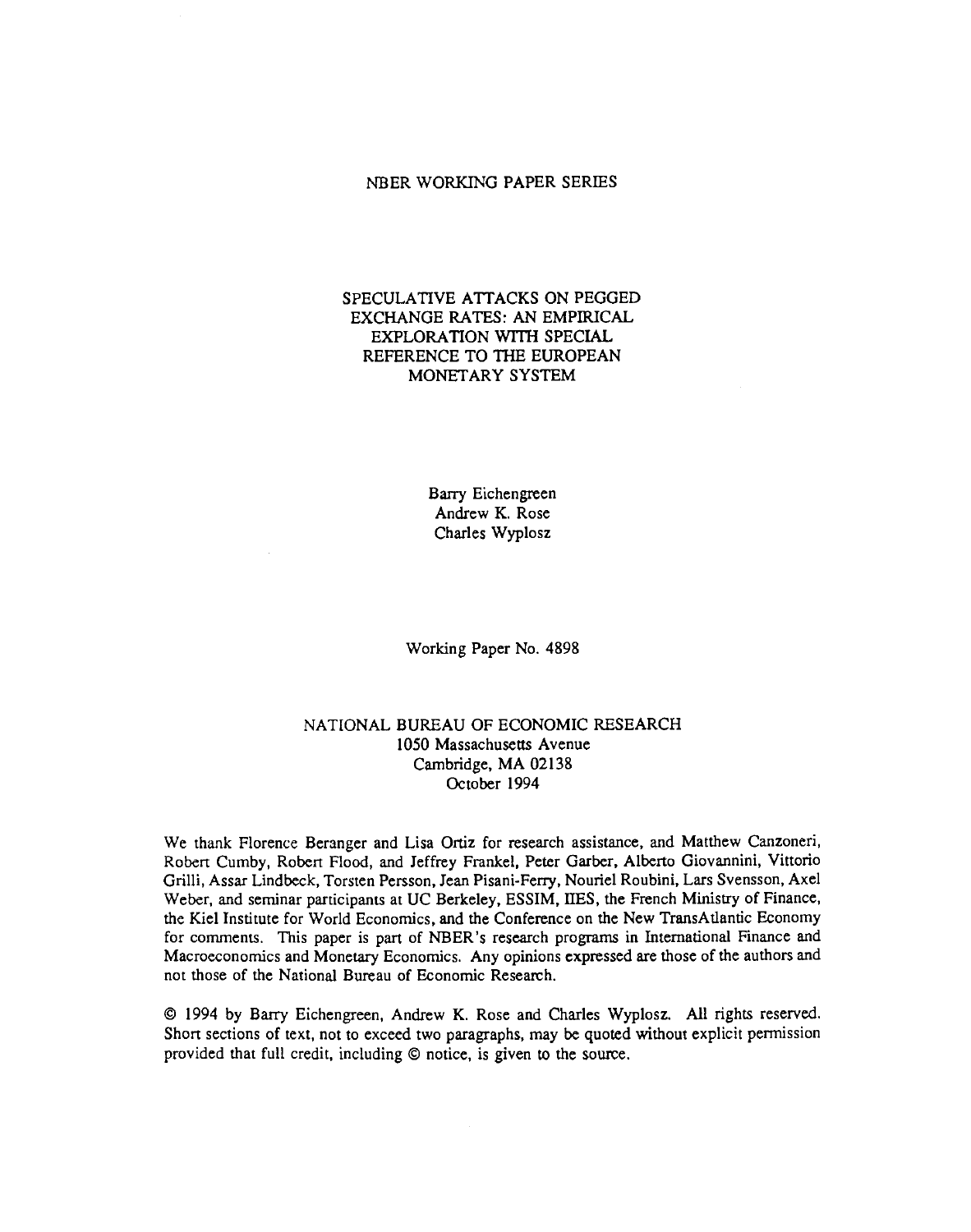NBER Working Paper #4898 October 1994

## SPECULATIVE ATTACKS ON PEGGED EXCHANGE RATES: AN EMPIRICAL EXPLORATION WITH SPECIAL REFERENCE TO THE EUROPEAN MONETARY SYSTEM

#### ABSTRACT

This paper presents an empirical analysis of speculative attacks on pegged exchange rates in 22 countries between 1967 and 1992. We define speculative attacks or crises as large movements in exchange rates, interest rates, and international reserves. We develop stylized facts concerning the univariate behavior of a variety of macroeconomic variables, comparing crises with periods of tranquility. For ERM observations we cannot reject the null hypothesis that there are few significant differences in the behavior of key macroeconomic variables between crises and non-crisis periods. This null can be decisively rejected for non-ERM observations, however. Precisely the opposite pattern is evident in the behavior of actual realignments and changes in exchange rate regimes. We attempt to tie these findings to the theoretical literature on balance of payments crises.

Barry Eichengreen **Andrew K. Rose**<br>
Department of Economics **Andrew K. Rose**<br>
School of Business Department of Economics University of California, Berkeley **University of California**, Berkeley 603 Evans Hall 350 Barrows Hall Berkeley, CA 94720 Berkeley, CA 94720 and NBER and NBER

Charles Wyplosz INSEAD Boulevard de Constance 77305 Fontainebleau FRANCE

350 Barrows Hall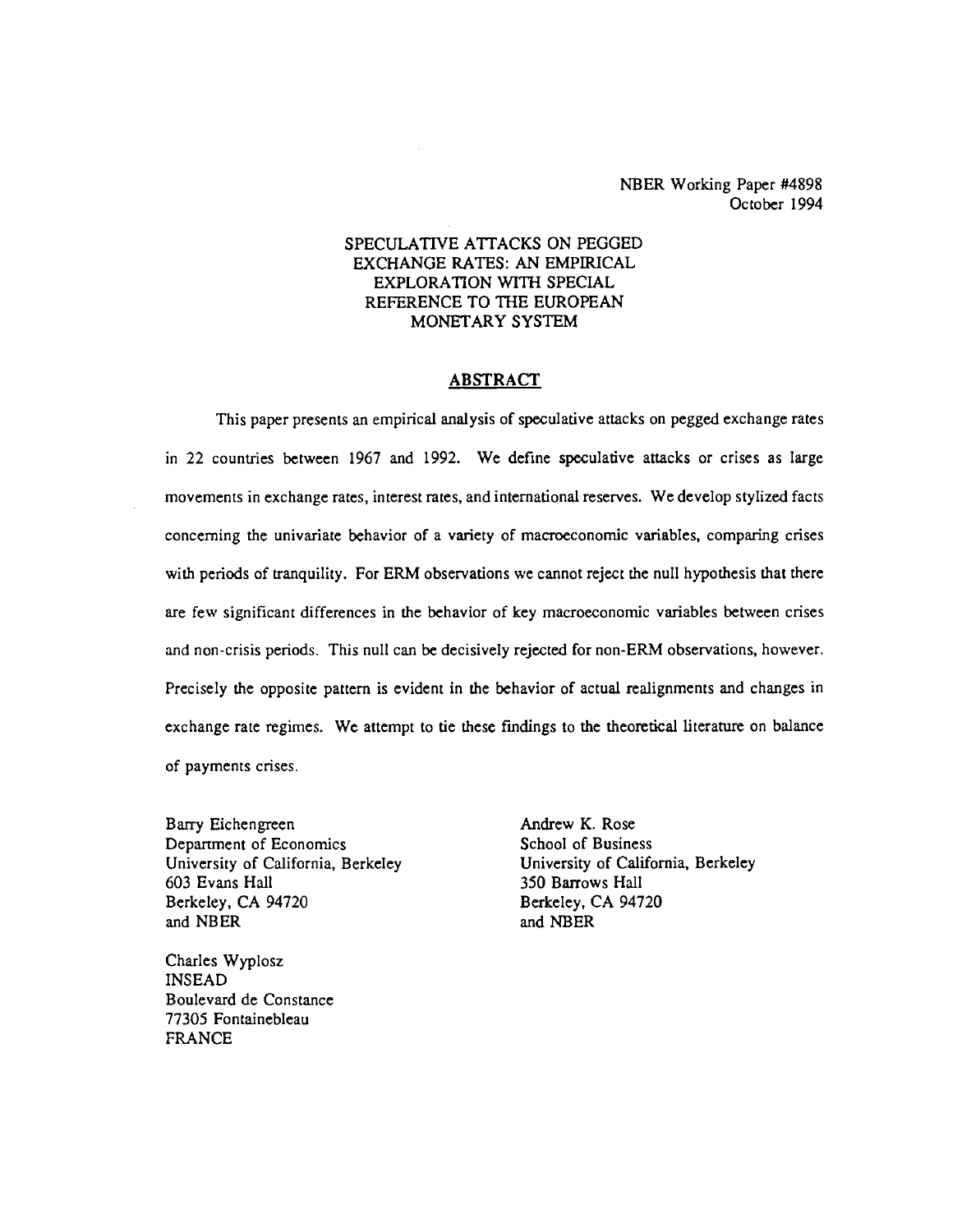#### I, Introduction

Epidemiologists study epidemics as a way of understanding the everday transmission of infectious disease. In similar fashion, international economists can study currency crises as a way of understanding the determinants of exchange rates and international capital flows. It is surprising in this light that we do not possess a body of studies that establish stylized facts about the behavior of macroeconomic variables around the time of speculative attacks. Our goal in this paper is to begin the process of identifying such regularities. We ask questions like the following. Are there differences the the behavior of key macroeconomic variables prior to speculative attacks on pegged exchange rates compared to other periods? Does the behavior of these key variables change in the aftermath of speculative attacks? Do answers to these questions differ in the different times and places in which exchange rates are pegged? Do they differ for ERM and non-ERM currencies, in particular?

Our findings are different for the ERM and non-ERM subsamples. For the non-ERM subsample we find significant differences in the behavior of budget deficits, inflation rates, rates of credit growth, and trade balances when comparing periods preceding speculative attacks and control-group observations. These differences are consistent with the predictions of early contributions to the speculative attack literature -- what we call "first-generation" models -- like those of Krugman (1979) and Flood and Garber (1984a).<sup>1</sup> For the ERM subsample, in contrast, there is a striking lack of differences. The behavior of reserves and possibly also interest rates differs between periods of crisis and tranquility; this is not surprising, however, since these are two of the variables on whose basis we categorize episodes as speculative crises. But the only other variables whose behavior differs significantly between crises and non-crises in the ERM subsample are money growth and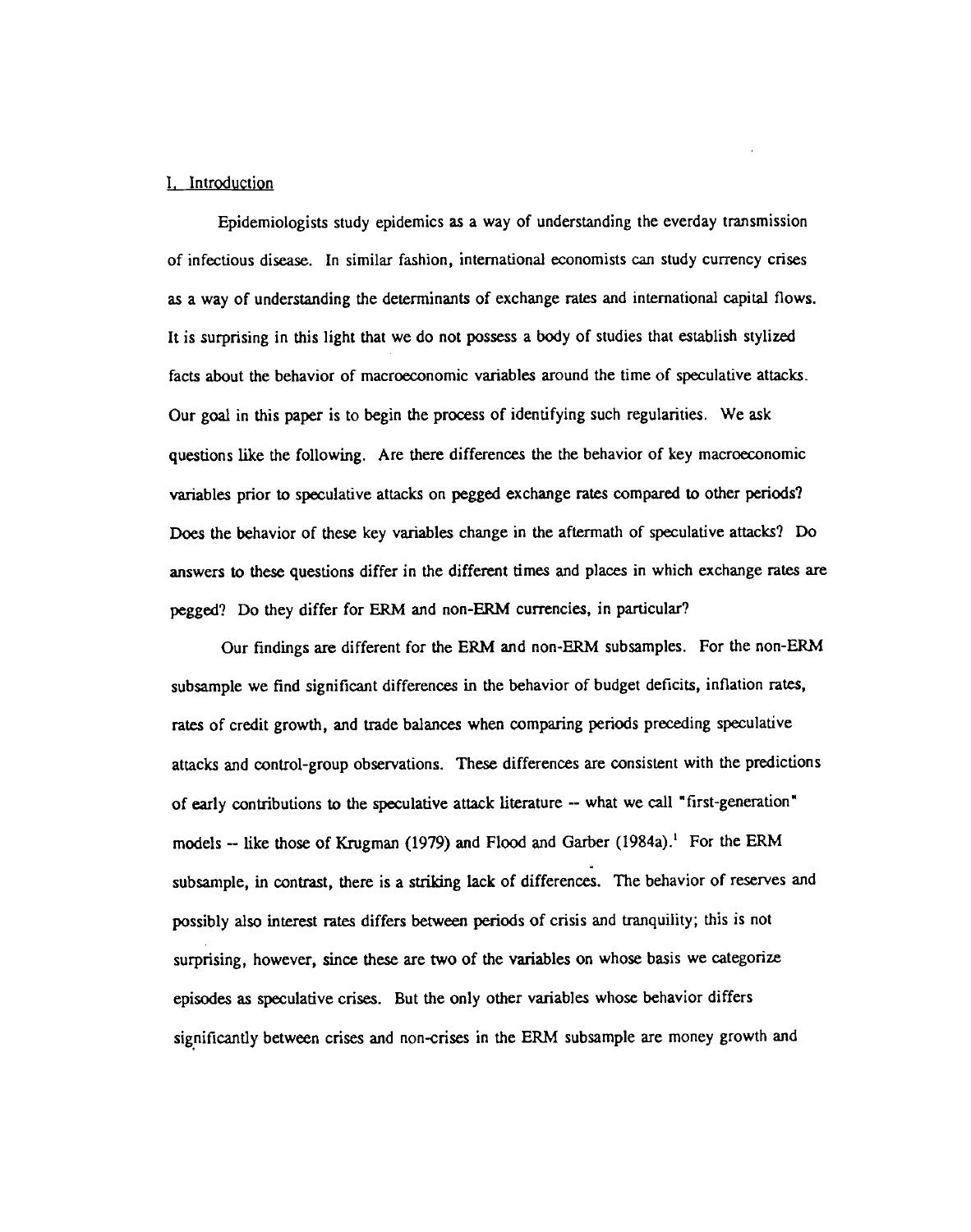inflation, and the direction of their effects is the opposite of those predicted by firstgeneration models. For the ERM subsample, then, key macroeconomic and financial variables to which first-generation crisis models direct attention do not behave as predicted.

An alternative interpretation of ERM crises is based on second-generation models of self-fulfilling speculative attacks and multiple equilibria in foreign exchange markets, in which policy shifts in a more expansionary direction in response to the attack (Flood and Garber 1984b, Obstfeld 1986). For the ERM subsample, we find little evidence of this pattern. Thus, while our findings cast doubt on the relevance of first-generation models for our ERM episodes of speculative crisis, they do not establish that second-generation models of self-fulfilling attacks necessarily fit the facts.

It is important here to note a problem of observational equivalence.<sup>2</sup> While the absence of differences in monetary and fiscal variables in periods leading up to speculative attacks and other periods is consistent with models of multiple equilibria, it is also consistent with a restrictive class of models with unique equilibria. Models like those of Flood and Garber (1984b) and Obstfeld (1986) generate multiple equilibria and self-fulfilling crises because they assume a contingent policy process in which policy shifts only in the event of an attack. One can also imagine a model in which policy is expected to shift in a more expansionary direction with certainty; the shift is not contingent. Anticipating that eventuality, speculators may attack the currency just before the policy shift is observed. This is a model with a unique equilibrium in which the speculative attack is motivated by imbalances in underlying fundamentals, but those imbalances only become evident after the attack. Thus, our results for the ERM, which fall to detect distinctive behavior on the part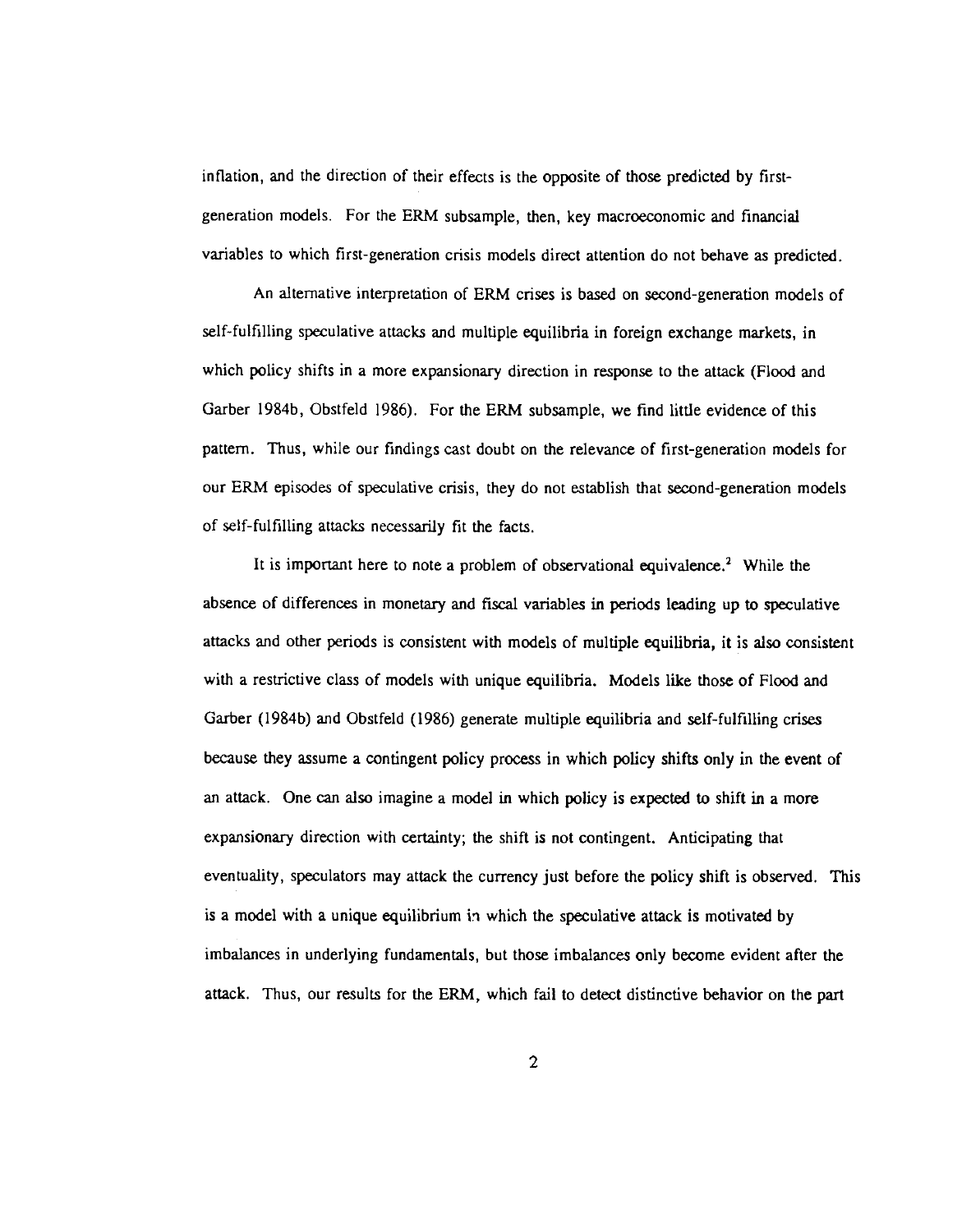of key macroeconomic variables in the period leading up to speculative attacks, are still consistent with first-generation models, but only with a restrictive sub-class in which no hint of future policy imbalances is contained in past and current policy. But the fact that we find little evidence of a shift in policy in more expansionary directions in the aftermath of speculative attacks is difficult to reconcile this view.

A final important finding is that the behavior of macroeconomic variables differs significantly around the time of speculative attacks on the one hand and realignments and changes in exchange rate regimes on the other. ERM countries undergoing realignments have significantly higher inflation rates, interest rates, rates of money and credit growth and budget deficits, and their trade balances are significantly weaker. None of these statements is true about the events associated with realignments of non-ERM currencies or with the collapse of the Bretton Woods, Smithsonian, or Narrow Margin regimes of pegged exchange rates.

Our investigation has obvious relevance to current policy concerns. 1992 and 1993 saw a series of speculative attacks on European currencies that drove the Italian lira and the British pound out of the Exchange Rate Mechanism (ERM) of the European Monetary System (EMS) and challenged the viability of the Maastricht blueprint for European Monetary Unification (EMU). There remains considerable dispute over why these crises occurred. One view emphasizes the unsustainable policy stances of weak-currency countries (Dombusch 1993, Committee of Central Bank Governors 1993a,b, Williamson 1993, Goldstein and Mussa 1994). It blames EMS members whose currencies were attacked for courting danger by their pursuit of lax monetary and fiscal policies and by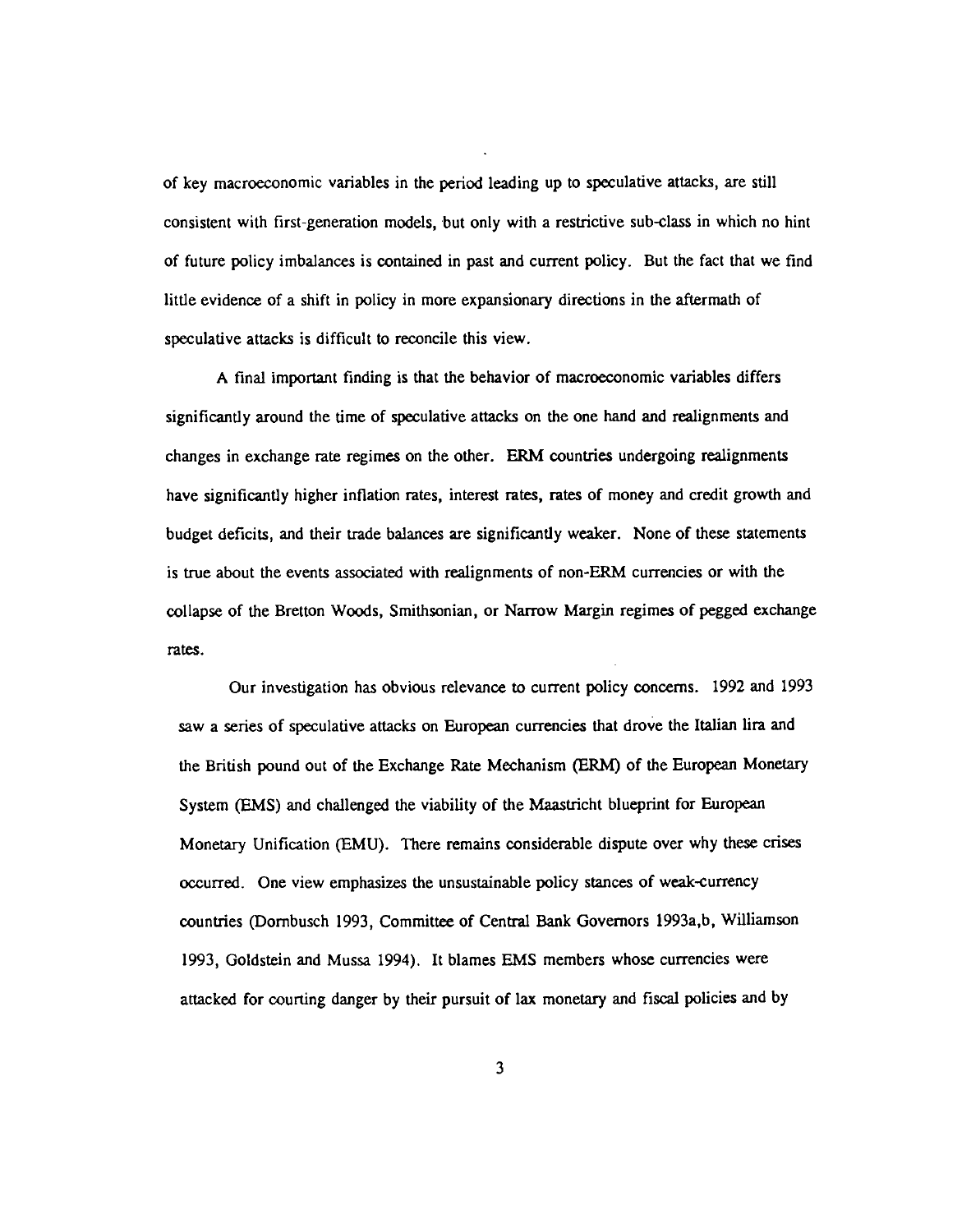failing to adjust their exchange rates in timely fashion. Accommodating policies and excessive wage and price inflation are said to have led to a loss of international competitiveness, a current account deficit, and a profitability squeeze that left overvalued currencies "ripe for the picking." Another view observes that, for several countries concerned, the evidence of lax policies is far from compelling (Eichengreen and Wyplosz 1993, Portes 1993, Rose and Svensson 1993, Obstfeld 1994). Several ERM countries displayed little evidence of excessive inflation, accommodating policies, or mounting competitive difficulties prior to their currency crises. In this view, the speculative attacks which forced them to raise interest rates created incipient macroeconomic imbalances rather than the other way around and more generally increased the cost of defending the prevailing currency pegs. If the first view is correct, then it may be possible to complete Stage II of the transition to monetary union as sketched in the Maastricht Treaty by returning to the narrow bands of the pre-1993 EMS as soon as Europe's recession ends and policy convergence is restored. But if the second one is accurate, efforts to restore narrow bands may prove futile regardless of the current stance of macroeconomic policies.

In addition, the fiftieth anniversary of the Bretton Woods Agreement, combined with dissastisfaction about the performance of freely fluctuating exchange rates, has reinitiated discussion of international monetary reforms intended to enhance exchange rate stability. In periods when foreign exchange markets are tranquil, it has become customary to argue that exchange rates can be pegged within narrow bands if there is sufficient convergence of national macroeconomic policies. In turbulent periods, in contrast, observers display deep skepticism about whether policymakers will be able to resist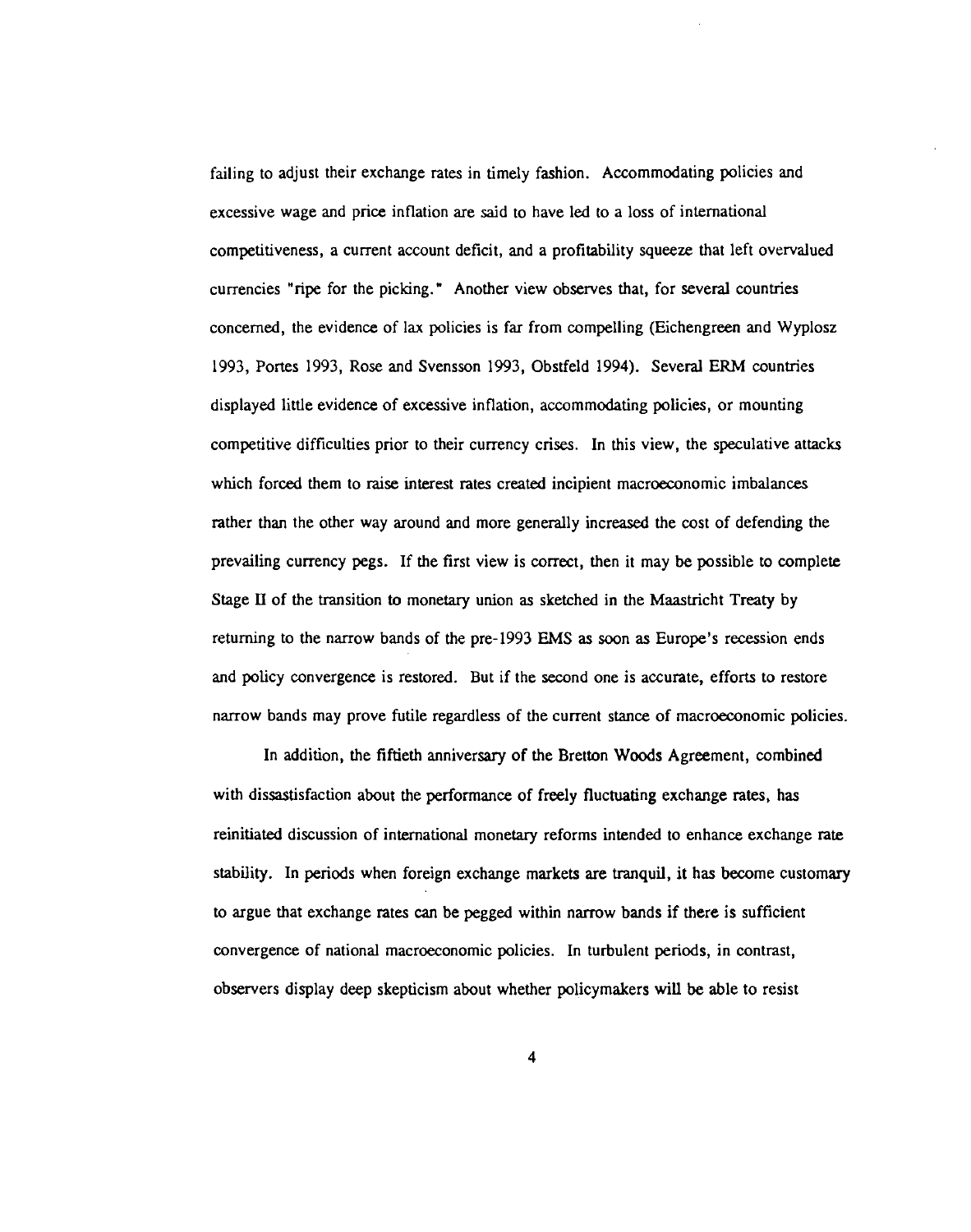market pressures regardless of the policies they are currently pursuing. In today's world of high capital mobility, in other words, it may not be possible to restore narrow exchange rate bands along the lines of the Bretton Woods System regardless of the stance of macroeconomic policies. Our attempt to understand whether speculative attacks on pegged exchange rates are necessarily prompted by the inadequate convergence of national policies or whether such attacks can occur even in the absence of policy imbalances has obvious relevance to transatlantic blueprints for international monetary reform.

The remainder of the paper is organized as follows. Section II elaborates the alternative theoretical models in more detail. Section III describes the data and procedures used to analyze the empirics of speculative attacks. Section IV enumerates the speculative episodes generated by our procedures and contrasts them with informal discussions of balance-of-payments crises.<sup>3</sup> We make special reference to ERM members, since their's is the experience around which much recent discussion revolves. Section V reports univariate characterizations of the behavior of key variables around the time of speculative attacks along with comparisons to control groups, and asks whether the attack and nonattack cases are drawn from the same underlying distributions. Section VI draws out the implications of this empirical work for efforts to interpret speculative attacks in terms of theoretical models.

## 11. Theoretical Models. Empirical Implications

## A. A Review of the Literature

The first generation of balance-of-payments crisis models spawned a large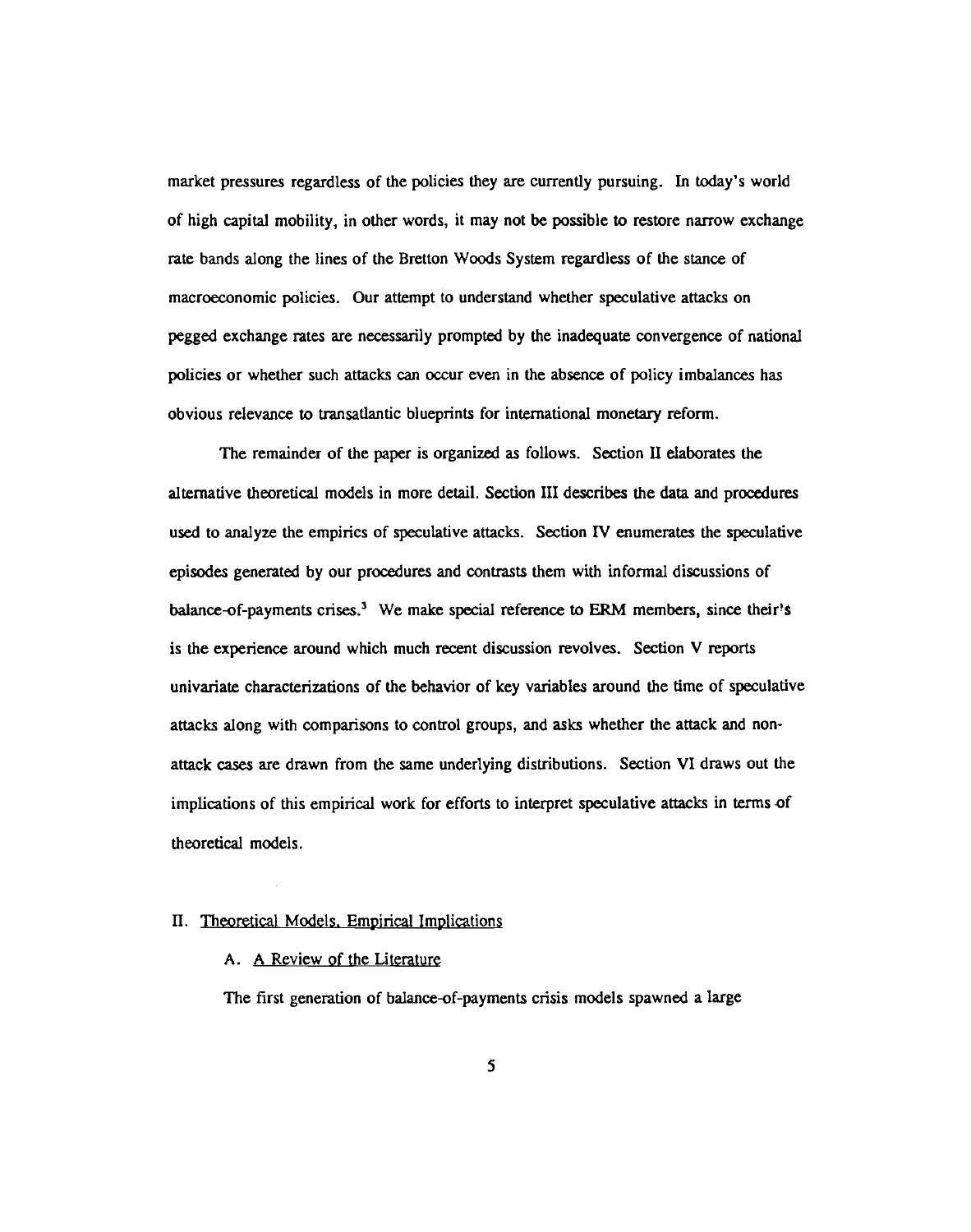literature that is difficult to catalog comprehensively. Our selective survey focuses on contributions with empirical implications.

Krugman's seminal article assumed that an exogenous government budget deficit lay at the root of the balance-of-payments crisis. Excessively expansionary fiscal policy (or, equivalently, in Krugman's otherwise stationary economy, any budget deficit) is financed by issuing domestic credit. The authorities announce that they are prepared to peg the exchange rate until reserves reach a specified lower bound (for present purposes, zero), at which point they shift to floating. With the government pegging the relative rate of return on domestic- and foreign-currency-denominated assets (in Krugman's model, the exchange rate), investors wish to hold domestic and foreign assets in fixed proportions. They rebalance their portfolios by exchanging some of the additional domestic assets for foreign exchange reserves of the central bank. Since they exchange only a portion of the incremental supply (portfolio proportions remaining constant), the shadow exchange rate, which will prevail in the event that the pegging policy is abandoned, depreciates gradually over time.<sup>4</sup> When it first equals the current exchange rate, investors attack the peg, depleting the authorities' remaining reserves, for to do otherwise would make available arbitrage profits and imply market inefficiency.

The empirical implication of the model, then, is that one should observe expansionary fiscal and monetary policies prior to speculative attacks. Those policies should be accompanied by a gradual decline in international reserves over an extended period.

While Krugman assumes purchasing power parity, it is straightforward to extend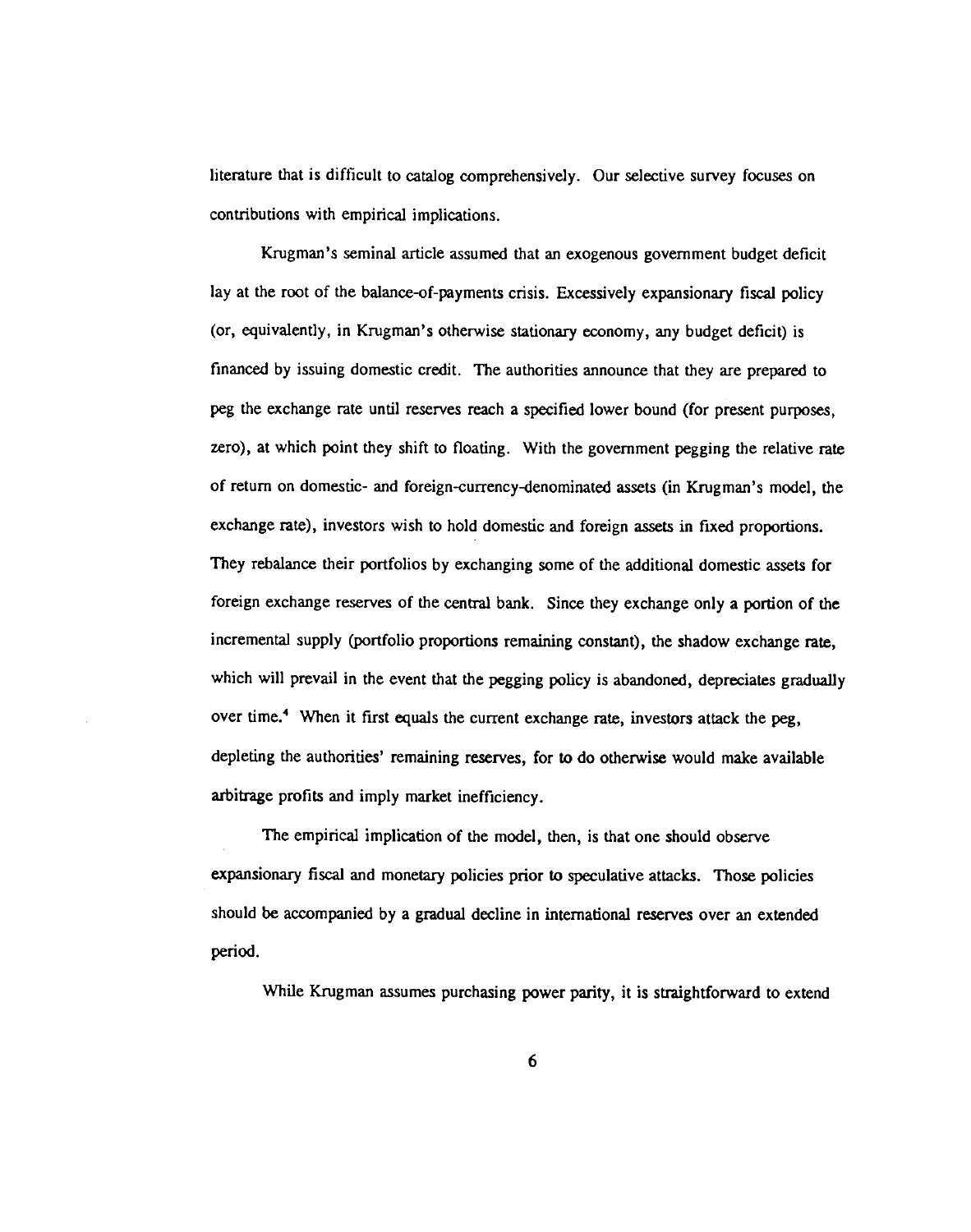his model to a semi-small country setting so that a shift to more expansionary fiscal policies increases the demand for domestic goods, driving up their price and leading to real exchange rate appreciation in the period leading up to the attack. Goldberg (1988), for example, relaxed the purchasing power parity assumption maintained by Krugman and Flood and Garber (1984a).<sup>5</sup> If it is assumed that domestic prices adjust only gradually in response to excess demand, they begin rising as soon as agents recognize that the exchange rate will be changed subsequently. The stickier prices, the longer the period prior to the collapse over which real appreciation will be observed.

In models with forward-looking wage contracts (Willman 1988), anticipated future price increases due to currency depreciation affect current wages. As a result, wages should start rising before the attack occurs. While the real interest rate falls as the price level rises, stimulating output, the real exchange rate strengthens, shifting demand toward imports and depressing output. If output is demand determined -- it depends positively on the real exchange rate but negatively on the real interest rate -- then the behavior of output in the period leading up to the crisis is theoretically ambiguous. If the trade balance depends negatively on the real exchange rate (as domestic prices rise, demand shifts toward foreign goods) and negatively on output, the deficit should grow in the period leading up to an attack unless a sufficiently large fall in output is observed.

Other research has focused on modifying Krugman's assumptions regarding the money supply process, the post-attack regime, and the degree of capital mobility. In many of the successful attacks we analyze below, countries did not permanently shift to floating but instead re-pegged the exchange rate at a depreciated level, sometimes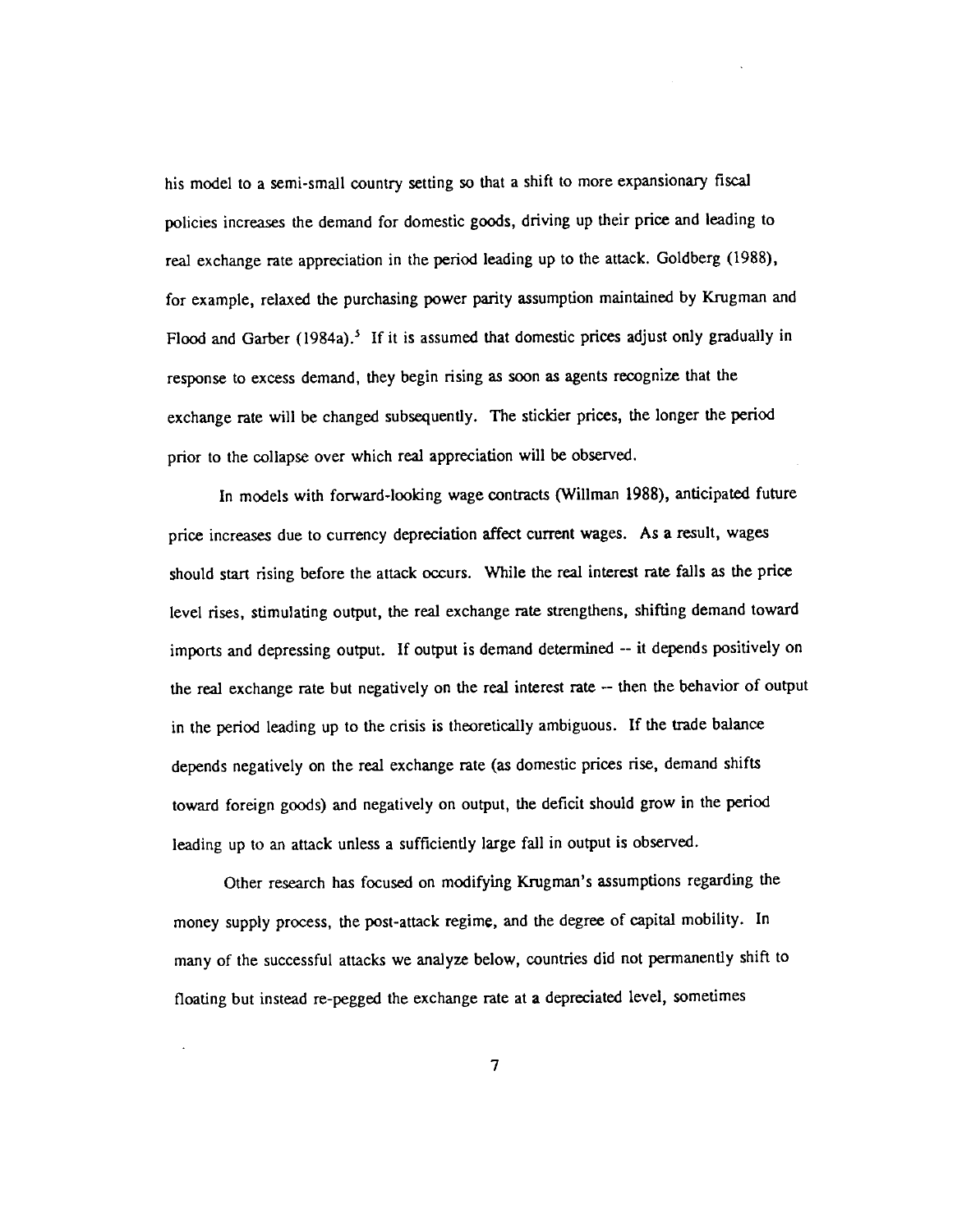following a limited period of floating. Wyplosz (1986) analyzes devaluations in the presence of capital controls which limit the degree of capital mobility. The more stringent the controls, the longer the pre-attack period over which the standard correlates of speculative crises -- fiscal deficits, domestic credit creation, real appreciation and trade deficits -- will persist. With sufficiently stringent controls, collapses of the peg can be averted; devaluations from one peg to another become possible. With permeable controls, crises are still possible: Obstfeld (1984) shows that crises occur earlier the larger the anticipated devaluation,

Flood and Garber (1984a) introduce uncertainty about the rate of domestic credit creation. In their discrete-time formulation, unanticipated increases in domestic credit can cause the shadow exchange rate to exceed the pegged rate temporarily. Now speculators attack the peg as soon as this situation makes available arbitrage profits. But as domestic credit grows, an attack becomes increasingly likely, widening the differential between domestic and foreign interest rates. This should be accompanied by a growing forward discount on the domestic currency. Finally, the greater the uncertainty about the central bank's credit policy, the faster reserves should be depleted. The larger the variance of the process governing domestic credit creation, the greater the probability of a regime shift, so that reserve losses exceed increases in domestic credit (Claessens 1991).

To recapitulate, variants of the Krugman-Flood-Garber model have strong implications for the behavior of macroeconomic and financial variables in the period leading up to a crisis. They predict that speculative attacks on pegged exchange rates should be preceded by growing budget deficits and accelerating rates of monetization or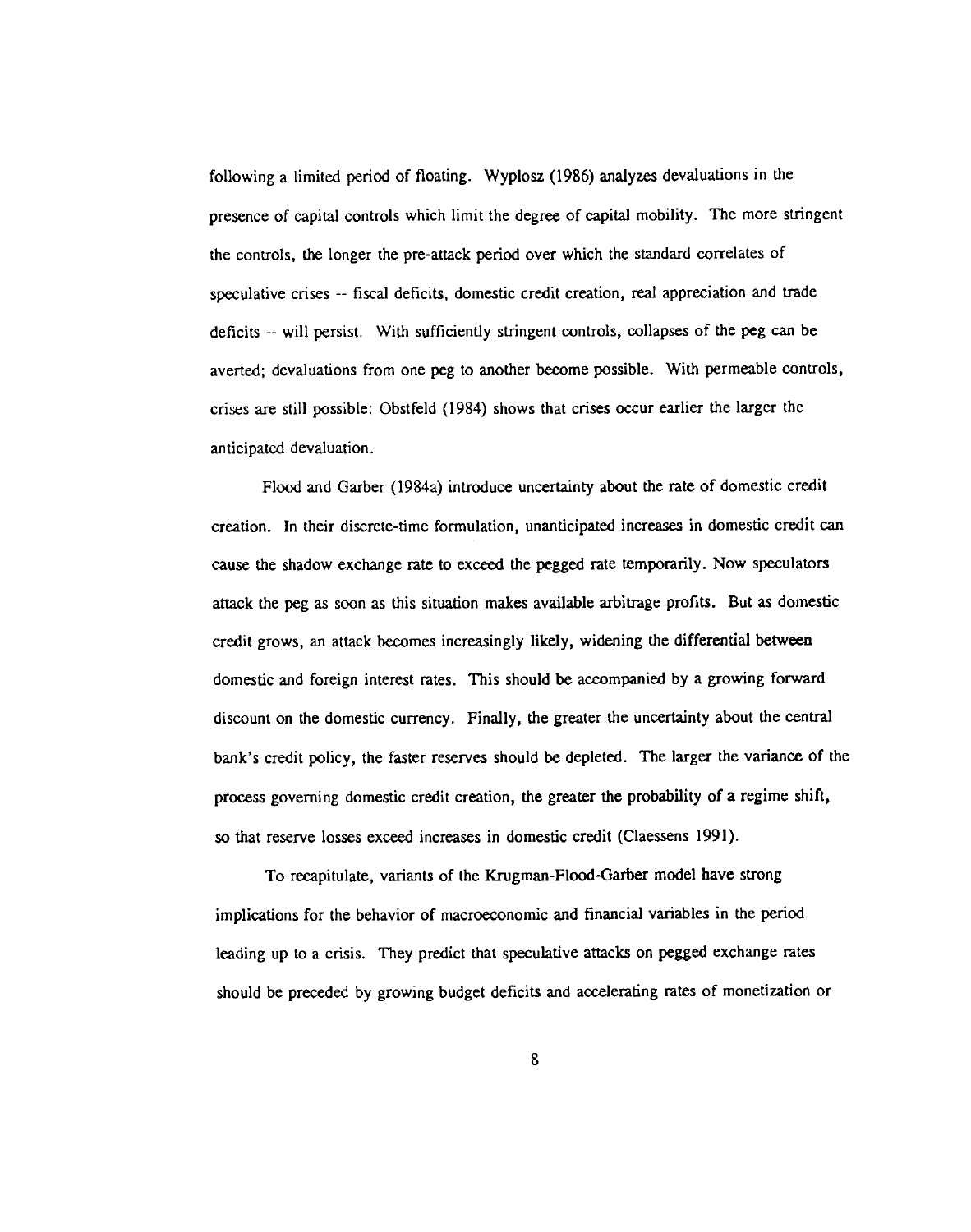comparatively fast money growth, and rising wages and prices. Real exchange rates should become increasingly overvalued, and trade deficits should widen. International reserves should decline, domestic interest rates should rise, and forward exchange rates should weaken before the crisis occurs.

The second generation of speculative attack models has different empirical implications. Flood and Garber (1984b) and Obstfeld (1986) were first to formalize the possibility of self-fulfilling speculative attacks. In their models, multiple equilibria exist in the foreign exchange market because of the contingent nature of the authorities' policy rule. In the absence of an attack, monetary and fiscal policies are in balance, and nothing prevents the indefinite maintenance of the currently prevailing currency peg. There is no reason to anticipate the empirical trends described in the preceding paragraph in the period leading up to the attack. If and only if attacked, however, the authorities switch to more accommodating policies consistent with a lower level for the exchange rate.<sup>6</sup> In this setting, speculative attacks can be self-fulfilling. But there is no reason to anticipate adverse trends in monetary and fiscal policies, wages and prices, reserves or the trade balance prior to the attack. That this is more than a purely theoretical possibility is suggested by the following comment by a well-known market participant.

"A change in the exchange rate has the capacity to affect the so-called fundamentals which are supposed to determine exchange rates, such as the rate of inflation in the countries concerned; so that any divergence from a theoretical equilibrium has the capacity to validate itself. This self validating capacity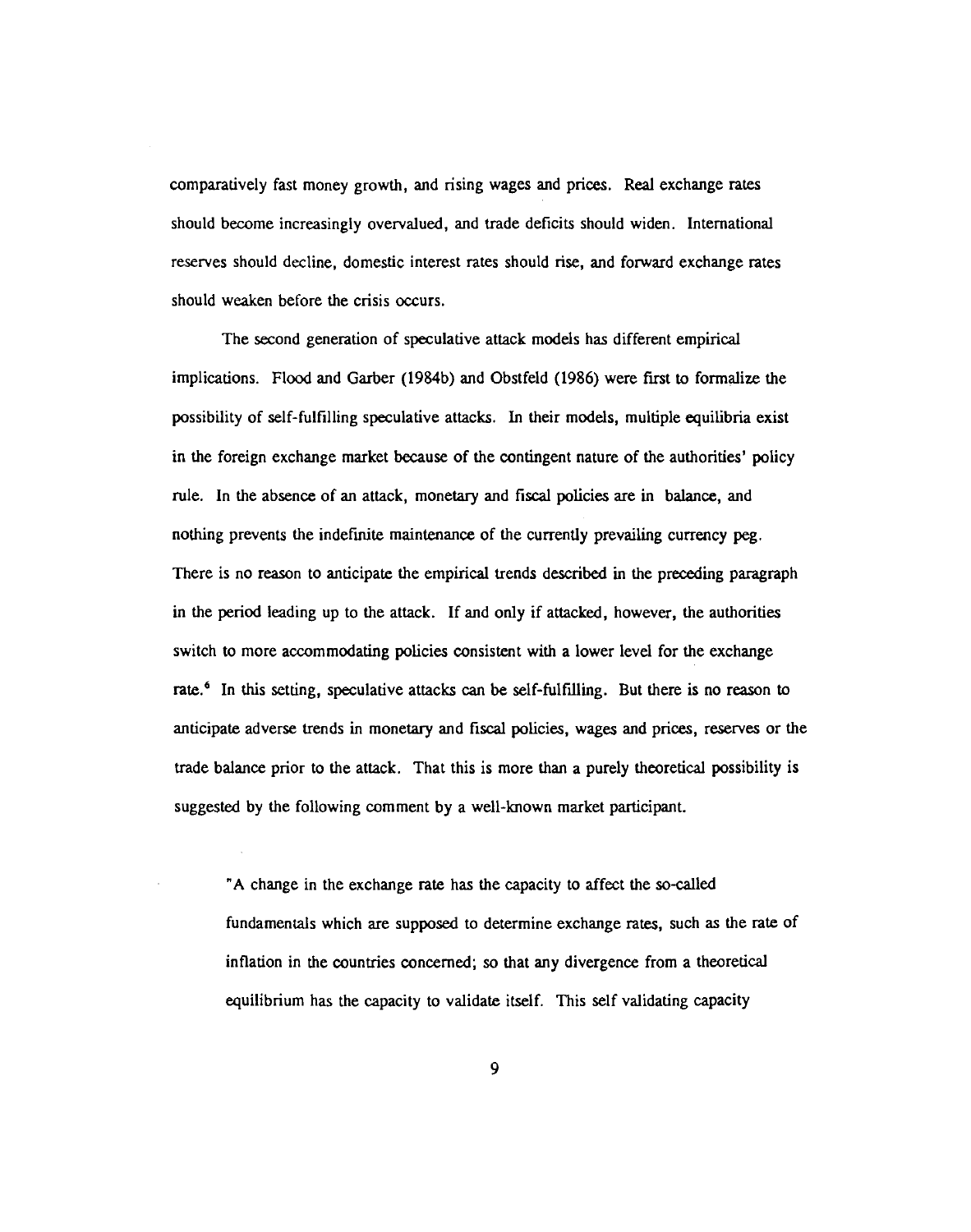encourages trend-following speculation, and trend-following speculation generates divergences from whatever may be considered the theoretical equilibrium. The circular reasoning is complete."7

Early second-generation models were predicated on the ad hoc assumption of a contingent policy rule. Subsequent contributions derived the policy process from the optimizing behavior of governments. Ozkan and Sutherland (1994) postulated a tradeoff between the interest rate and the level of unemployment, where the interest rate depended on the exogenously given foreign rate and the exchange rate regime. They showed that high and rising unemployment might lead the government to abandon the peg, anticipations of which could lead to an immediate attack. It is easy to see how this model can generate self-fulfilling attacks: if defense against an attack requires the authorities to raise interest rates relative to world levels and their action further exacerbates unemployment, multiple equilibria can arise. $<sup>3</sup>$  This formulation implies rising</sup> unemployment in the period leading up to the attack, unlike the Wiliman version of Krugman's model, where the direction of pre-attack output and unemployment trends is ambiguous. Like the Krugman model augmented by risk premia, it predicts rising interest rates.

Thus, simple variants of alternative models generate rather different predictions for the period leading up to an attack. First-generation models predicts expansionary fiscal policies and/or rapid growth of money and credit, increasingly overvalued exchange rates, and a steady drain of reserves. According to second generation models, in contrast, none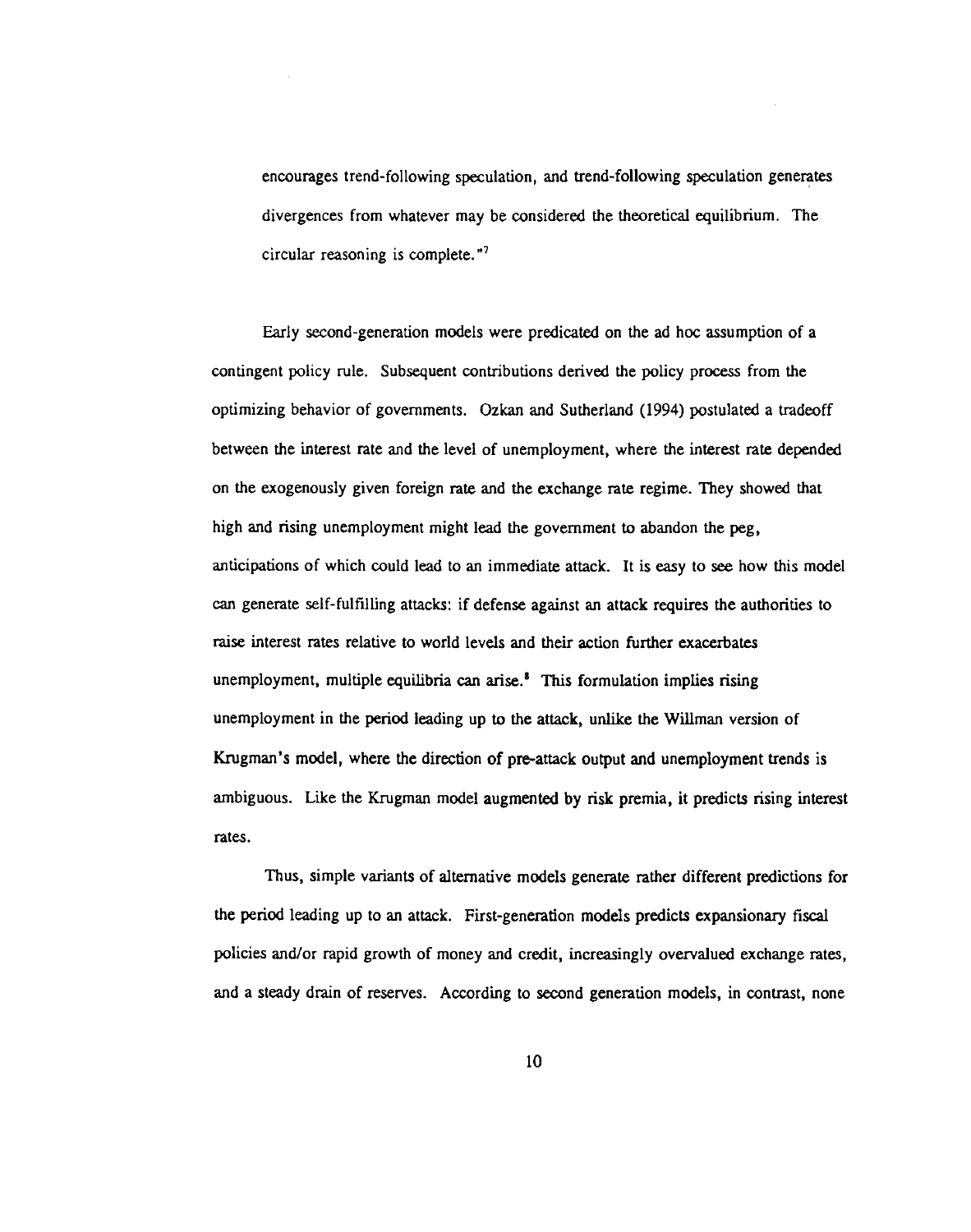of these patterns will necessarily be visible in the period leading up to the attack. Firstgeneration models do not predict any particular shift in the stance of monetary and fiscal policy following the attack. Most second-generation models, in contrast, suggest that rational self-fulfilling attacks should be followed by a shift in monetary and fiscal policies in a more expansionary direction (although there are exceptions, e.g., Bensaid and Jeanne  $1994$ ).<sup>9</sup>

#### B. Previous Empirical Studies

There exists only a handful of studies seeking to apply theoretical models of speculative attacks to actual experience with pegged exchange rates. Apparently the first such paper is Blanco and Garber (1986), who used a variant of the Krugman-Flood-Garber model to predict the timing and magnitude of devaluations forced by speculative attacks on the Mexican peso between 1973 and 1982.<sup>10</sup> Blanco and Garber examine whether the model explains the timing of the devaluations that took place in 1976 and 1982 using a standard money demand function and a first-order autoregressive function for the rate of growth of domestic credit.<sup>11</sup> International reserves decline as a function of the difference between money supply and money demand, until the critical level is reached at which the speculative attack occurs. They pick the value for that threshold which minimizes the residual sum of squares subject to the constraint that the exchange rate that prevails following the attack is consistent with the post-attack level of domestic credit. Information from the forward market, in conjunction with the assumption of no risk premium, is used to proxy for the expected future exchange rate.

Cumby and van Wijnbergen (1989) take a similar approach to analyzing attacks on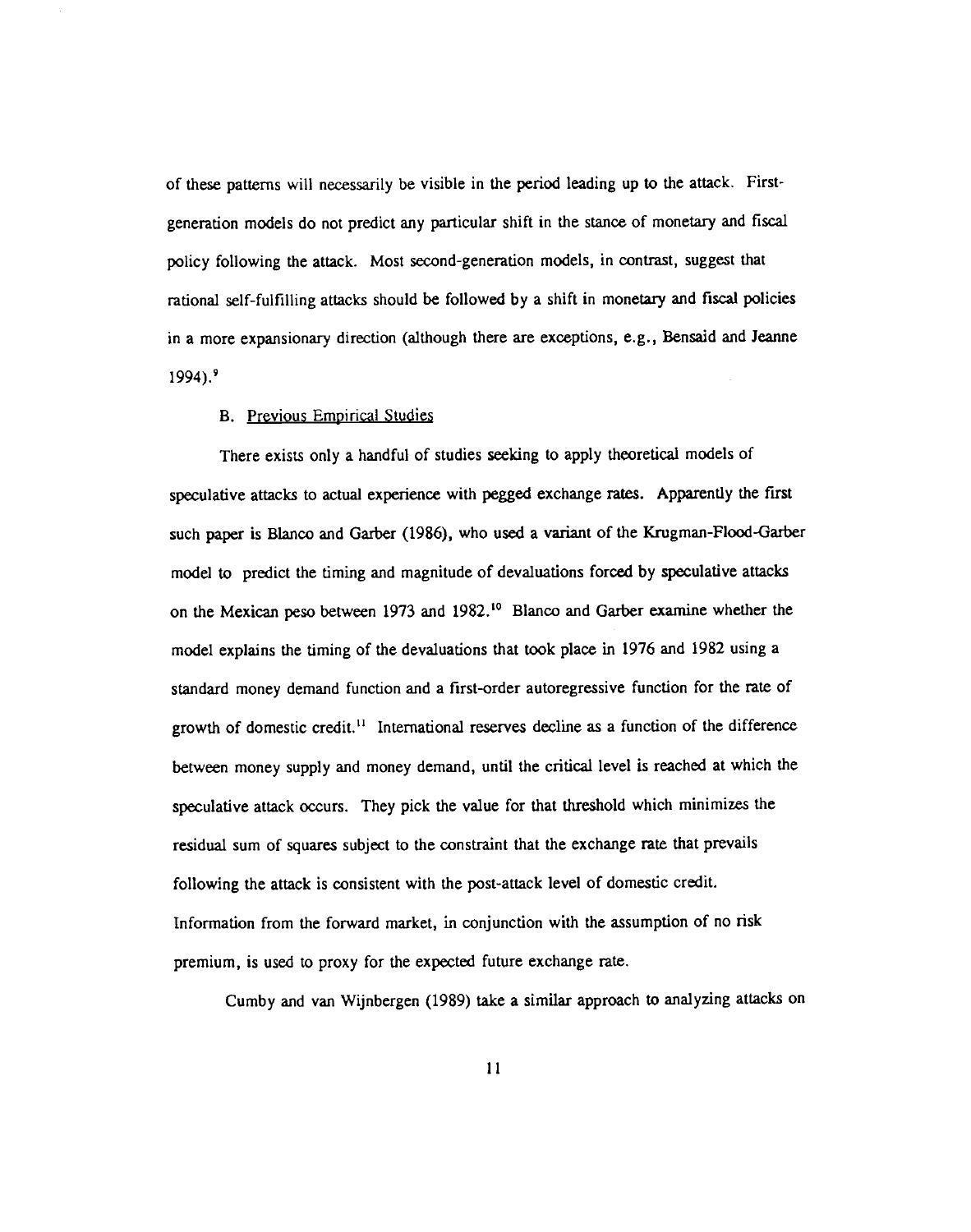the Argentine crawling peg of the early 1980s. Where Blanco and Garber combined all money supply and money demand factors into a single variable and fit a stochastic process to it, Cumby and van Wijnbergen estimate different time series processes for the money demand disturbance, the foreign interest rate and domestic credit growth. They treat the level of reserves at which the central bank abandons its currency peg as a stochastic variable. They find that a sharp increase in the growth of domestic credit was the main factor triggering the attack on the currency.

These studies provide only limited information on the extent to which the predictions of the theoretical literature fit the facts. Typically, they are predicated on the predictions of the first-generation (Krugman) model and do not specify an alternative hypothesis or class of models against which those predictions might be contrasted. They focus on a particular country at a point in time, which raises questions — for those seeking to assess the general explanatory power of the models --about the representativeness of that episode. Further light on the explanatory power of these theories can be shed only by analyzing a comprehensive set of crisis episodes and contrasting the behavior of the relevant variables in these periods with their behavior during non-crisis episodes.

Studies which do not build directly on the theoretical literature on speculative attacks come closest to what we have in mind. Klein and Marion (1994) use panel data for 16 Latin American countries and Jamaica during the period 1957-1991 to study the determinants of the duration of exchange rate pegs. In their model, the timing of the peg's collapse is determined not by speculative anticipations but by the decisions of an optimizing government which trades off the economic costs of misalignment against the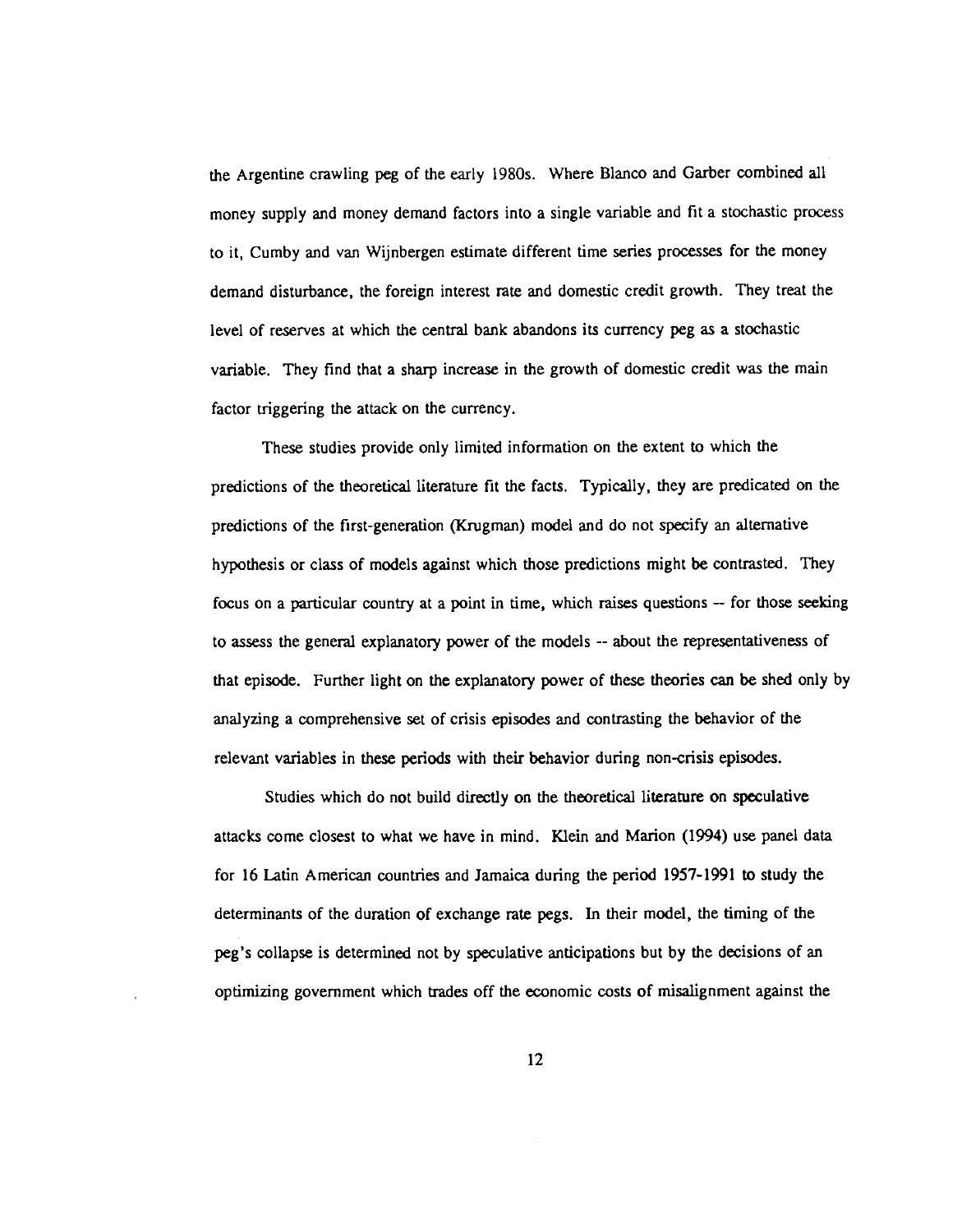political costs of modifying the exchange rate. They justify this emphasis by referring to the prevalence of capital controls which limit the scope for adverse speculation in the countries in question. Nonetheless, their results are broadly consistent with those of the speculative attack literature. They find that the probability of a pegged rate being abandoned increases with the extent of real overvaluation and that it declines with the level of foreign assets.<sup>12</sup> The limitations of this study are that it focuses on semiindustrialized economies rather than the industrial countries that are our concern here, and that capital controls were prevalent throughout the sample, in contrast to the situation in, say, Europe in the 1990s.

Similarly, Edwards (1993, 1989) examines devaluation episodes in developing countries between 1948 and 1971 and 1962 and 1982, respectively.13 The behavior of macroeconomic variables in cases where devaluation occurred is compared with that of a no-devaluation control group. Edwards finds that in the period preceding a devaluation the foreign assets of the central bank typically decline, the real exchange rate becomes overvalued, and fiscal policy becomes excessively expansionary. Besides the fact that Edwards is concerned with developing rather than industrial countries, a limitation of his studies for present purposes is that he compares devaluation and no-devaluation episodes, not attack and non-attack episodes.

## III. The Empirics of Speculative Attacks

A. Indicators of Speculative Pressure

A first step in any empirical analysis is identifying speculative attacks. We seek to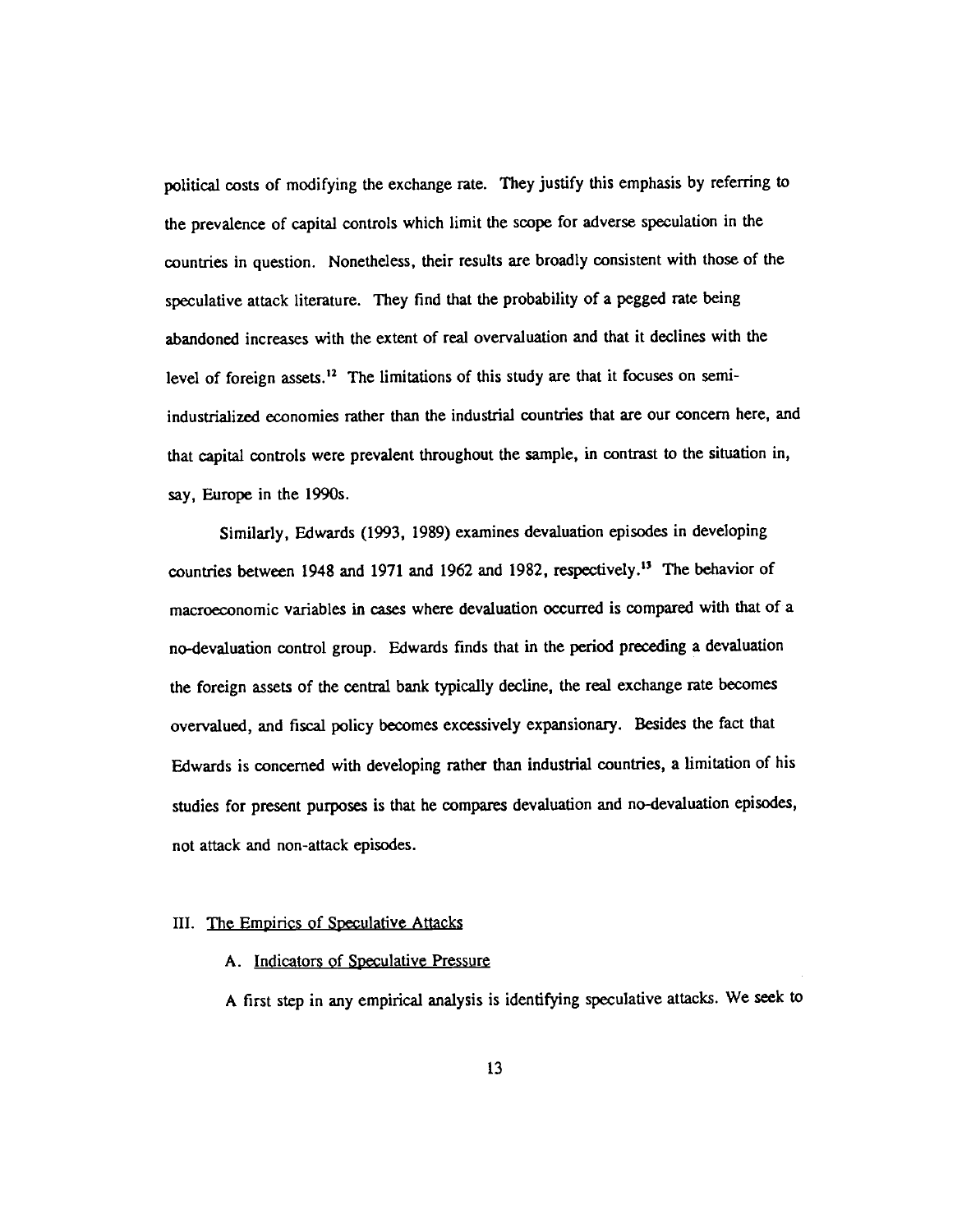do so in ways that minimize the danger of finding patterns purely as a consequence of the manner in which we generate the sample of attack episodes. Were we to limit our attention to successful speculative attacks in which the exchange rate peg or regime was altered (with the currency being devalued or floated), for example, our results would suffer from selectivity bias insofar as some attacks have been warded off by central banks and governments and successful and unsuccessful attacks differ from one another in nonrandom ways.

The obvious solution to this problem is to construct an index of speculative pressure which picks up both successful and unsuccessful attacks.'4 Ideally, such an index would derive the excess demand for foreign exchange from a model of exchange rate determination (from which the policy actions needed to maintain the exchange rate peg could also be derived). Unfortunately, much research (Meese and Rogoff 1983 is a classic early reference) has underscored the inadequacy of models linking variables like reserve flows and interest rates to the exchange rate. A particular set of weights and fundamentals is only as defensible as the theoretical model used to generate it.

Theory provides a way around this problem only if one is willing to adopt strong assumptions about linkages between exchange rates and macroeconomic fundamentals. To illustrate, consider the model underlying the Girton and Roper (1977) index of exchangemarket pressure. Assuming a textbook money demand function, Girton and Roper specify the percentage change in base money h as a function of the percentage change in the price level p, the percentage change in real income y and the percentage change in interest rates i. Since base money is the sum of domestic credit D and international reserves R, we can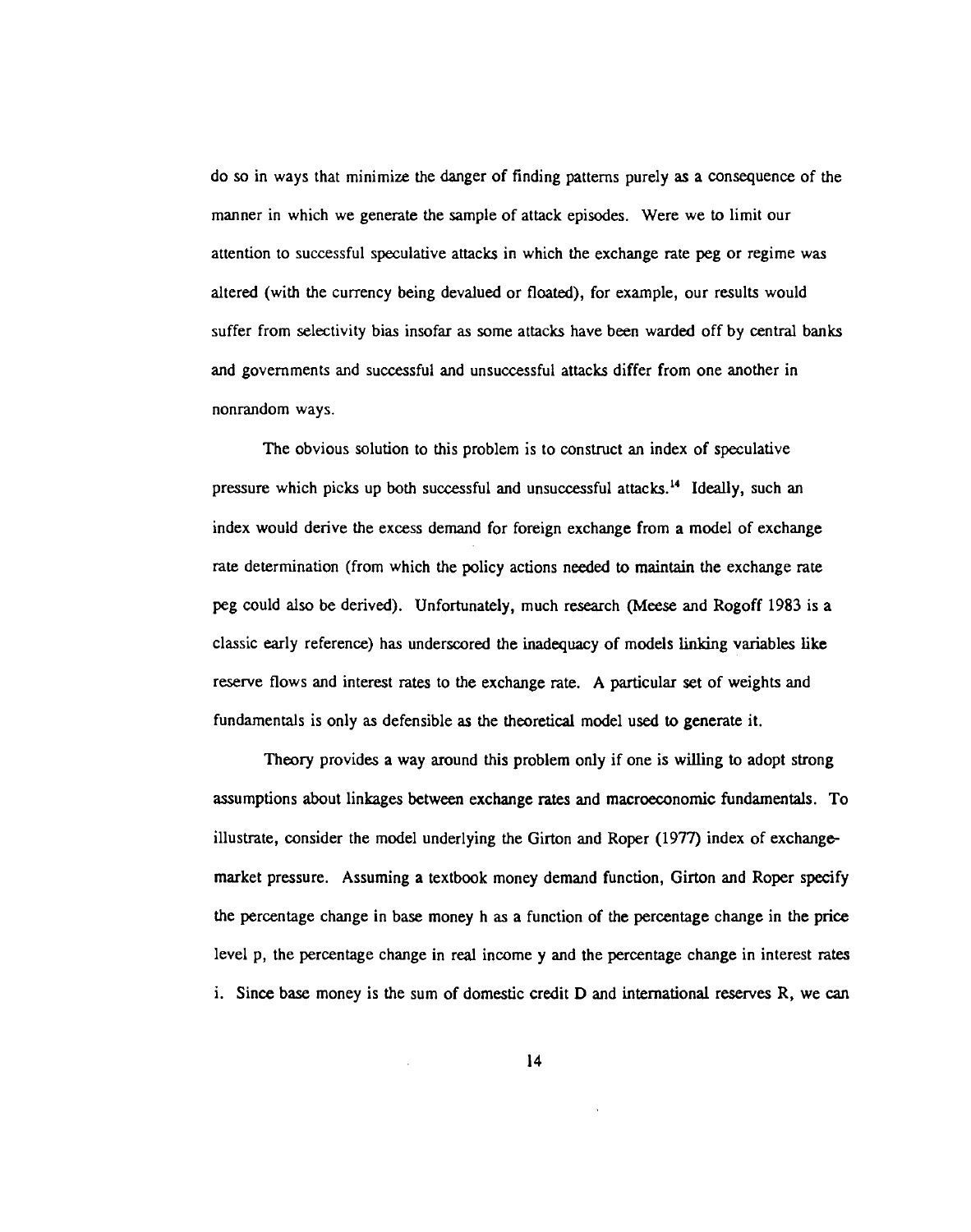define  $r = ER/H$  and  $d = D/H$ , where E is the domestic price of a unit of foreign exchange. Thus,

$$
(\mathbf{r} \cdot \mathbf{r}^*) + (\mathbf{d} \cdot \mathbf{d}^*) = (\mathbf{p} \cdot \mathbf{p}^*) + \beta(\mathbf{y} \cdot \mathbf{y}^*) \cdot \alpha(\mathbf{i} \cdot \mathbf{i}^*)
$$
 (1)

where asterisks denote the foreign country, and  $\beta$  ( $\alpha$ ) is the income (interest-rate semi-) elasticity for money demand.

Using purchasing power parity to substitute the rate of depreciation for the inflation differential, and rearranging terms, we can derive:

$$
e + (i-i^*) - (r-r^*) = (d-d^*) - \beta(y-y^*) + (1+\alpha)(i-i^*)
$$
 (2)

The left-hand side of (2) is an index of speculative pressure, which says that pressure increases as domestic reserves of foreign exchange decline, as interest rates rise, and as the exchange rate depreciates (e, the log of the exchange rate, rises). The theoretical underpinnings suggest that speculative pressure should be a parametric function of fundamentals such as the rate of growth of domestic credit, the level of income, and the interest rate differential.

There are obvious problems with this approach. First, even within the confines of the model the weights attached to the three components of the index of speculative pressure are arbitrary, since terms can simply be added to both sides of (2). Thus, even imposing assumptions about what determines the value of the exchange rate does not pin

 $\bar{z}$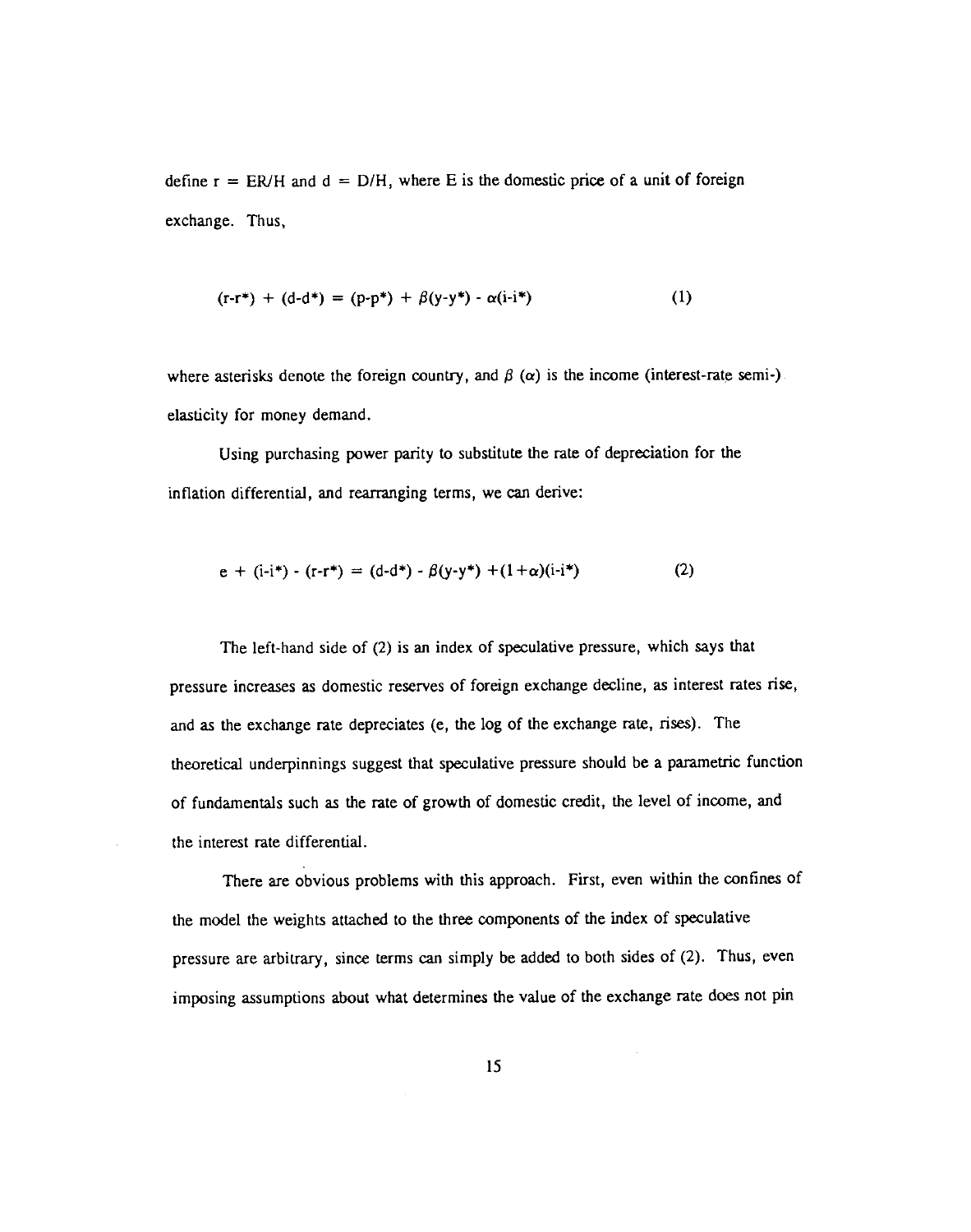down the weights attached to the components of the index or point to a specific list of fundamentals.

In addition, there is the fact that any such formulation is predicated on a model linking fundamentals to the exchange rate, and thereby to variables like interest rates and international reserves that can be employed in its defense. We have utilized a monetary model to illustrate how indices of speculative pressure might be derived. So long as we are unable to build reasonable empirical models linking macroeconomic fundamentals to the exchange rate, however, we will be incapable of using such models to link the exchange rate to instruments like interest rates and reserves that can be used to defend it or to derive weights to be attached to the components of an index of speculative pressure in a defensible way. To avoid predicating our analysis on a particular model of exchange rate determination, we consider a number of different weighting schemes in the analysis that follows.<sup>15</sup>

A further problem with measuring speculative pressure using linear combinations of exchange rate, reserve, and interest rate changes is created by the fact that, in our sample of countries and periods at least, the conditional volatility of percentage changes in reserves (scaled by the monetary base) is several times the conditional volatility of the percentage change in the exchange rate, which is several times the percentage change in the interest differential. Movements in an unweighted average are therefore heavily driven by reserve movements rather than, say, actual realignments. An intuitive if arbitrary approach is therefore to weight the three components of the index so that their conditional volatilities are equal.'6 This is the measure we consider below. We conduct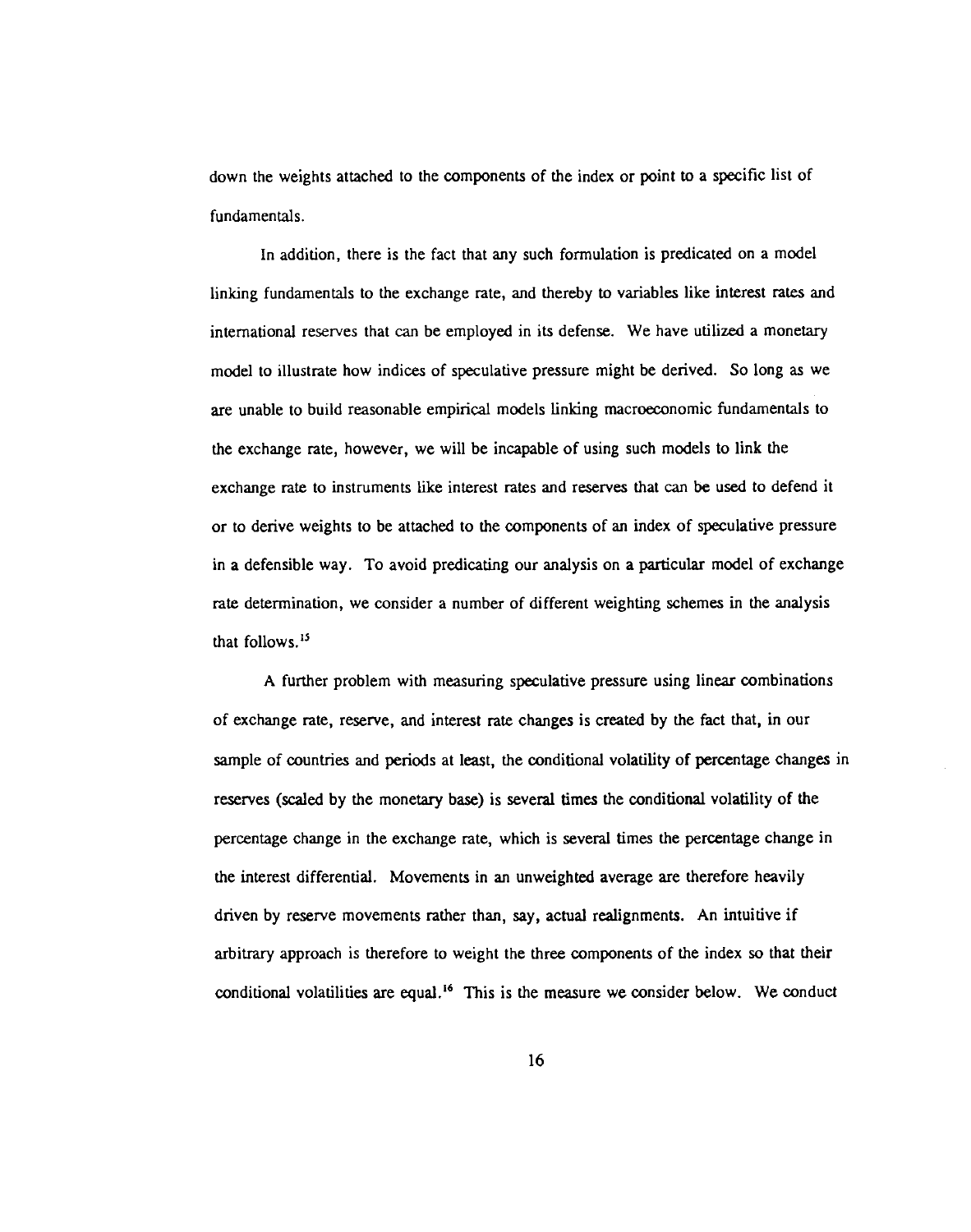sensitivity analysis in order to gauge how much different weighting schemes matter.

B. Data

We assembled monthly data from 1967 through 1992 for twenty-two (mostly OECD) countries. The countries were chosen on the basis of data availability and include (in order of IMF country number) the USA, UK, Austria, Belgium, Denmark, France, Italy, Netherlands, Norway, Sweden, Switzerland, Canada, Japan, Finland, Greece, Ireland, Portugal, Spain, Australia, South Africa, India, and Korea, along with our center country, Germany. The data are drawn from the cd-rom version of International Financial Statistics. We compute changes in the exchange rate relative to the DM and changes in interest rates and international reserves relative to those of Germany.'7

We use the following variables: short-term money market interest rates (IFS line 60b), internationaj reserves (line 11) corrected for international liabilities (line 16c) wherever possible, the ratio of the central government budget position (line 80) to nominal GDP (typically line 99a), the real effective exchange rate as measured by normalized unit labor costs (line reu, available since 1975 only), the ratio of exports (line 70) to imports (line 71) expressed as a seven-month centered moving average to eliminate excessive noise, domestic credit (line 32), narrow money (line 34i) normalized for the rate of growth of international reserves, and CPI inflation (line 64). The data have been checked for transcription and other errors and corrected. Virtually all of our variables are transformed by taking differences between domestic and German annualized firstdifferences of natural logarithms.

In interpreting our results, it is important to bear in mind limitations of the data.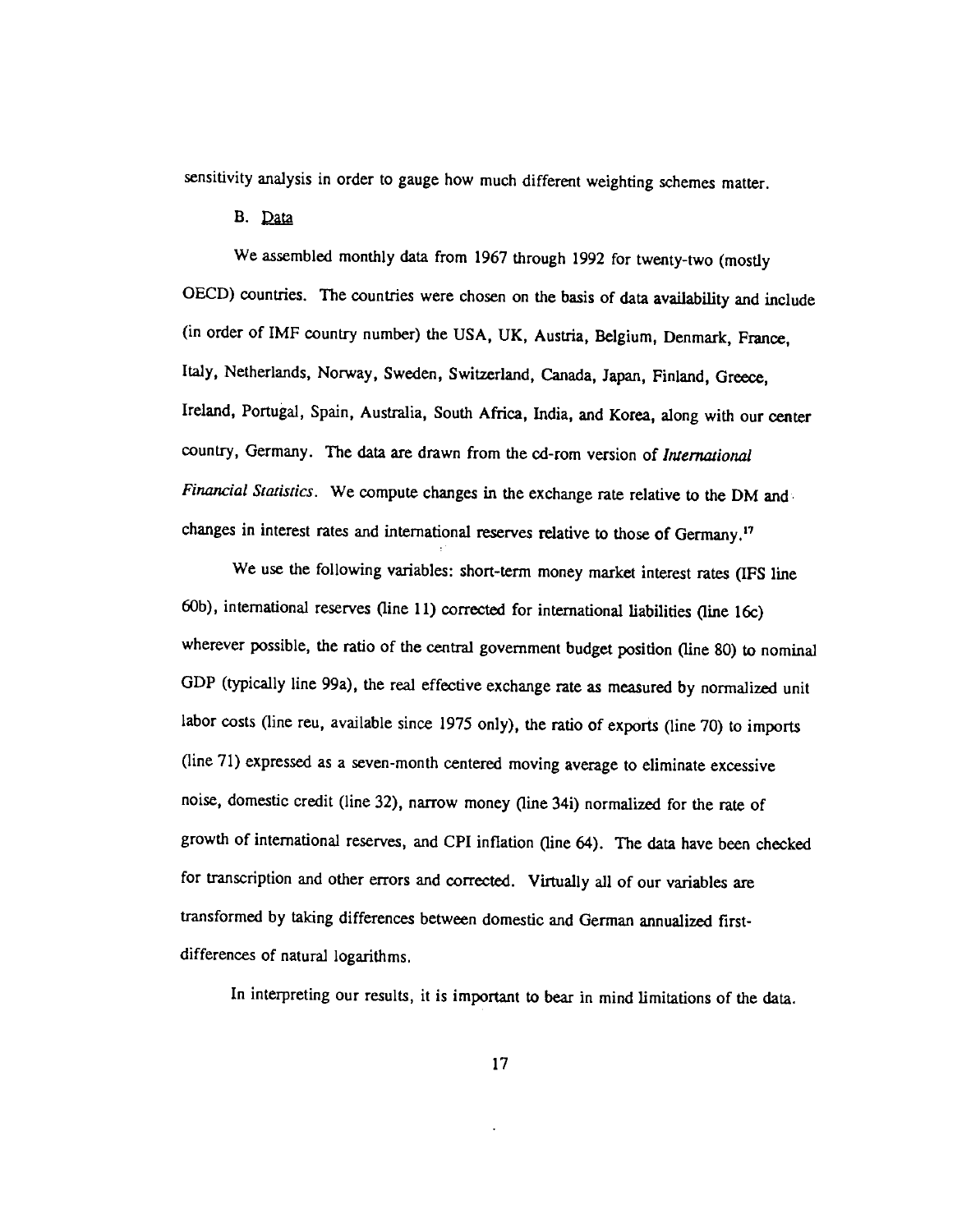First, published series on international reserves are a very imperfect guide to the magnitude of foreign-exchange-market intervention. Central banks sometimes report only the gross foreign assets of the monetary authorities. Since it is standard operating procedure to arrange for stand-by credits in foreign currency, this is a potentially serious problem. When the authorities intervene, they draw on their credit lines without having to sell any of their reported foreign assets. Even countries which provide data on foreign liabilities omit a number of operations which are typically undertaken during periods of speculative pressure, such as off-balance-sheet transactions like swaps and forward market intervention.

Even when published data are accurate, intervention by foreign central banks can be hard to detect. In the ERM, interventions are compulsory at the margins of the currency grid. It is always the case that two (or more) currencies reach their margins simultaneously; thus, compulsory interventions are undertaken simultaneously by two (or more) central banks. Because we analyze changes in the reserves of each country relative to changes in German reserves and Germany has been the perennial strong-currency country, we are likely to pick up much of this foreign intervention. But intervention undertaken by third countries will not be detected. This would be the case if the Netherlands intervened to support the Italian lira, for example. There is also the problem of attributing Germany's interventions to a particular country. German intervention in support of the Italian lira could produce a large percentage rise in German reserves relative to those of the Netherlands, seemingly signalling an attack on the guilder in a period when Dutch reserves were rising.<sup>18</sup> Only detailed data on exchange-market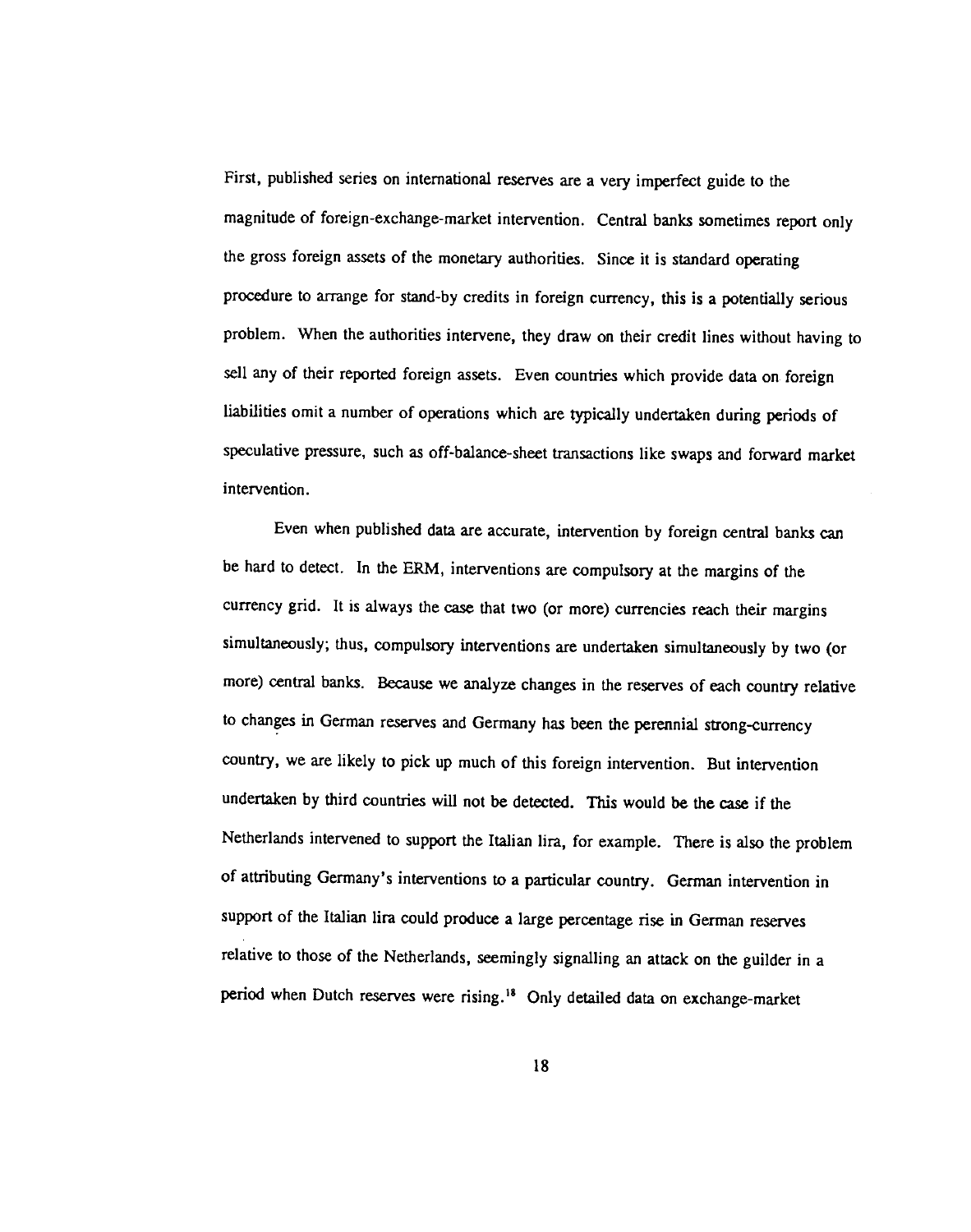intervention, which central banks rarely release, would solve this problem.

A further issue is that monthly observations may not be of a sufficiently fine periodicity to identify every speculative attack, especially unsuccessful ones. Pressure against pegged currencies can mount quickly and be repelled through interest-rate increases or foreign-exchange-market intervention within the month. If an attack is launched and repelled in a matter of days, the average behavior of interest rates and international reserves over the month may not reveal the intensity of speculative pressures.<sup>19</sup>

In addition, changes in capital controls may affect the meaning of interest differentials and reserve changes. When controls are in place, the authorities may keep the interest rate on the domestic money market virtually unchanged while defending the parity with sterilized purchases on the foreign exchange market.<sup>20</sup> The problems this creates for our analysis could be circumvented through the use of offshore interest rates; in practice, these are available for only limited periods and countries, however. An alternative is to use the imperfect data that are available on capital controls to contrast the behavior of interest rates, reserves and other variables in periods when controls were present and absent; we pursue this in Eichengreen, Rose, and Wyplosz (1994).

#### IV. The Attack Episodes

We begin our analysis by selecting attack episodes (which we refer to as "crises"). Initially, we weigh the components of our index so as to equalize the conditional volatilities of the exchange rate, the interest differential and reserves; we then examine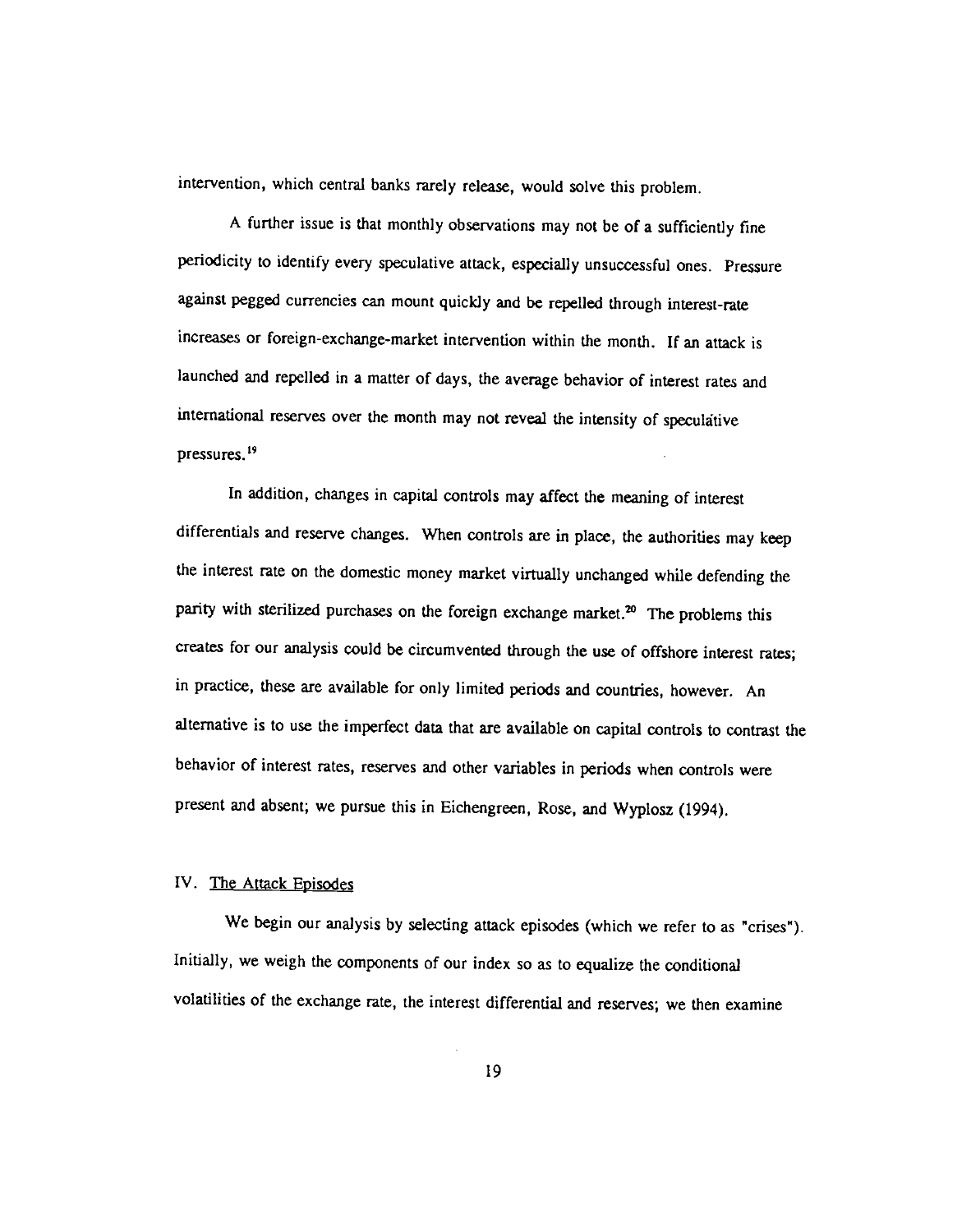outliers which are two or more standard deviations above the sample mean for this index. Sometimes two (or more) outliers occur close together. To avoid measuring the same crisis twice (or more), we exclude second (and subsequent) observations which occur within given proximity to the first crisis (our window width is typically plus and minus six months).

A number of prominent pegged exchange rate crises, such as the September 1992 ERM attacks, show up in our initial list of crises. However, the list is dominated not by exchange-rate realignments under the provisions of the EMS, the European Snake or the Bretton Woods System but by large monthly movements in floating exchange rates. This points to an interesting fact about exchange rate behavior: movements in exchange rates that take place in the wake of speculative attacks are often not significantly larger than the month-to-month movements that can occur in periods of floating. Unconditional exchange rate volatility varies systematically between floating and pegged-but-adjustable exchange rate regimes, in other words; pegged rates exhibit occasional spikes of volatility which do not compensate for the typical periods of tranquility, since comparable spikes occur during floating regimes.<sup>21</sup>

One might argue that these large movements in exchange rates and interest differentials between countries with floating currencies should be classified as speculative attacks. If the governments concerned are engaged in a dirty float or are attempting to maintain a tacit crawling peg, a large movement in the rate beyond the limits of the implicit band might properly be regarded as a consequence of an attack.<sup>22</sup> For other periods and currencies, however, such as the dollar in the first half of the 1980s, when the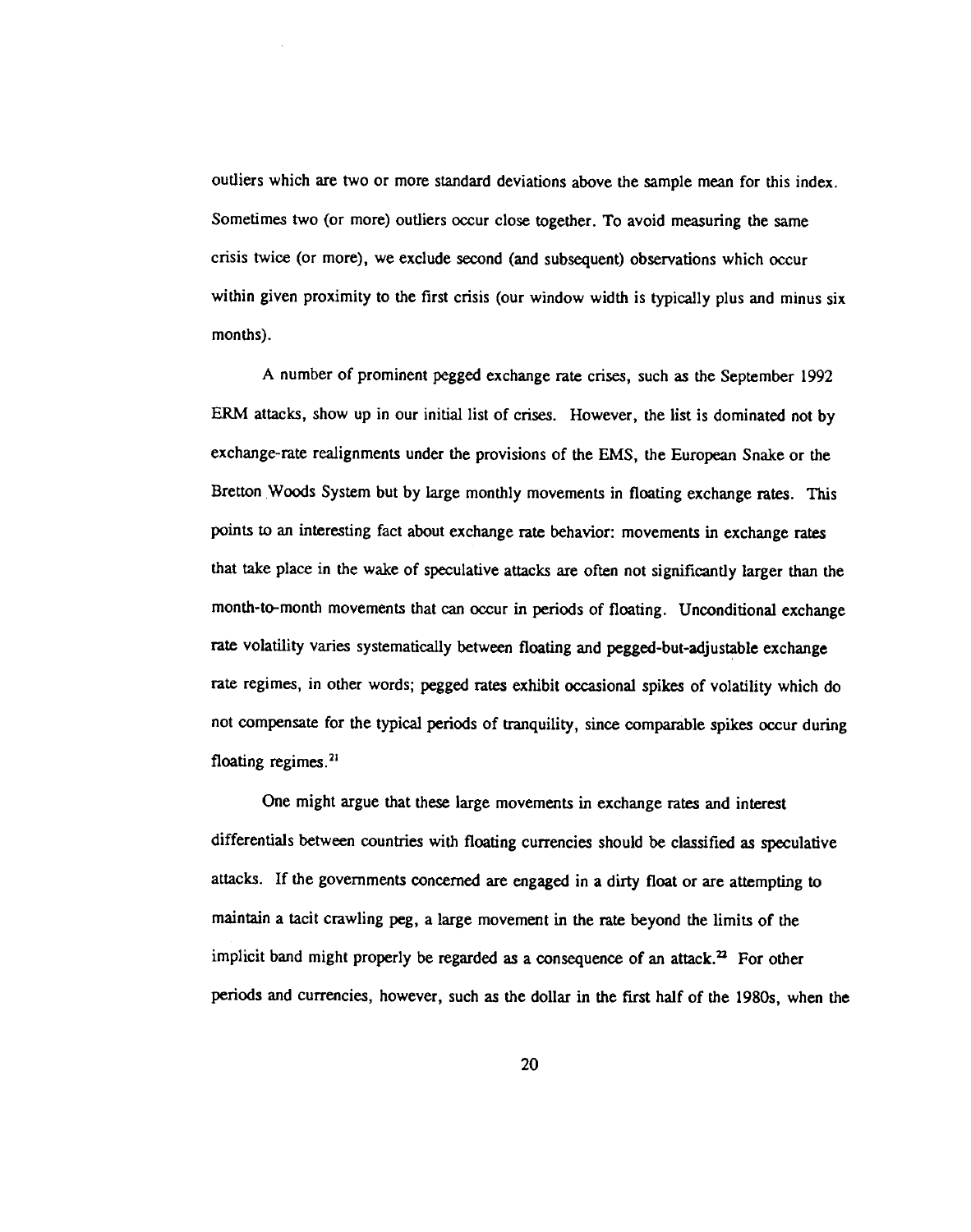exchange rate was essentially allowed to float freely, these episodes do not reflect speculative attacks in the sense implied by either the first or second generation of theoretical models. $<sup>23</sup>$  Since most of the literature on speculative attacks and the interest</sup> of most observers has focused on attacks on pegged currencies, we limit our sample to countries and periods when currencies were pegged under the provisions of the Bretton Woods System, the Snake, the EMS and other explicitly-announced exchange rate bands.<sup>24</sup>

Even when we limit the sample in this way, several prominent realignments of pegged exchange rates do not appear in the list of "crises." This directs one to a second important fact: that not all realignments involve speculative crises. It underscores our point that exchange rate changes and speculative attacks are not the same.

To assess the plausibility of the attack episodes or "crises" generated by our procedure and their sensitivity to different weights, we limited the sample to ERM countries starting in 1979, since this pegged-rate regime has been the subject of intense study. The list of months and countries that we identify as "crises" is arrayed in descending order of magnitude in Table 1. For each, we report the value of the crisis index, the percentage change in the exchange rate (the domestic currency price of the DM), the percentage change in the interest differential, and the percentage change in relative reserves.

Three features of the table stand out. First, there is a correlation between the dates of ERM realignments and our list of speculative attacks on ERM currencies. At the head of the list are crises in a number of countries associated with the Fall 1992 ERM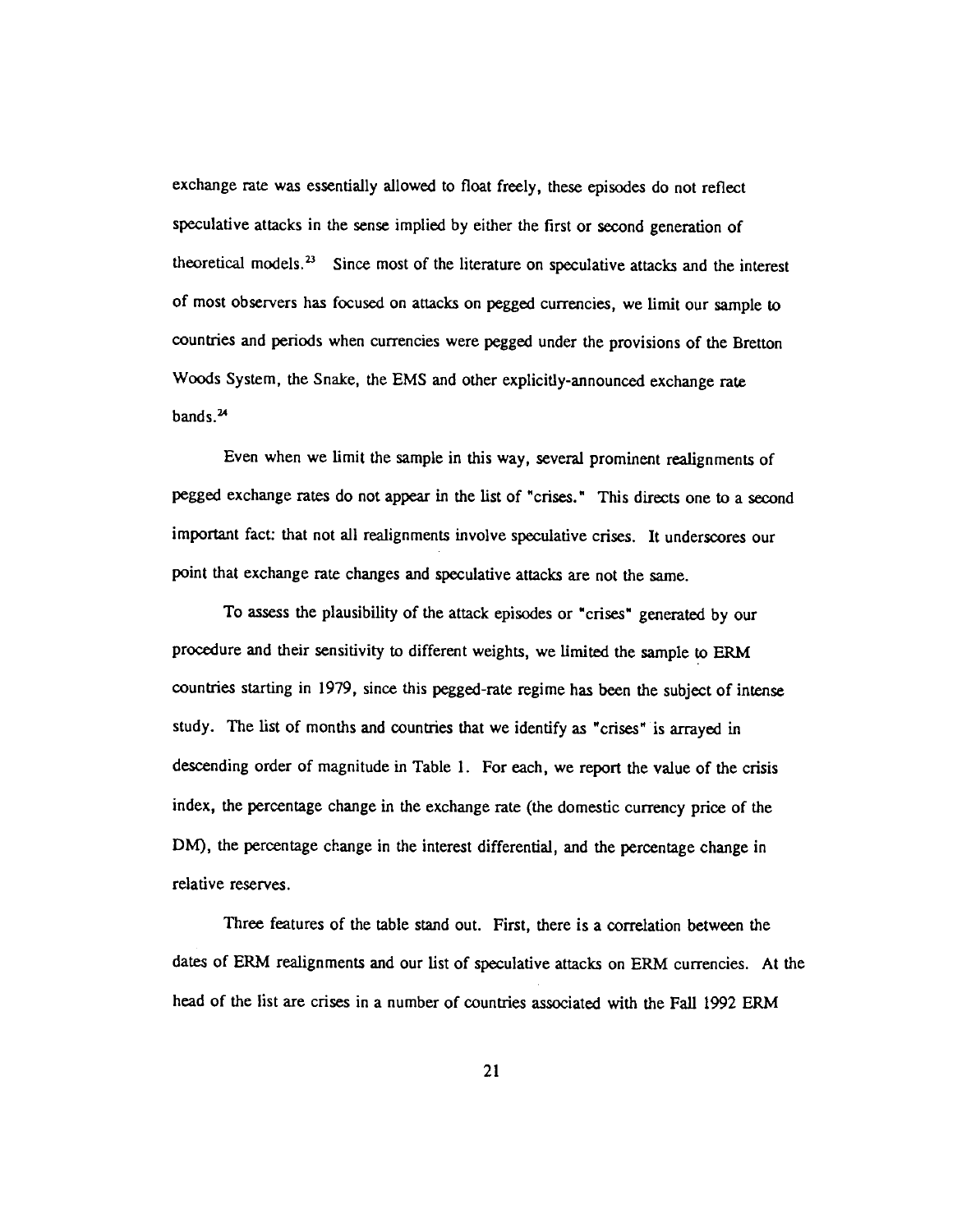crisis. January 1987, which appears on the list for three countries, was the date of a major ERM realignment. We also identify episodes in which no realignment took place.<sup>25</sup> Most of these are readily interpretable: to cite two recent examples, they include pressure on the British pound in August 1992 and speculation against the French franc in the Fall of 1992 following the Scandinavian devaluations. Second, the most severe crises, as measured by our index, tend to be recent, underscoring the role of the growth of the foreign exchange market and the removal of capital controls in augmenting speculative capital flows.<sup>26</sup> Third, changes in exchange rates, interest rates and reserves are correlated in the manner predicted by theory and intuition: interest rate increases and currency depreciation are positively correlated with one another, while both are negatively correlated with reserves. $^{27,28}$ 

#### V. Results

## A. Characteristics of Speculative Crises

We now compare the behavior of macroeconomic and financial variables around the time of our "crises' with a control group of non-crisis cases. We construct the control group as all observations that remain (with six-month exclusion windows on either side) once the crises are removed.

The data are displayed in Figures 1 and  $2.^{30}$  The four top left panels of Figure 1, for example, display the behavior of fiscal deficits (as a percent of GDP). They present histograms for ERM crises, ERM non-crises (tranquil periods), non-ERM crises, and non-ERM non-crises.<sup>31</sup> Figure 1 also presents histograms for the smoothed ratio of exports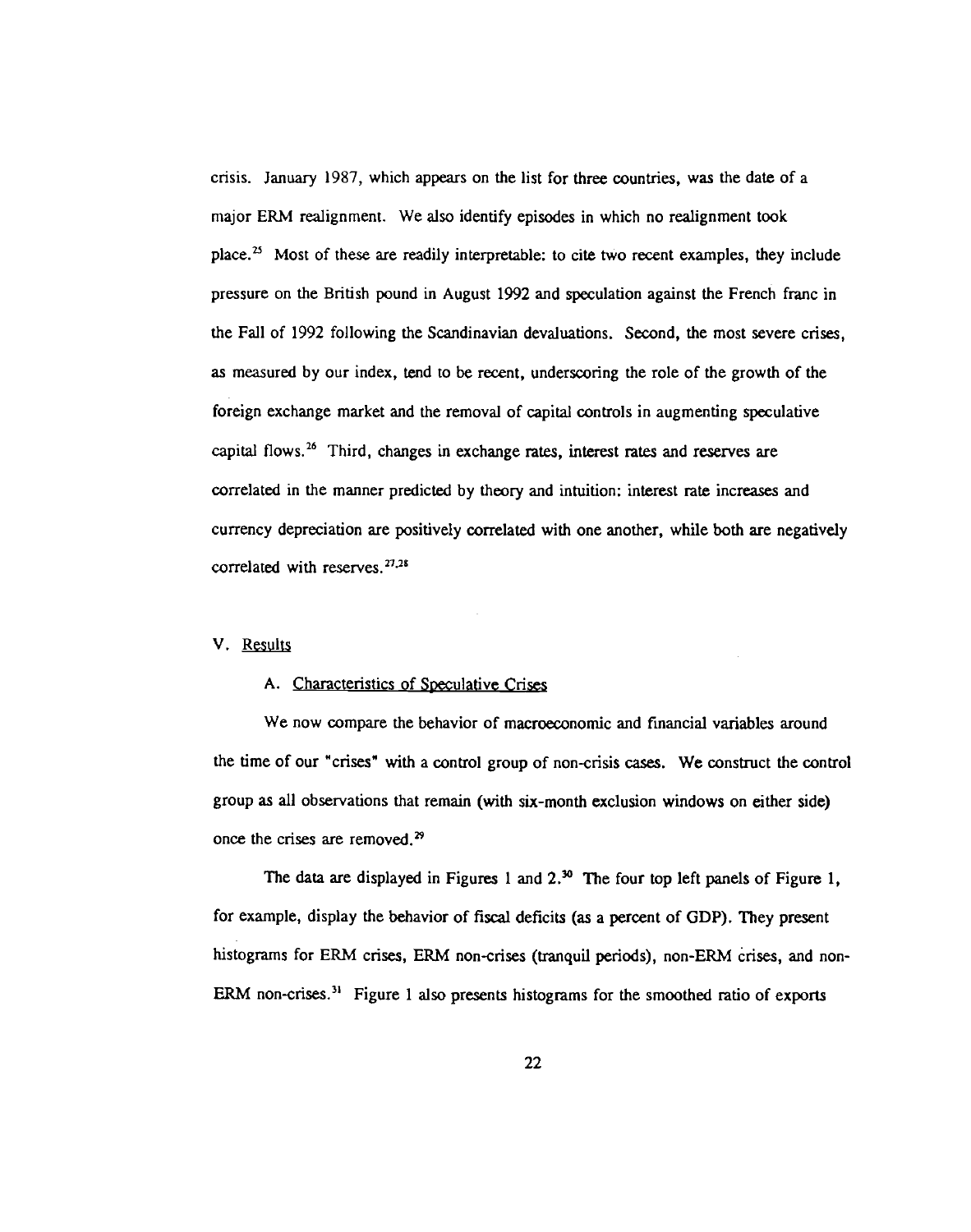to imports, the inflation differential, and the real exchange rate relative to its 1985 level. Figure 2 contains comparable graphs for differential credit growth, differential money growth, the interest differential, and differential reserve growth.<sup>32</sup>

Differences are most apparent to the naked eye in the case of international reserves. This is not surprising, since their behavior was one of the criteria used to differentiate crises from non-crises. Note, however, that a crisis can still take place without a loss of reserves (due to a large change in the exchange rate or the interest differential), and that a large change in reserves can take place without necessarily classifying an observation as an event.<sup>33</sup> A number of other differences are also apparent in the histograms. Non-ERM trade ratios and interest differentials appear to have different distributions in crisis and non-crisis periods, for example.

The distributions displayed in Figures 1 and 2 can be more systematically compared using statistical techniques. Comparisons between the crisis and non-crisis distributions are tabulated in Table  $2<sup>34</sup>$  We report two non-parametric tests: the twosample Kolmogorov-Smimov test for equality of the distribution functions (which examines the entire distribution), and the Kruskal-Wallis test for the equality of populations (which focuses more on sample medians). We also report the traditional t-test for equality of first-moments (without assuming equal variances).

In Table 2 the null hypothesis is that there is no difference in the distributions of our variables in crisis and non-crisis periods. The statistics tabulated are probabilities computed under the null, so that small numbers lead one to reject the hypothesis of equality of distributions, i.e., to find evidence that the variables appear to behave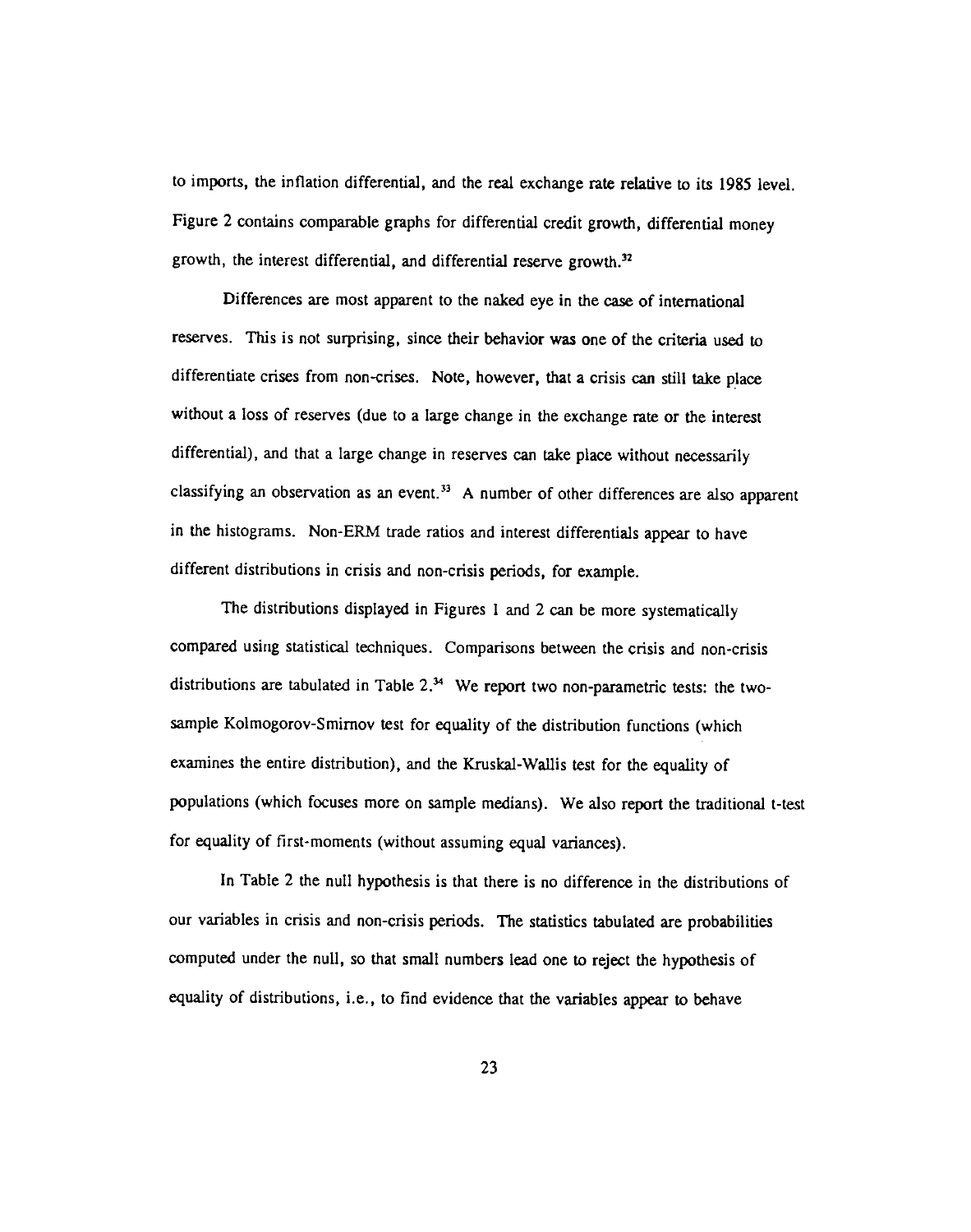differently in periods of crisis and tranquility.

According to the Kolmogorov-Smirnov test, for the non-ERM sample we are able to reject the null of equality for the budget deficit, the inflation differential, the ratio of exports to imports, reserve growth and possibly differential credit growth. Results are comparable for the Kruskal-Wallis test. Only for the real exchange rate, differential money growth, and the interest differential is it impossible to reject the null that the observations are drawn from a common underlying distribution.

The t-tests, in the third column, similarly reject the null of equal means for inflation, the trade balance, credit growth and reserve growth. Most of the differences go in directions consistent with first-generation speculative attack models. Inflation rates are lower, the ratio of exports to imports is higher, and reserve growth is faster in countries not suffering balance-of-payments crises.<sup>35</sup>

The results for the ERM are strikingly different. According to both the Kolmogorov-Smimov and Kruskal-Wallis tests, we are unable to reject the null of equal distributions for the budget deficit, the real exchange rate, the inflation differential, the trade ratio, and differential credit growth. The results for differential money growth and the interest rate differential are more marginal, while reserves behave quite differently in attacks and non-attack periods --although, to repeat, reserves are one of the variables on the basis of which we categorized the observations.<sup>36</sup>

For the ERM sample we reject the null of equal means for relative rates of reserve growth, relative interest rates, money growth and inflation. The first two results follow from our procedure for distinguishing crises from non-crises. But the signs on the t-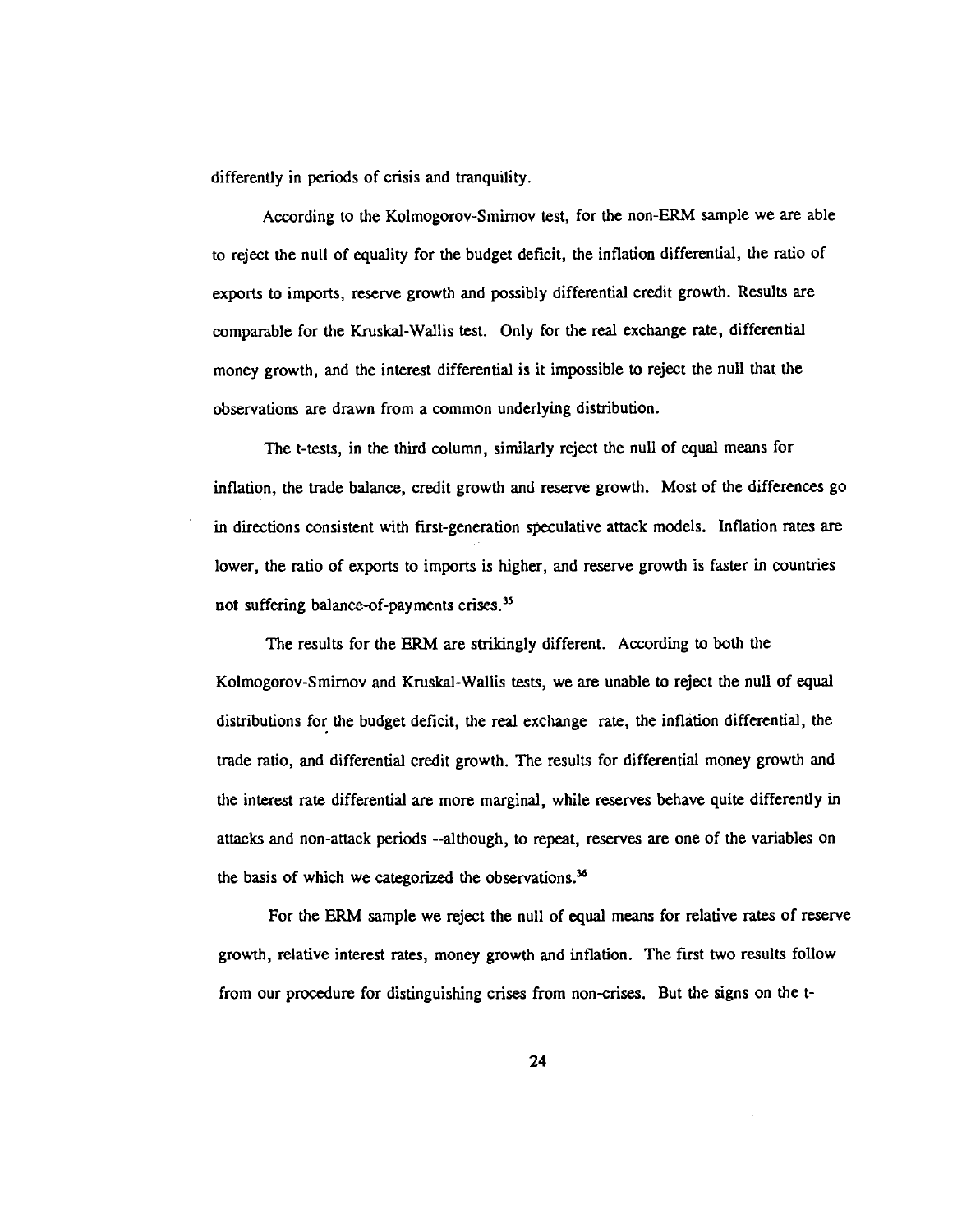statistics for inflation and money growth indicate that both variables are larger for noncrises than for crises, rather than smaller as predicted by first-generation models of balance-of-payments crises.

There is a danger of over-interpreting such results and, given the problem of observational equivalence emphasized in the introduction, of spuriously rejecting the predictions of the first-generation models. Nevertheless, the contrast between the ERM and non-ERM samples is striking. The results appear to corroborate some elements of standard first-generation theoretical attack models for non-ERM observations while apparently rejecting the model for the ERM.

As for why these contrasts are so pronounced, we can only offer conjectures. Not even ardent proponents of second-generation models of multiple equilibria and selffulfilling speculative attacks would deny that policy imbalances and competitiveness problems have been at the root of some crises (m the final years of the Bretton Woods System, for example). But second generation models suggest that the scope for selffulfilling attacks is greatest in an environment of high capital mobility and abundant international liquidity. This characterizes the environment of the ERM to a greater extent than predecessors such as the Snake and the Bretton Woods System, which could possibly account for the different patterns we observe.

We undertook a number of experiments as sensitivity analyses; some of these are reported in Table 3. We narrowed the exclusion window from (plus and minus) six to three months without changing our results (we also widened the window to twelve months and obtained similar results). We doubled the weight on reserves in our index of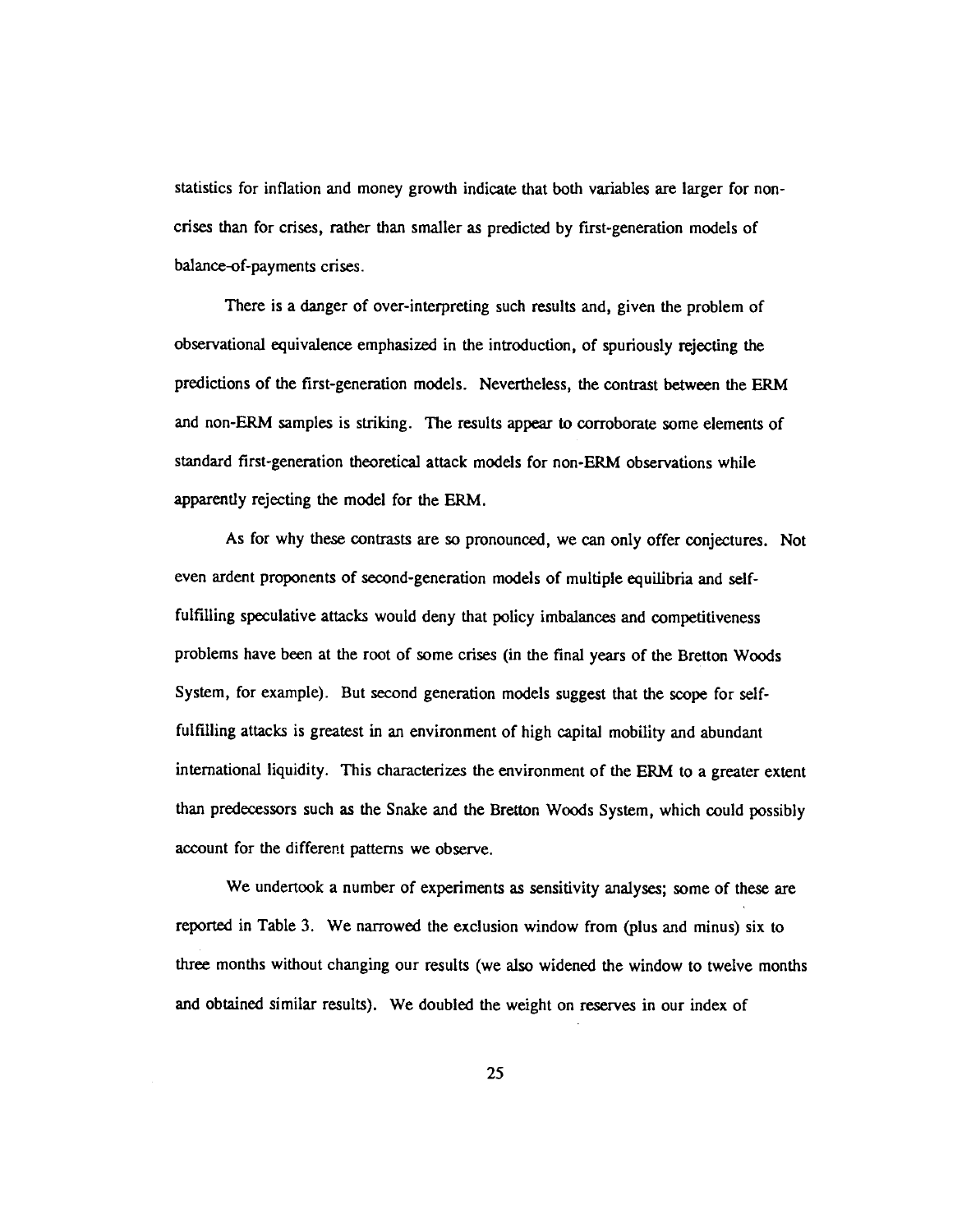speculative pressure which is used to identify crises; again, the results did not vary greatly. Finally, we classified crises using a criterion of two (instead of three) standard deviations above the sample mean; again, the results proved relatively insensitive to the change. $37$ 

#### B. Analysis pf Realignments and Changes in Exchange Rate Regimes

In this subsection, instead of using our index of speculative pressure to identify crisis episodes, we look at actual realignments and changes in exchange rate regimes. We dub the latter "events" to distinguish them from "crises."

It turns out that the results hinge critically on whether we compare events with non-events or crises with non-crises. Contrary to the results of Section V.A on crises, the first-generation speculative attack models work relatively well for ERM events but not for non-ERM events. For the latter, there are few significant differences in the behavior of key macroeconomic variables.

Figures 3 and 4 are histograms for event and non-event episodes that correspond to Figure 1 and 2 for crises and non-crises). The histograms reveal substantial differences in the distributions of ERM fiscal ratios between events and non-events. ERM inflation and money growth differentials also appear to be noticeably different.

Table 4 is the analog to Table 2 in that it shows the tests for equality of distributions and for equal means (now across events and non-events rather than crises and non-crises). None of the non-ERM statistics indicate significant differences conventional significance levels. This is true not only of the non-parametric tests for equality of distributions and populations but also of the t-tests for equal means. The opposite is true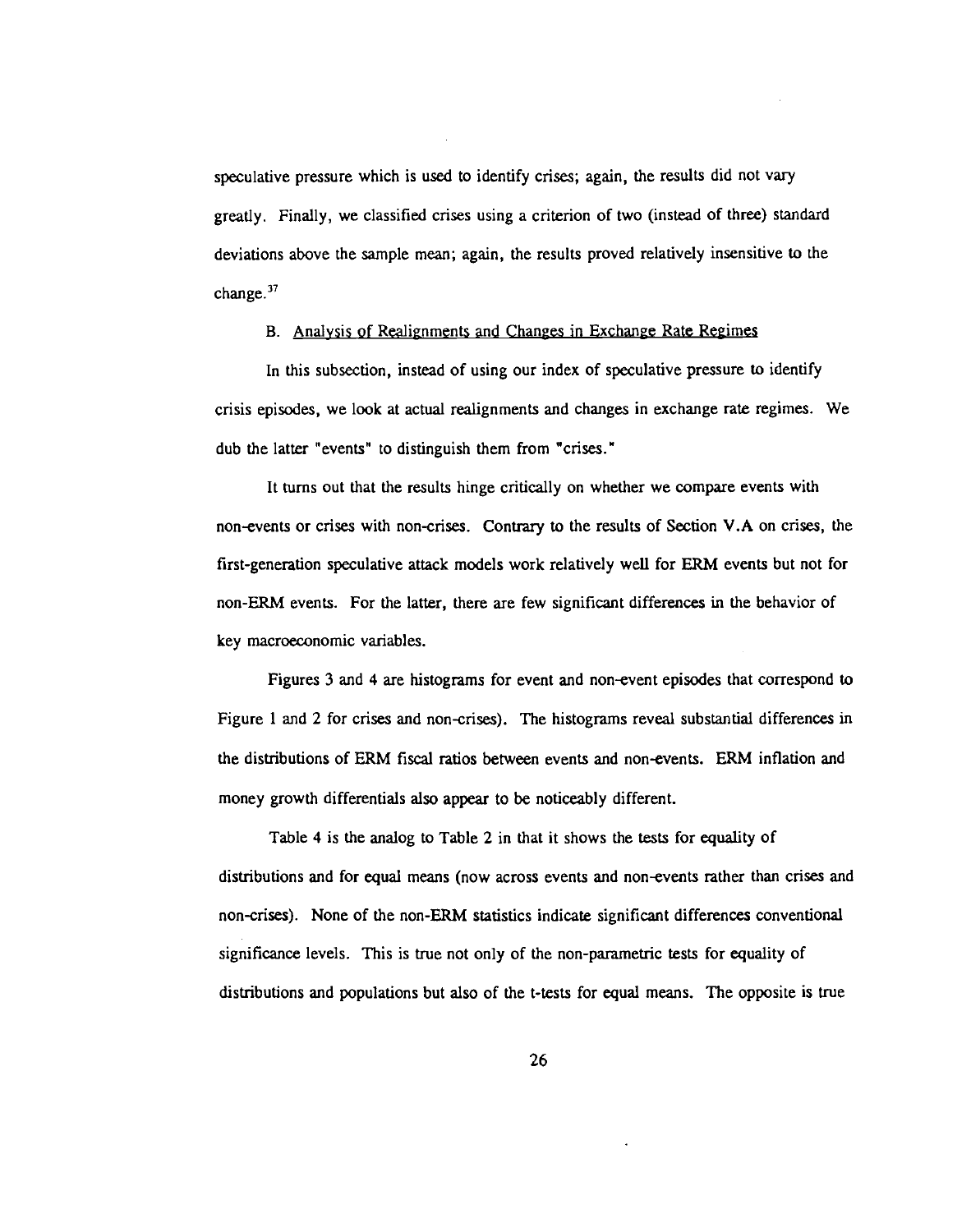of the ERM observations. Except for the fiscal ratio and the real exchange rate, the test statistics reject the null of equality of distributions across events and non-events. The differences in sample first moments between ERM events and non-events are economically interesting as well. Inflation rates, money and credit growth rates, and interest rates are all higher for events than non-events, while the export/import ratio and reserve growth are lower. These results are quite consistent with standard first-generation models of speculative attacks.

The contrasts between Tables 2 and 4 underscore the fact that some realignments and shifts from pegging to floating take place without speculative attacks, while not all attacks are successful. "Events" and "crises" are different, in other words. The evidence on "events" is broadly supportive of first-generation speculative-attack models but only for the ERM subsample. The evidence on "crises" is also supportive of the first-generation model but more weakly and only for non-ERM observations. This is consistent with the notion that governments historically chose to realign ERM currencies on the basis of standard macroeconomic criteria but that speculators chose to attack ERM currencies for other reasons.<sup>38</sup>

The fact that crises and events are are not the same is corroborated in Table 5. The statistics tabulated there test the null equality of distributions and populations across events and crises for our eight macroeconomic and financial variables. The tests are performed for the ERM subsample, the non-ERM subsample, and the full sample. All the variables except the real exchange rate are distributed differently in crises and events.

We also tested for differences in the distributions of macroeconomic and financial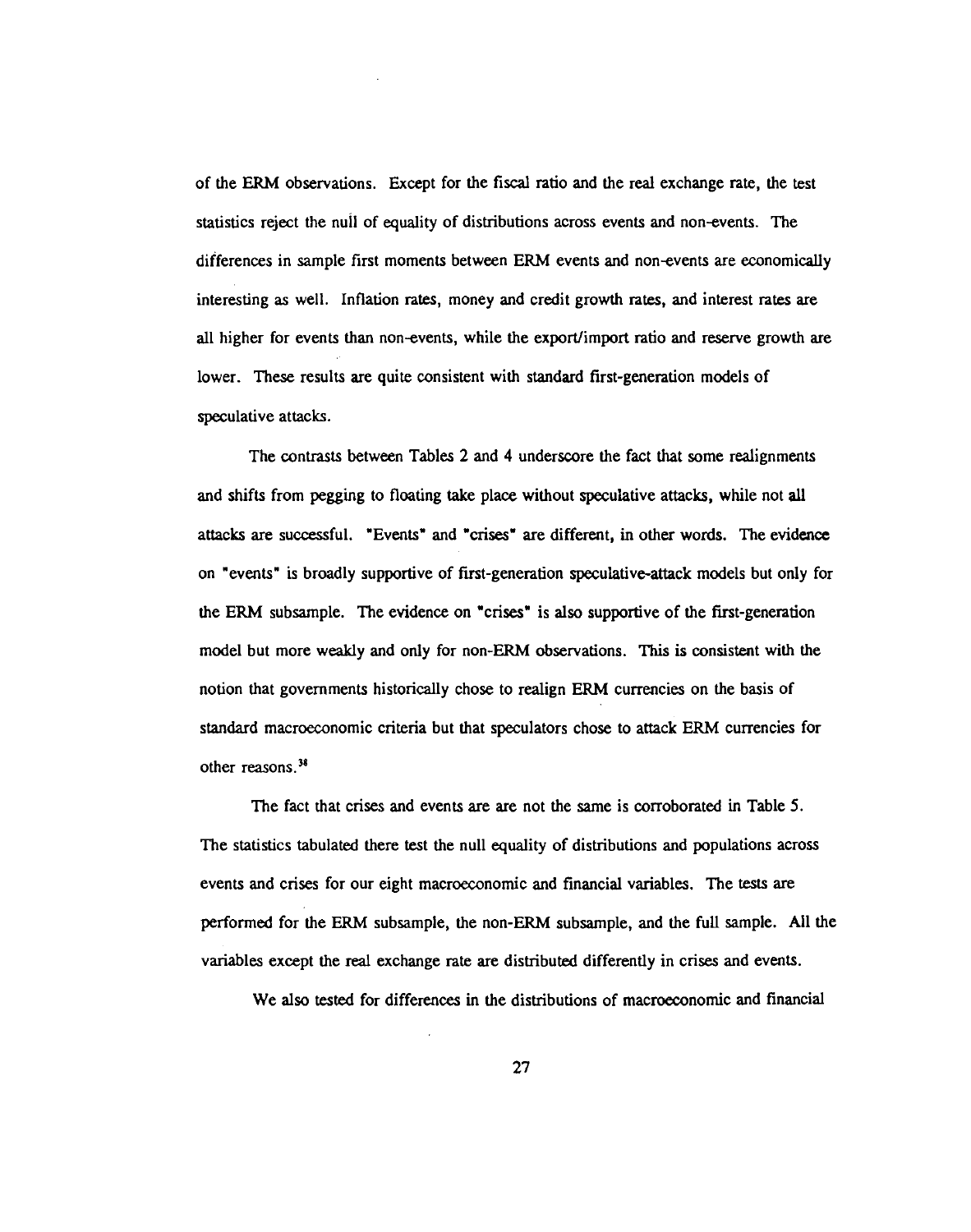variables before and after exchange-market disturbances. We compared their values six months before and six months after both "crises" and "events." As Table 6 shows, there are almost no statistically significant differences in the behavior of our eight variables either for ERM or non-ERM observations.

This result is consistent with simple versions of the first-generation model, which posit that countries are running policies too expansionary to be compatible with indefinite maintenance of the exchange-rate peg but do not specify a change in that policy following the collapse of the peg. It is incompatible, however, with the restrictive subclass of firstgeneration models which predict a deterministic future shift in policy in a more expansionary direction as the factor prompting the crisis. It is also incompatible with models of multiple equilibria which predict a shift towards looser policy following a successful attack.

Thus, taken together with our other results, the analysis in Table 5 points to empirical shortcomings of all existing classes of models of speculative attacks.

#### VI. Conclusions and Emplications

We have analyzed the behavior of a range of macroeconomic and financial variables in the periods leading up to speculative attacks on pegged exchange rates. We consider data from official exchange rate pegs in the OECD countries since 1967, including the Bretton Woods System, the Snake of the 1970s, and the European Monetary System. Our results are noticeably different for the ERM and non-ERM subsamples. For the non-ERM subsample we identify significant differences in the behavior of budget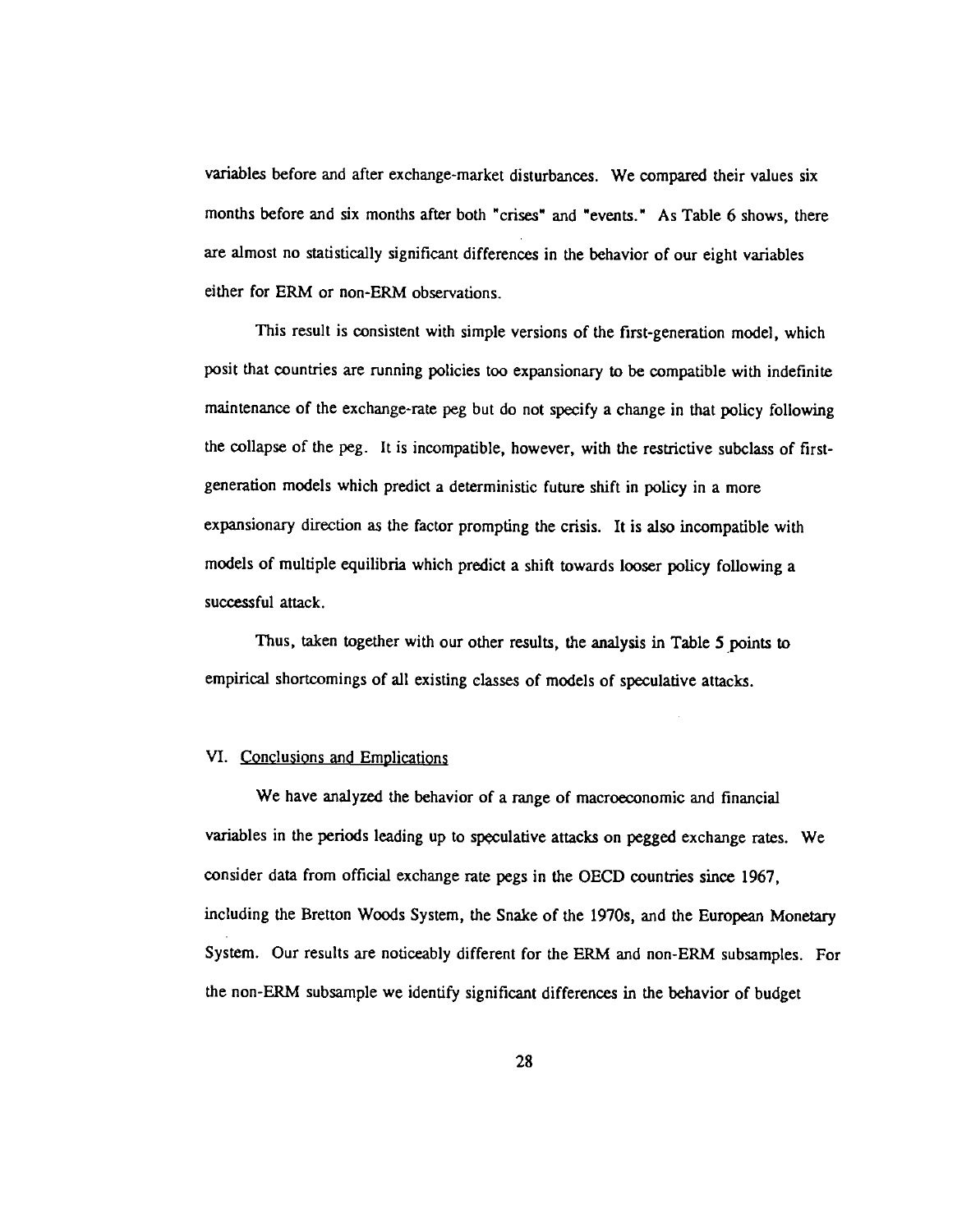deficits, inflation, export/import ratios, domestic credit growth, and international reserves in pre-attack and other periods. Only for the real exchange rate, money growth and interest rates is it impossible to reject the null that the observations are drawn from a common underlying distribution. This is consistent with the predictions of first-generation speculative attack models like that of Krugman (1979). For the ERM subsample, in contrast, there is a striking absence of differences between events and other observations. Aside from reserves and interest rates, which are two of the variables on whose basis we categorize episodes as events, we tend to be unable to reject the null of equal distributions for any variable, and where we reject that hypothesis the difference goes in the opposite direction from the predictions of first-generation models. It does not appear, in other words, that the policy imbalances to which first-generation models direct attention are obviously associated with the incidence of speculative attacks on ERM currencies. This absence of significant differences in the ERM subsample is consistent with the predictions of second generation models emphasizing multiple equilibria and self-fulfflhing attacks. The high capital mobility and abundant international liquidity of the relatively recent ERM period, which make self-fulfilling attacks relatively easy to launch, may explain this contrast.

When we compare actual realignments and changes in exchange rate regimes with tranquil periods, the results are strikingly different. The first-generation model works well in predicting the behavior of macroeconomic variables for currencies participating in the ERM but not for the non-ERM observations.

Given the limitations of models of exchange rate determination and fundamental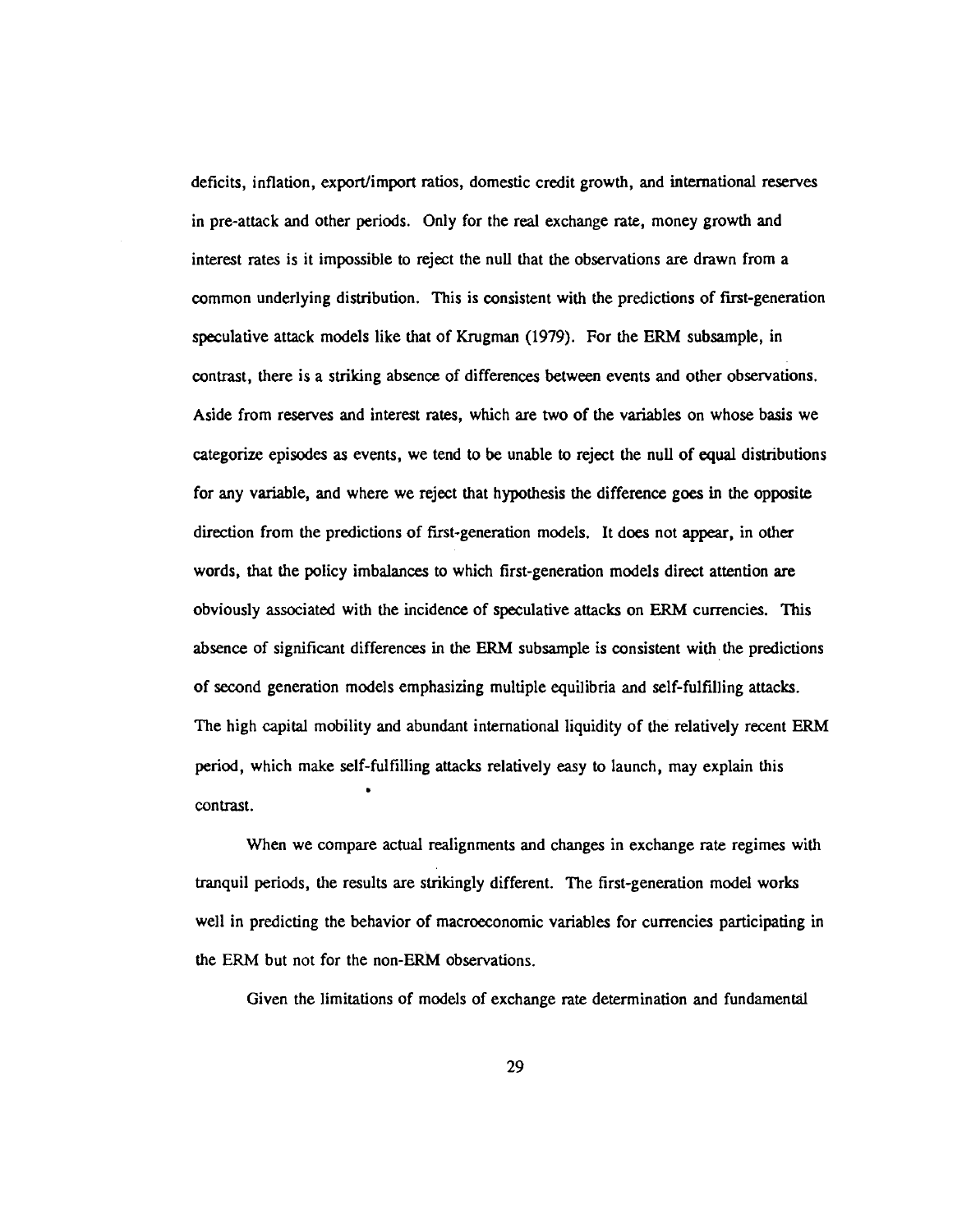problems of observational equivalence, it is inevitably difficult to determine whether our findings are more easily reconciled with descendants of the first or second generation of balance-of-payments crisis models. Insofar as the pre-attack behavior of monetary and fiscal variables is at the heart of the distinction between them, we believe that where ERM crises are concerned our findings tend to shift the burden of proof toward the proponents of first-generation models. Admittedly, we also fail to turn up strong evidence favoring second-generation models, since we do not detect significant shifts in macroeconomic variables in the wake of speculative attacks. But however they are inclined to interpret the results, we hope that we have convinced our readers that shedding additional light on these questions requires further empirical analysis of the sort we offer here.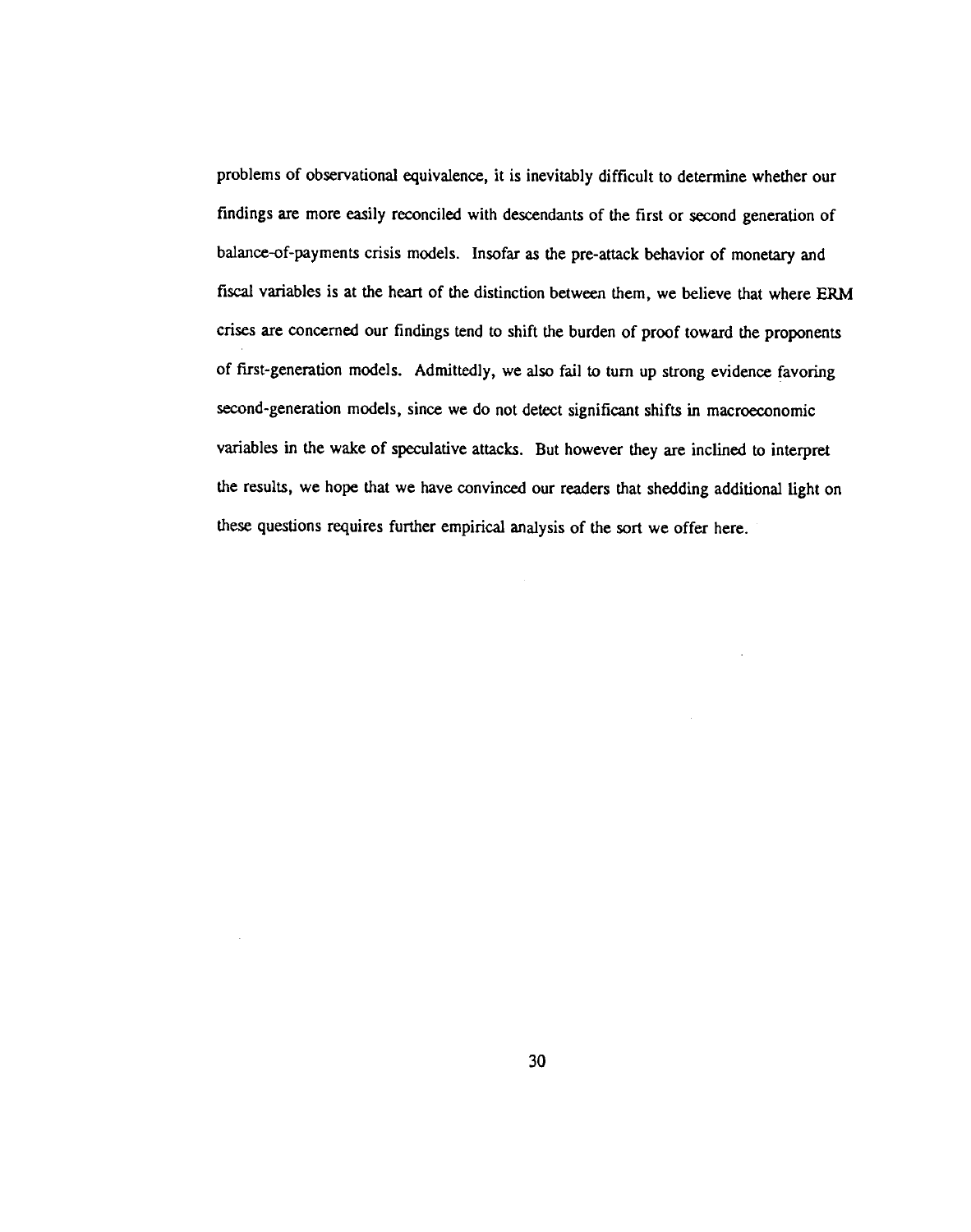# Table 1; ERM Crises

## ERM Crises (Ranked in Order of Magnitude of Crisis)

| Country        | Date    | "Crisis" | $\lambda \Delta c$ | $\delta \Delta (i-i^*)$ | $\frac{a}{b} \Delta(r-r^*)$ |  |
|----------------|---------|----------|--------------------|-------------------------|-----------------------------|--|
| Ireland        | 1992.11 | 18.7     | $-.34$             | 2.34                    | $-33.58$                    |  |
| Italy          | 1992.09 | 18.4     | 6.00               | .24                     | $-133.90$                   |  |
| France         | 1992.09 | 14.9     | .21                | .33                     | -155.58                     |  |
| Spain          | 1992.09 | 10.6     | 4.68               | .03                     | $-71.33$                    |  |
| Denmark        | 1992.09 | 8.7      | .43                | . 15                    | $-90.36$                    |  |
| Ireland        | 1986.08 | 7.8      | 7.41               | .04                     | $-1.40$                     |  |
| Belgium        | 1982.03 | 6.4      | 7.16               | $-.13$                  | $-1.20$                     |  |
| France         | 1987.01 | 5.1      | 1.46               | .15                     | $-31.58$                    |  |
| Denmark        | 1979.06 | 4.8      | 2.03               | .15                     | $-21.91$                    |  |
| Denmark        | 1987.01 | 4.7      | .37                | .12                     | -44.29                      |  |
| France         | 1982.06 | 4.7      | 3.83               | $-.03$                  | $-12.87$                    |  |
| <b>Denmark</b> | 1981.03 | 4.7      | 1.77               | .28                     | -11.63                      |  |
| <b>Italy</b>   | 1981.10 | 4.6      | 4.87               | .07                     | 9.18                        |  |
| UK.            | 1992.08 | 4.6      | 1.69               | $-.03$                  | $-38.87$                    |  |
| Ireland        | 1986.01 | 4.6      | 1.13               | .32                     | $-14.63$                    |  |
| France         | 1981.05 | 4.2      | 1,34               | .27                     | $-12.53$                    |  |
| Belgium        | 1992.09 | 4.2      | . 19               | .01                     | $-49.18$                    |  |
| Italy          | 1987.01 | 4.2      | 1.96               | .11                     | $-18.08$                    |  |
| Ireland        | 1982.12 | 4.0      | 2.20               | .28                     | 1.41                        |  |

"Crisis" is defined as Crisis  $\cong \%\Delta c_1 + 7[\%\Delta(i-i*)] - .08[\%\Delta(r-i*)]$ , where e denotes the price of a DM, i is the short interest rate, r is the level of international reserves, and an asterisk denotes German variables. A six-month exclusion window and a one and a half deviation episode delimiter are used to define crises.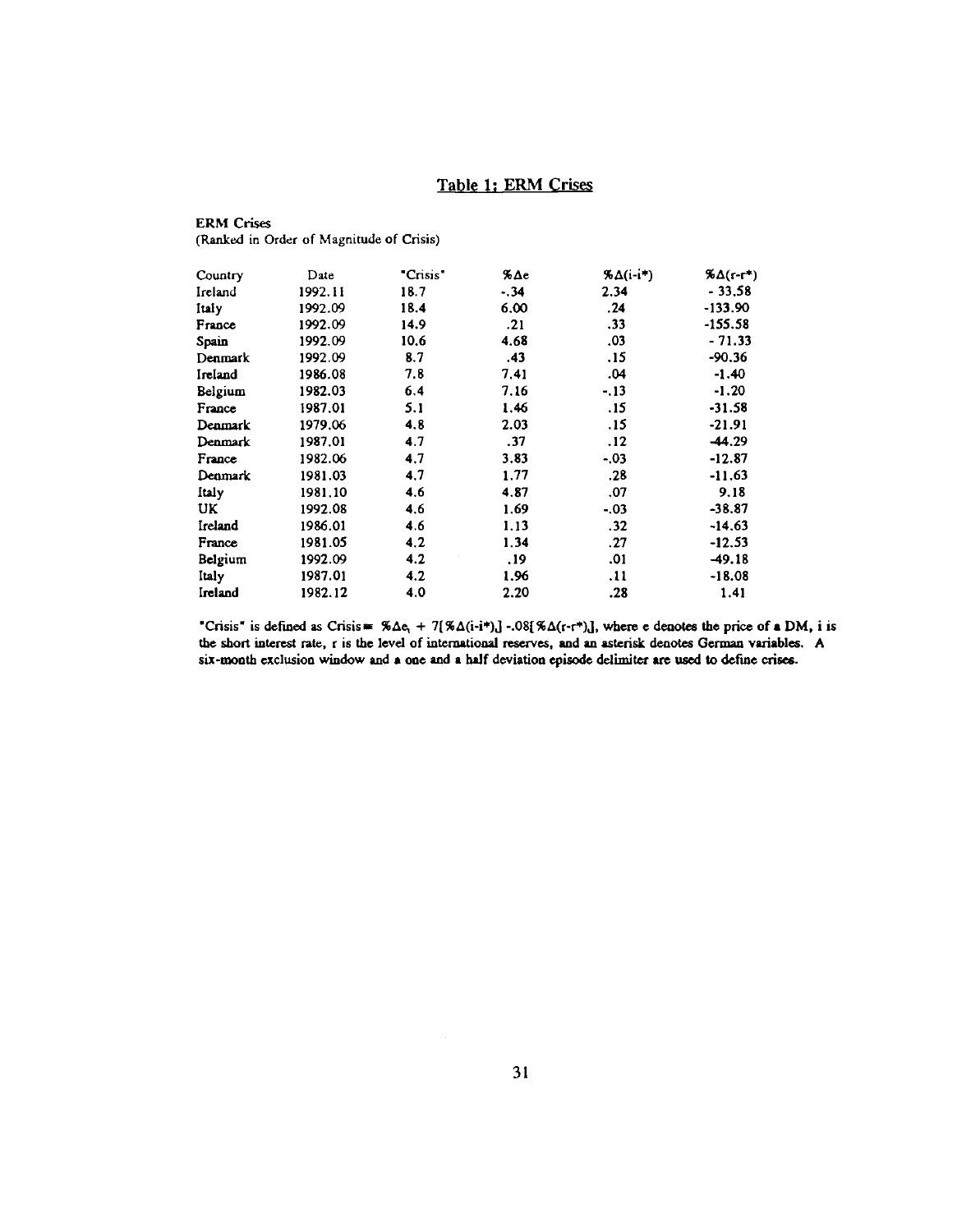| $\mathbf{v}$       | ------------non-ERM--------------- |          |         | .ERM------------------- |     |         |
|--------------------|------------------------------------|----------|---------|-------------------------|-----|---------|
|                    | $K-S$                              | $K-W$    | t       | K-S                     | K-W |         |
| Fiscal Ratio       | .00 <sub>1</sub>                   | .01      | $-1.93$ | .75                     | .78 | 0.12    |
| Real Rate          | .35                                | .53      | $-0.60$ | .45                     | .79 | 0.37    |
| Inflation          | .02                                | .01      | $-2.28$ | .20                     | .08 | 2.78    |
| X/M                | 00.                                | $.00 \,$ | 3.14    | .18                     | .13 | $-0.91$ |
| Credit Growth      | 0.09                               | .07      | 1.99    | .35                     | .17 | 0.79    |
| Money Growth .12   |                                    | .28      | $-1.19$ | .06                     | .03 | 2.65    |
| Interest Rate      | .34                                | .37      | $-1.20$ | .05                     | .05 | $-1.92$ |
| Reserve Growth .00 |                                    | .07      | 2.32    | 00.                     | .00 | 3.00    |

## Table 2: Comparing Crises to Non-Crises

K-S denotes probability of rejection of null hypothesis (of equality of distribution across crises and non-crises), using the non-parametric Kolomogorov-Smirnov test; a low value is inconsistent with the null hypothesis. "K-W" denotes probability of rejection of null hypothesis (of equality of distribution across crises and non-crises), using the non-parametric Kruskal-Wallis test. "t" denotes a t-test of the null hypothesis of equality of firstmoments across crises and non-crises; a positive number indicates that the sample mean in the absence of crises is higher than the sample mean during crises.

Throughout, a six-month exclusion window and a three-standard deviation event delimiter are used in defining crises.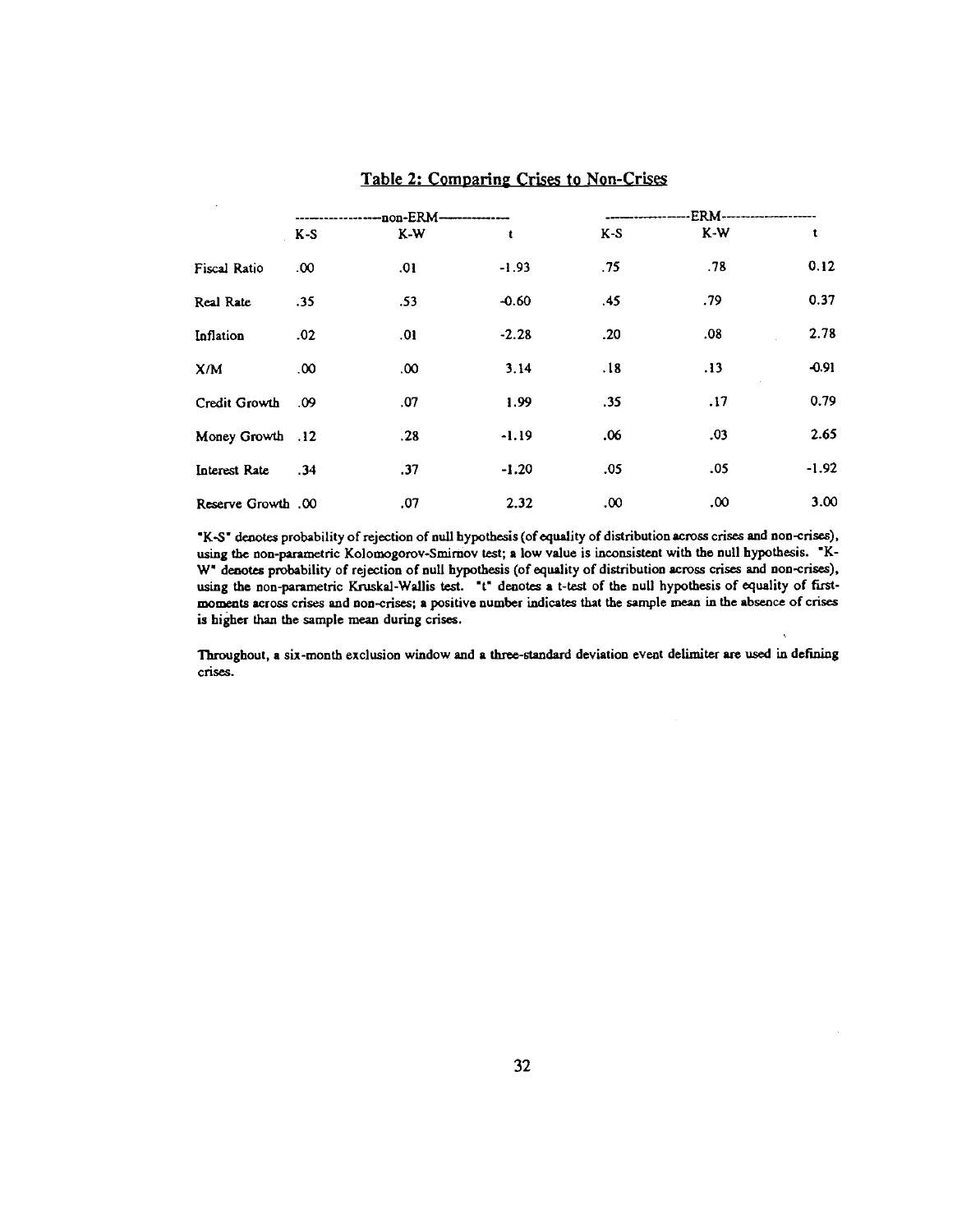| Three-month Exclusion Window             |       |                  |                      |       |  |
|------------------------------------------|-------|------------------|----------------------|-------|--|
|                                          |       | -non-ERM-        | <b>ERM</b> --------- |       |  |
|                                          | $K-S$ | $K-W$            | $K-S$                | K-W   |  |
| <b>Fiscal Ratio</b>                      | .00.  | .00              | .94                  | .93   |  |
| Real Rate                                | .25   | .63              | .61                  | .79   |  |
| Inflation                                | .00   | .00              | .22                  | .09   |  |
| X/M                                      | .00.  | .00              | .27                  | .14   |  |
| Credit Growth                            | .00   | .00              | .84                  | .52   |  |
| Money Growth                             | .01   | .08              | .07                  | .03   |  |
| Interest Rate                            | .33   | .23              | .04                  | .04   |  |
| Reserve Growth                           | .06   | .01              | 00.                  | .00   |  |
| Doubled Weight on Reserves               |       |                  |                      |       |  |
|                                          |       | -non-ERM-------- | -ERM-                |       |  |
|                                          | $K-S$ | $K-W$            | K-S                  | $K-W$ |  |
| <b>Fiscal Ratio</b>                      | .00   | .01              | .23                  | .42   |  |
| Real Rate                                | .38   | .56              | .29                  | .52   |  |
| Inflation                                | .01   | .00              | .22                  | .14   |  |
| X/M                                      | .00   | .00              | .59                  | .66   |  |
| Credit Growth                            | .03   | .04              | .35                  | .17   |  |
| Money Growth                             | .15   | .32              | .53                  | .25   |  |
| Interest Rate                            | .40   | .66              | .03                  | .04   |  |
| Reserve Growth                           | .02   | .18              | .00                  | .00   |  |
| A Two-Standard Deviation Event Threshold |       |                  |                      |       |  |
|                                          |       | -non-ERM--       | -ERM-                |       |  |
|                                          | $K-S$ | $K-W$            | $K-S$                | K-W   |  |
| <b>Fiscal Ratio</b>                      | .00   | .00              | .30                  | .29   |  |
| Real Rate                                | .30   | .38              | .22                  | .36   |  |
| Inflation                                | .00   | .00              | .50                  | .42   |  |
| X/M                                      | .07   | .07              | .53                  | .89   |  |
| Credit Growth                            | .71   | .73              | .92                  | .89   |  |
| Money Growth                             | .04   | .29              | .11                  | .08   |  |
| Interest Rate                            | .55   | .66              | .05                  | .04   |  |
| Reserve Growth                           | .16   | .58              | .00                  | .00   |  |

# Table 3: Robustness Checks for Crises/Non-Crises Comparison

K-S• denotes probability of rejection of null hypothesis (of equality of distribution across crises and non-crises), using the non-parametric Kolomogorov-Smirnov test. "K-W" denotes probability of rejection of null hypothesis (of equality of distribution across crises and non-crises), using the non-parametric Knska1-Wal1is test.

 $\ddot{\phantom{a}}$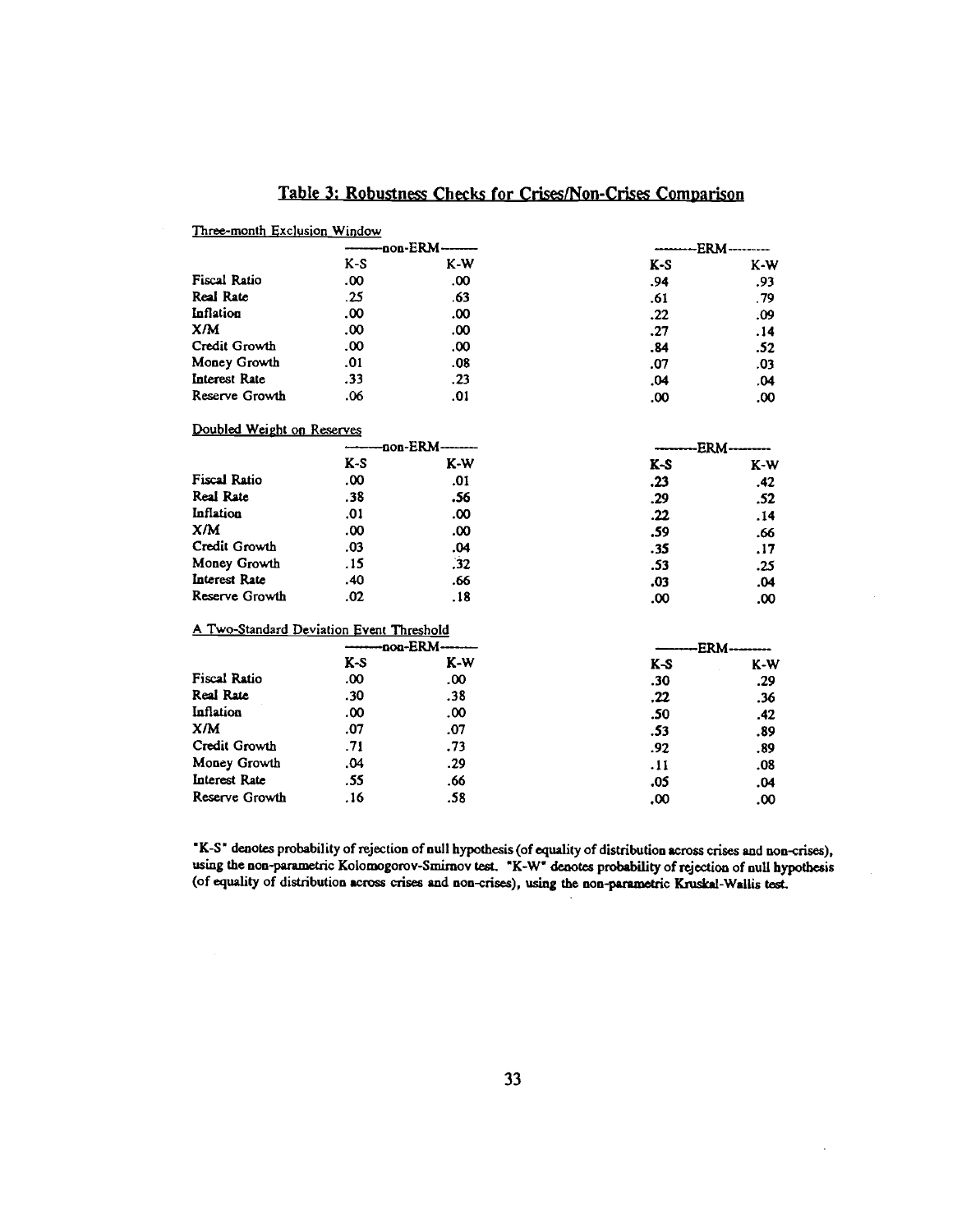|                    |       | -------------------non-ERM-- |         |       | -ERM- |         |  |
|--------------------|-------|------------------------------|---------|-------|-------|---------|--|
|                    | $K-S$ | $K-W$                        |         | $K-S$ | $K-W$ |         |  |
| Fiscal Ratio       | .47   | .29                          | $-1.42$ | .12   | 04.   | 1.94    |  |
| Real Rate          | .27   | .20                          | $-1.26$ | .47   | .39   | $-1.17$ |  |
| Inflation          | .54   | .55                          | $-0.46$ | .00   | .00   | $-4.12$ |  |
| XМ                 | .55   | .60                          | $-0.60$ | .00   | .00   | 3.44    |  |
| Credit Growth      | .08   | .51                          | $-1.09$ | .00   | .00   | $-3.92$ |  |
| 11. Money Growth   |       | .64                          | 0.53    | .01   | .00   | $-3.58$ |  |
| Interest Rate      | .00   | .47                          | $-0.02$ | .00   | .00   | $-5.03$ |  |
| 00. Reserve Growth |       | .96                          | $-0.89$ | .00   | .02   | 2.42    |  |

#### Table 4: Comparing Actual Events to Non-Events

'K-S' denotes probability of rejection of null hypothesis (of equality of distribution across events and nonevents), using the non-parametric Kolomogorov-Smirnov test. "K-W" denotes probability of rejection of null hypothesis (of equality of distribution across events and non-events), using the non-parametric Kruskal-Wallis test. "t" denotes a t-test of the null hypothesis of equality of first-moments across events and non-events.

Throughout, a six-month exclusion window and a three-standard deviation event delimiter are used. Events include: realignments; devaluations; flotations; and fixations.

|                     | Total- |       | <b>ERM</b><br>-non-ERM |       |     |     |  |
|---------------------|--------|-------|------------------------|-------|-----|-----|--|
|                     | $K-S$  | $K-W$ | $K-S$                  | $K-W$ | K-S | K-W |  |
| <b>Fiscal Ratio</b> | .00    | .00   | .29                    | .27   | .29 | .35 |  |
| Real Rate           | .81    | .98   | .85                    | .74   | .56 | .42 |  |
| <b>Inflation</b>    | .00    | .04   | .60                    | .60   | .02 | .01 |  |
| X/M                 | .01    | .01   | .05                    | .06   | .02 | .01 |  |
| Credit Growth       | .00    | .00   | .00                    | .03   | .24 | .08 |  |
| 93. Money Growth    |        | .81   | .25                    | .31   | .05 | .02 |  |
| Interest Rate       | .00    | .10   | .01                    | .42   | .64 | .86 |  |
| Reserve Growth .17  |        | .98   | .01                    | .52   | .11 | .18 |  |

#### Table 5: Comparing Events to Crises

K-S denotes probability of rejection of null hypothesis (of equality of distribution across events and crises), using the non-parametric Kolomogorov-Smirnov test. "K-W" denotes probability of rejection of null hypothesis (of equality of distribution across events and crises), using the non-parametric Kruskal-Wallis test.

Throughout, a six-month exclusion window and a three-standard deviation event delimiter are used. Events include: realignments; devaluations; flotations; and fixations.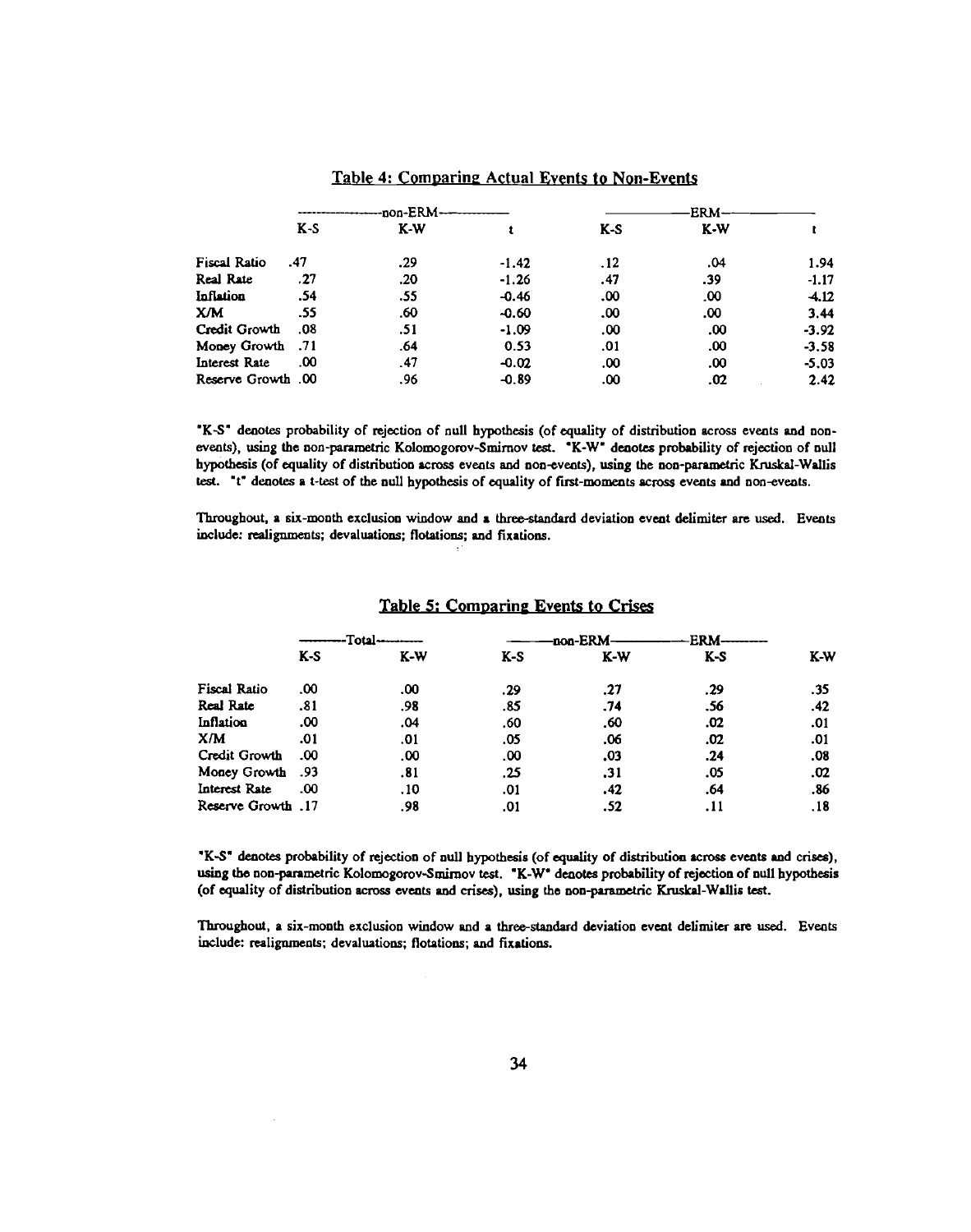|                     | --------non-ERM------- |                          | ERM- |       |  |
|---------------------|------------------------|--------------------------|------|-------|--|
|                     | K-S                    | K-W                      | K-S  | $K-W$ |  |
| <b>Fiscal Ratio</b> | .76                    | .59                      | .92  | .56   |  |
| Real Rate           | .49                    | .28                      | .90  | .56   |  |
| Inflation           | .68                    | .92                      | .31  | .38   |  |
| X/M                 | .68                    | .51                      | .59  | .38   |  |
| Credit Growth       | .02                    | .05                      | .43  | .32   |  |
| Money Growth        | .87                    | .71                      | .79  | .51   |  |
| Interest Rate       | .65                    | .74                      | .59  | .24   |  |
| Reserve Growth      | $_{03}$                | .00                      | .90  | .56   |  |
| Events              |                        |                          |      |       |  |
|                     |                        | -------- non-ERM-------- | ERM. |       |  |
|                     | K-S                    | K-W                      | K-S  | K-W   |  |
| Fiscal Ratio        | .74                    | .69                      | .56  | .50   |  |
| Real Rate           | .99                    | .66                      | .76  | .65   |  |
| Inflation           | .27                    | .62                      | .60  | .68   |  |
| X/M                 | 1.0                    | .92                      | .32  | .31   |  |
| Credit Growth       | .04                    | .10                      | . 19 | -35   |  |
| Money Growth        | .77                    | .62                      | .04  | .02   |  |
| Interest Rate       | .04                    | .02                      | .12  | .09   |  |
| Reserve Growth      | .00                    | .05                      | .39  | .16   |  |

# Table 6: Distributions Six Months Before and Six Months After Crises and Events

Crises

AK-S denotes probability of rejection of null hypothesis (of equality of distributions six months before crises/events to six months after events/crises), using the non-parametric Kolomogorov-Smimov test. "K-W" denotes probability of rejection of null hypothesis (of equality of distributions six months before events/crises to six months after crises/events), using the non-parametric Kruskal-Wallis test.

Throughout, a six-month exclusion window and a three-standard deviation event delimiter are used.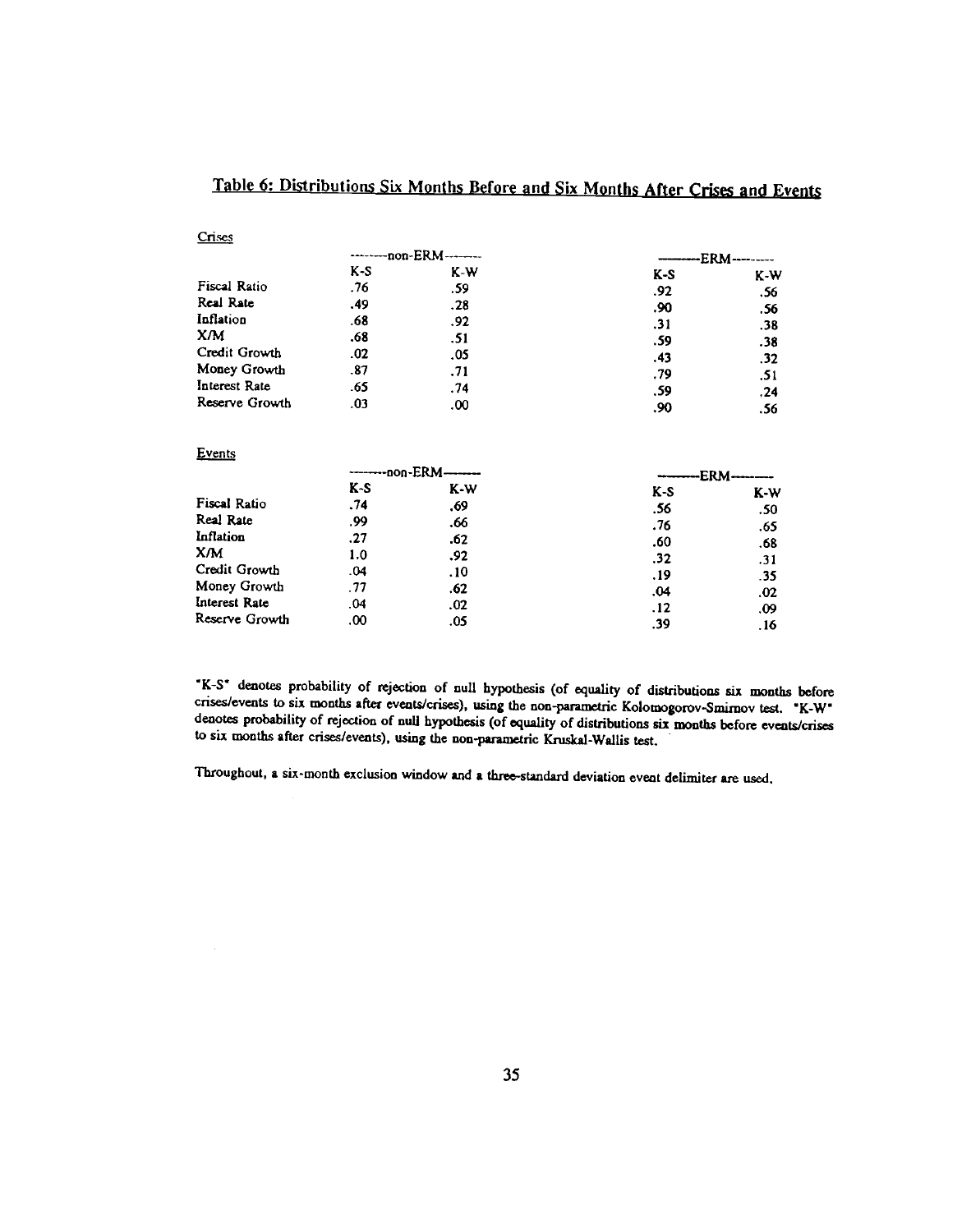

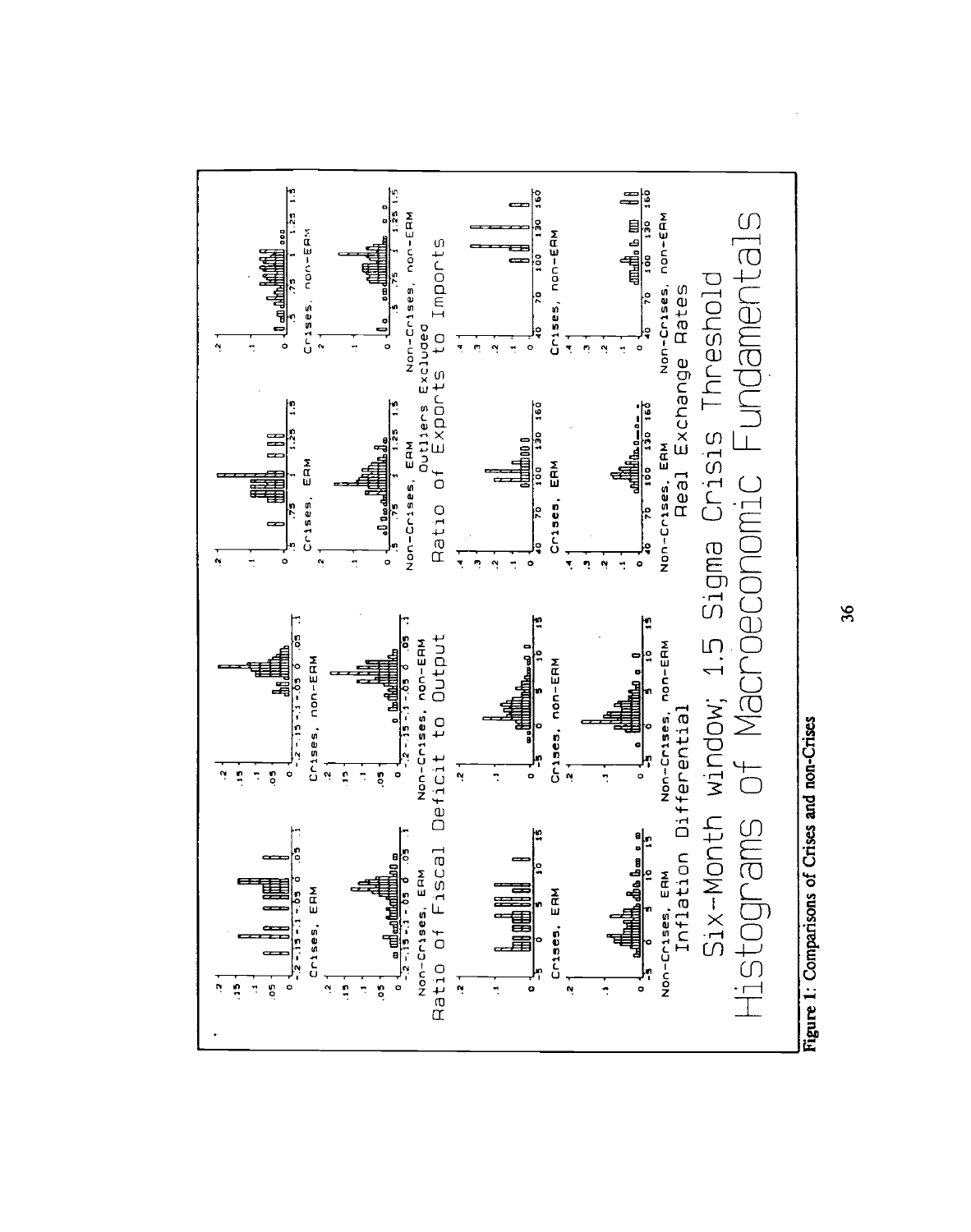

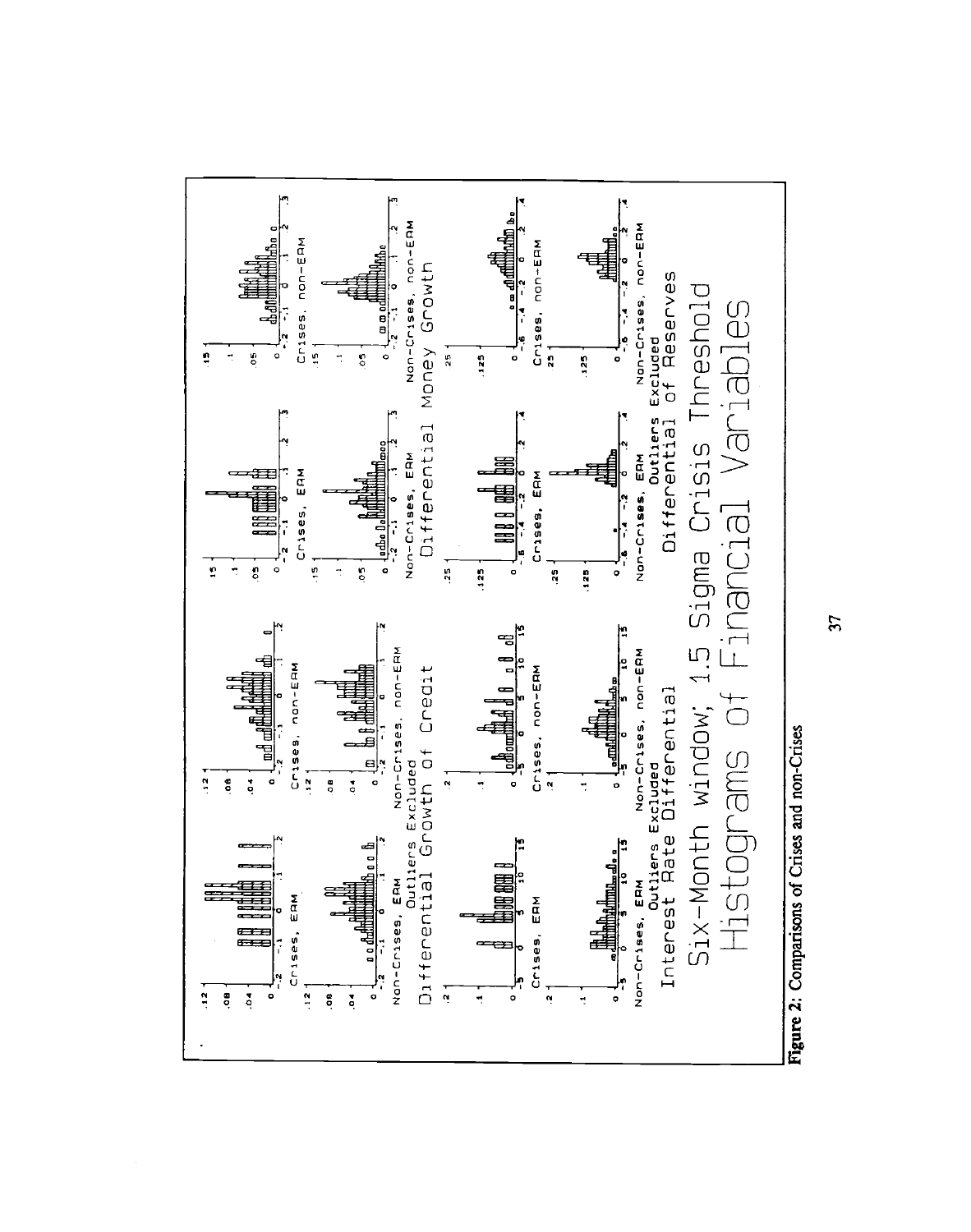

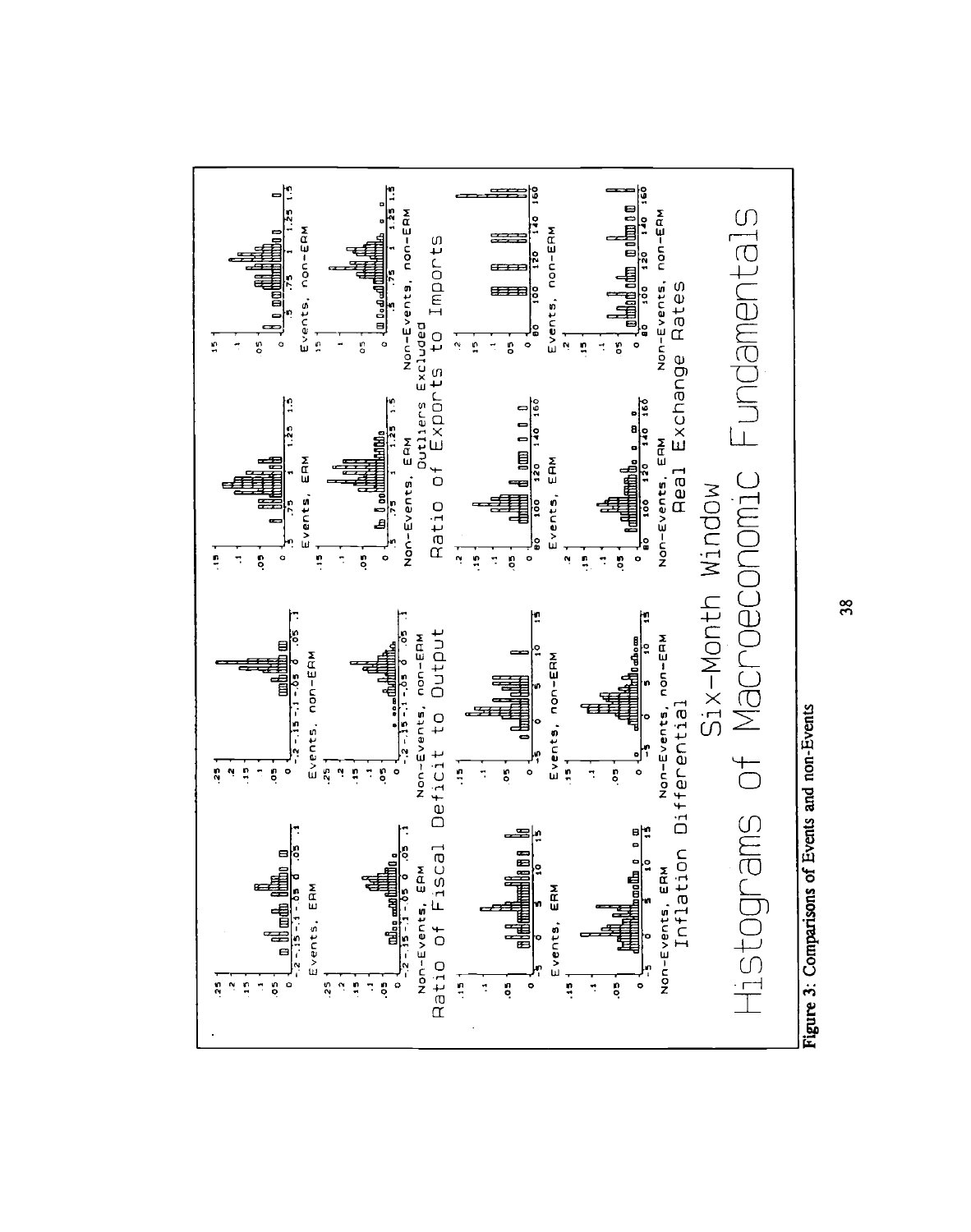

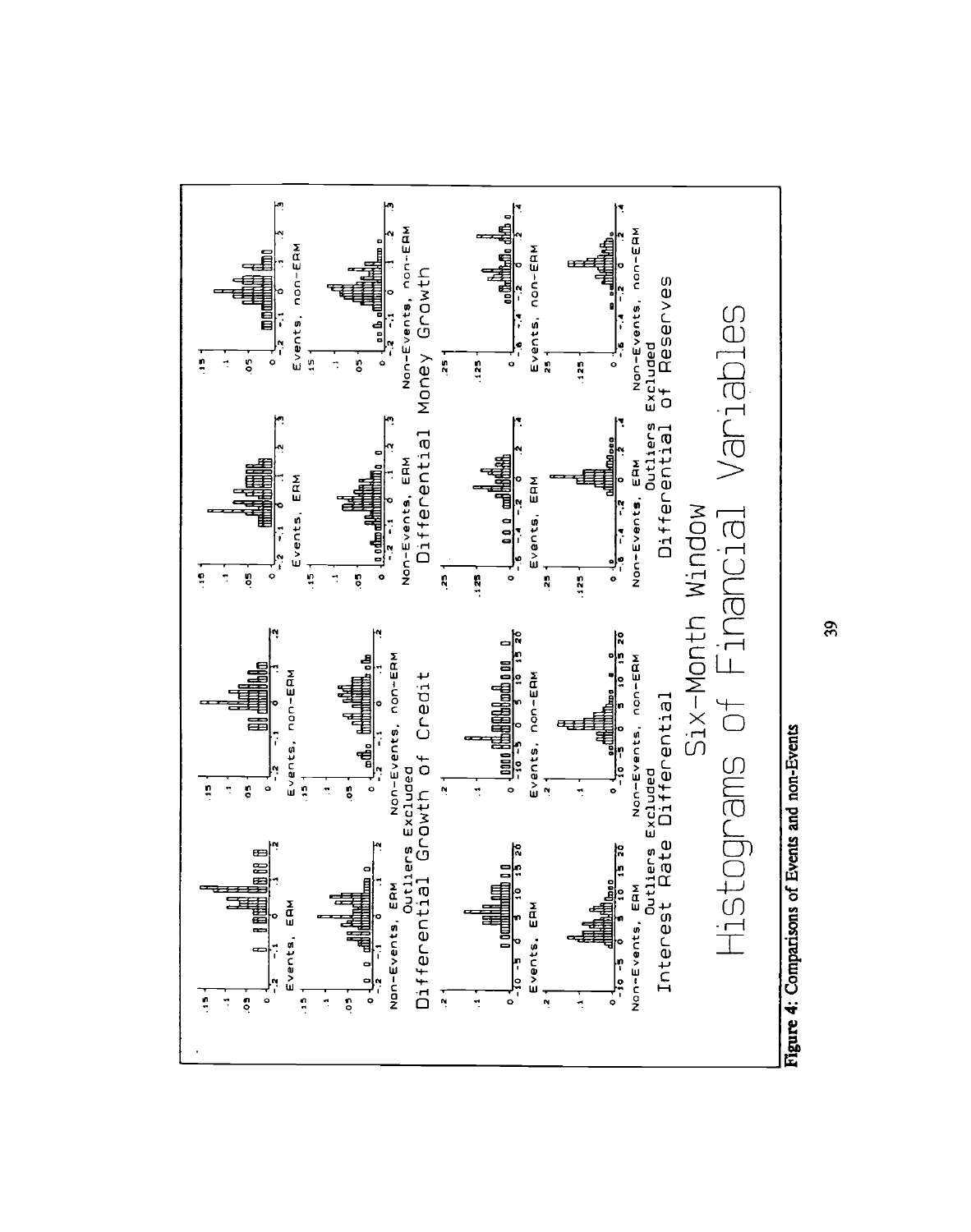#### Appendix: The Context of EMS Crises

One way of gauging the plausibility of our procedure for identifying speculative attacks is to relate the attack episodes identified by the index to historical events. In this appendix we do so for each country-month "crisis" generated by our procedure when the components of our index are weighted to equalize volatilities, the sample is limited to ERM members since 1979, and a one and a half standard deviation threshold is used. We search the financial press for reports of speculative pressure on the currency in the month in question.

#### June 1979: Denmark

Germany's support of the DM pushed up the grid against other currencies, adversely affecting the weak members. European central banks were forced to sell DM to keep the Danish krone from falling through the bottom of its band.

#### March 1981: Denmark

The Danish economy was suffering a large current account deficit, putting downward pressure on the currency. Also, Italy's realignment and the resulting implications for competitiveness reinforced the weakness of the currency.

## May 1981: France

The franc declined in response to an upward move in U.S. interest rates and nervousness about a possible Socialist victory in the second round of Presidential elections.

#### October 1981: Italy

France and Italy devalued, while the DM and the Dutch guilder were realigned upward in the ERM.

#### March 1982: Belgium

Suffering high unemployment, a rising budget deficit and a large current account deficit, Belgium devalued by 8.9%.

#### June 1982: France

France devalued by 5.75%, pushed in part by the strength of the dollar and waves of speculation against the franc that washed away more than two-thirds of the country's foreign exchange reserves.

## December 1982: Ireland

Sterling's weakness raised questions about the stability of the punt.

August 1986: Ireland ireland devalued the punt by 8% in order to encourage exports.

## January 1987: Ireland; France; Denmark; Italy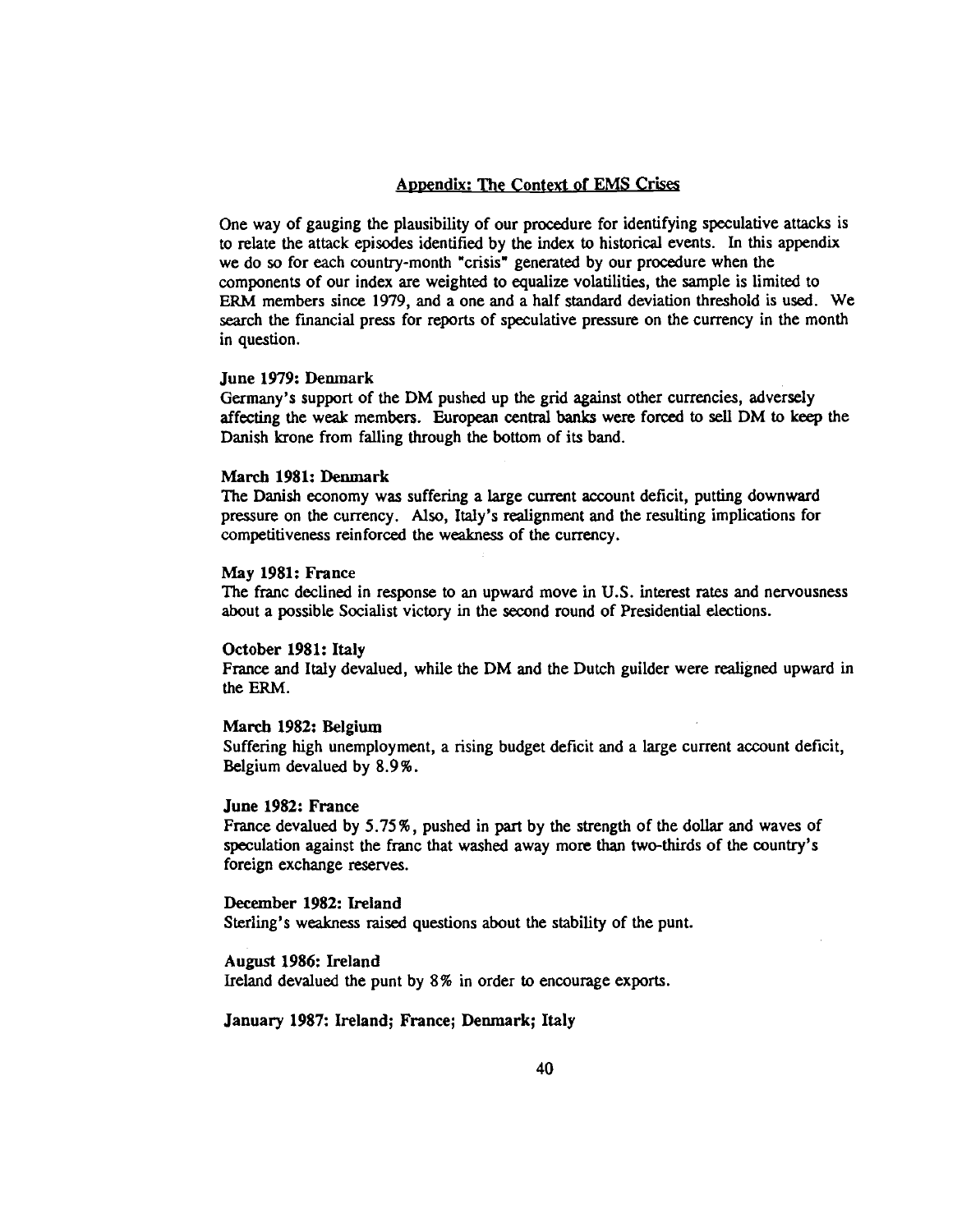The 1 ith realignment of the EMS was barely complete before speculators began betting on the next one. On January 6th the franc fell to the bottom of the ERM grid, spurred by student riots and public-sector strikes. European finance ministers devalued the Danish krone by 3% and the Belgian franc by  $2\%$ . Italy announced plans to liberalize its exchange controls.

#### August 1992: United Kingdom

Reports that Helmut Schlesinger, the Bundesbank's president, had said that he felt that the pound should be devalued triggered heavy selling of sterling.

#### September 1992: Italy; France; Spain; Denmark; Belgium

A sliding dollar and anxiety over France's referendum on the Maastricht Treaty contrived to strain Europe's weak currencies. Sellers succeeded in driving the lira out of the ERM and obliged devaluation of the peseta. The Belgian franc was hurt by the country's close economic ties to France and the weakness of the French franc.

#### November 1992: Ireland

The punt displayed continued weakness in the wake of the September attack, the depreciation of sterling, realignments by Portugal and Spain, and the looming removal of Irish capital controls.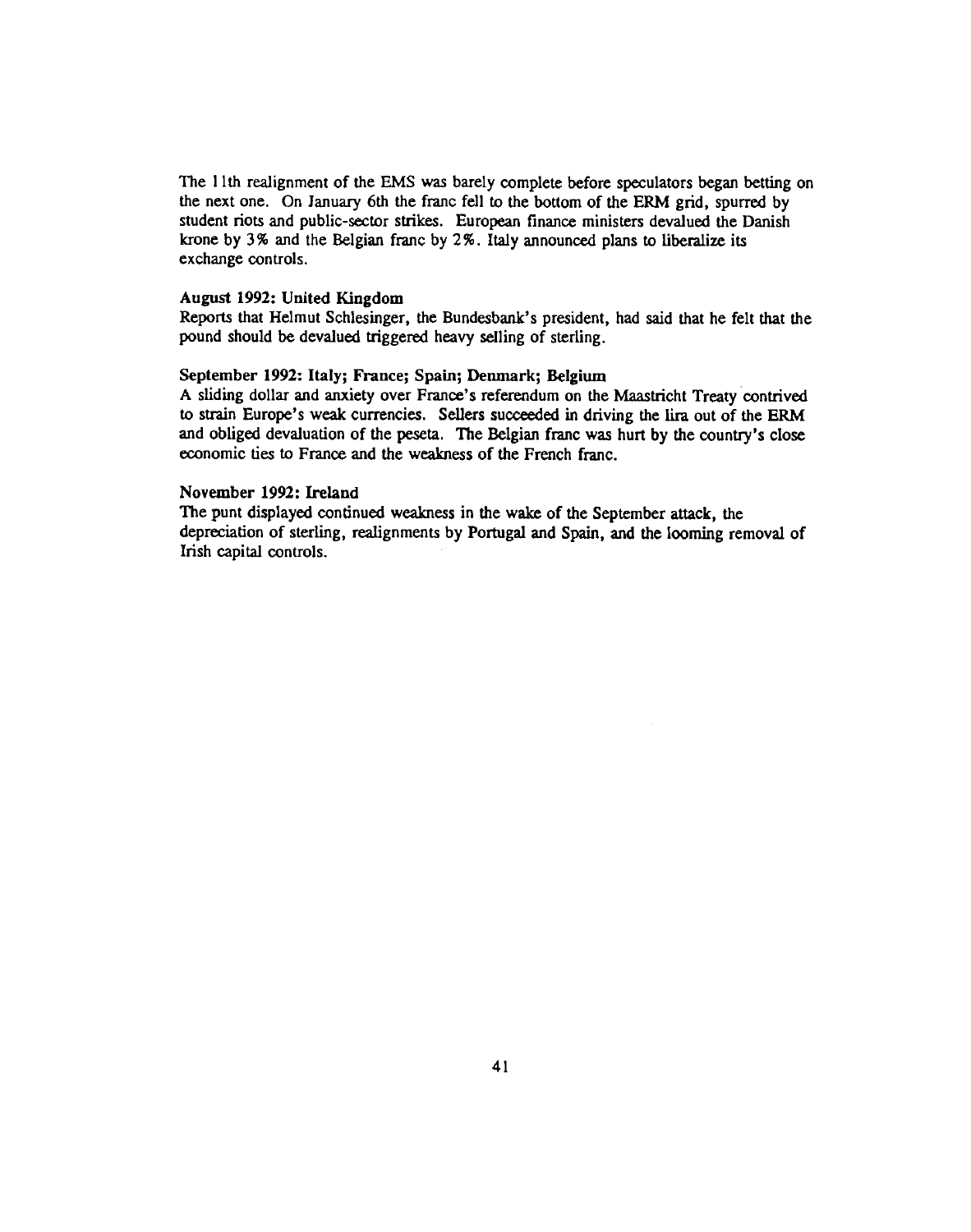#### References

Agenor, Pierre-Richard, Jagdeep S. Bhandari and Robert P. Flood (1992), "Speculative Attacks and Models of Balance of Payments Crises," Staff Papers 39, pp.357-394.

Bank for International Settlements (1993), 63rd Annual Report, Basle: BIS.

Bensaid, Bernard and Olivier Jeanne (1994) "The Instability of Fixed Exchange Rate Systems When Raising the Nominal Interest Rate is Costly," unpublished manuscript, ENPC.

Blackburn, Keith and Martin Sola (1993), "Speculative Currency Attacks and Balance of Payments Crises," Journal of Economic Surveys 7, pp.119-144.

Blanchard, Olivier and Mark Watson (1982), "Bubbles, Rational Expectations and Financial Markets," National Bureau of Economic Research Working Paper no. 945.

Blanco, Herminio and Peter M. Garber (1986), "Recurrent Devaluation and Speculative Attacks on the Mexican Peso," Journal of Political Economy 94, pp.148-166.

Claessens, Stijn (1991), "Balance of Payments Crises in an Optimal Portfolio Model," European Economic Review 35, pp.81-101.

Commission of the European Communities, Directorate-General for Economic and Financial Affairs (1993), "The ERM in 1992," European Economy 54, pp.141-157.

Committee of Governors of the Central Banks of the Member States of the European Economic Community (1993a), Annual Report 1992, Basle: Committee of Governors.

Committee of Governors of the Central Banks of the Member States of the European Economic Community (1993b), "The Implications and Lessons to be Drawn from the Recent Exchange Rate Crisis: Report of the Committee of Governors," processed, 21 April.

Cooper, Richard (1971), "Exchange Rate Devaluation in Developing Countries," Princeton Essays in International Finance no. 86, International Finance Section, Department of Economics, Princeton University.

Cumby, Robert E. and Sweder van Wijnbergen (1989), "Financial Policy and Speculative Runs with a Crawling Peg: Argentina 1979-1981," Journal of International Economics 27, pp.111-127.

Deilas, Harris and Alan C. Stockman (1993), "Self-Fulfilling Expectations, Speculative Attacks and Capital Controls," Journal of Money. Credit and Banking 25, pp.721-730.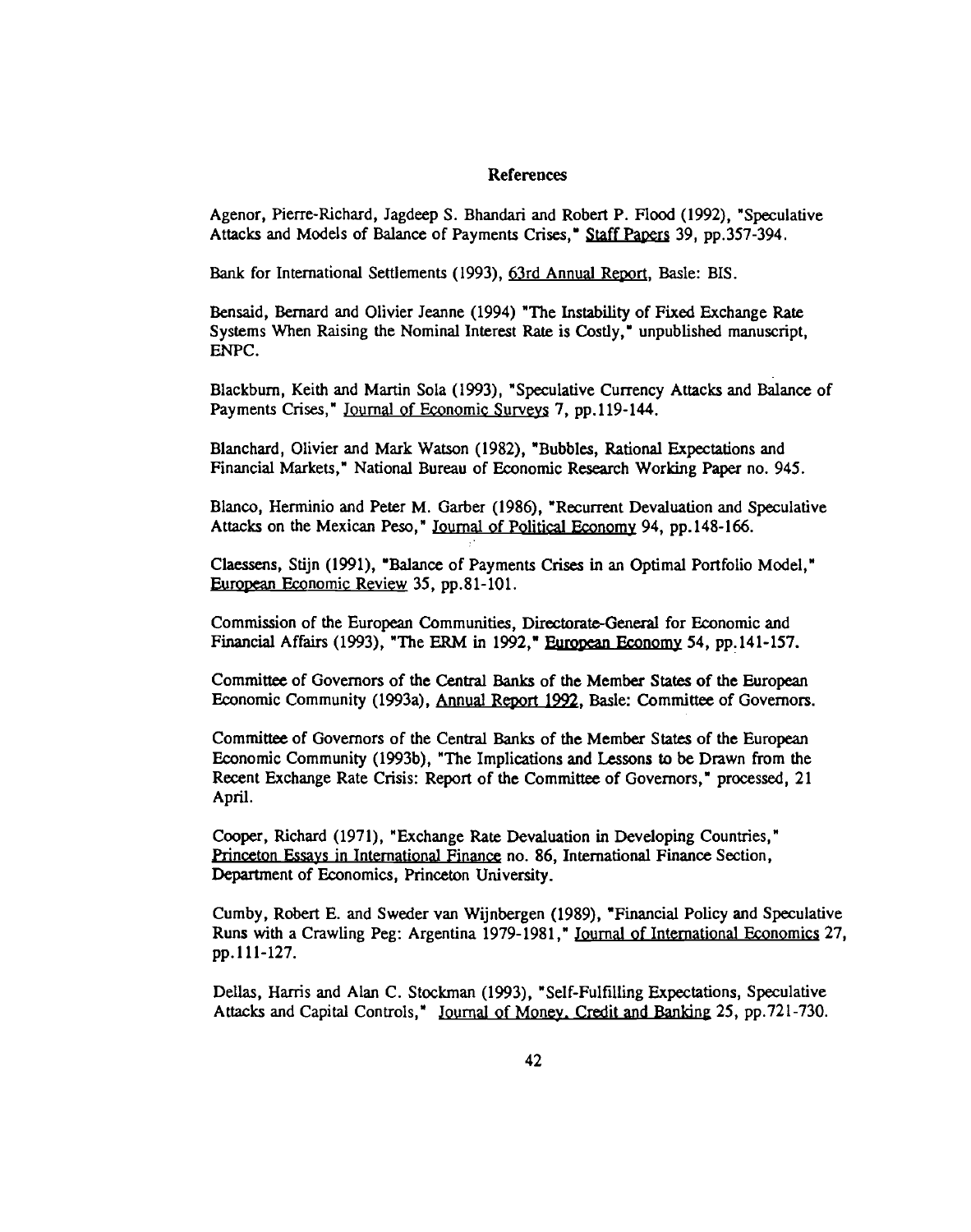Dominguez, Kathryn M. and Peter B. Kenen (1992), "Intramarginal Intervention in the EMS and the Target-Zone Model of Exchange Rate Behavior," European Economic Review 36, pp. 1523-1532.

Dornbusch, Rudiger (1993), "Comment," Brookings Papers on Economic Activity 1, pp. 130-136.

Edwards, Sebastian (1989), Real Exchange Rates. Devaluation and Adjustment: Exchange Rate Policy in Developing Countries, Cambridge, Mass.: MIT Press.

Edwards, Sebastian (1993), "Devaluation Controversies in the Developing Countries," in Michael D. Bordo and Barry Eichengreen (eds), A Retrospective on the Bretton Woods System, Chicago: University of Chicago Press, pp.40S-455.

Eichengreen, Barry (1991), "Reiaxing the External Constraint: Europe in the 1930s," in George Alogoskoufis, Lucas Papademos and Richard Portes (eds), External Constraints on Macroeconomic Policy: The European Experience, Cambridge: Cambridge University Press, pp.75-117.

Eichengreen, Barry, Andrew K. Rose and Charles Wyplosz (1994)"Is There a Safe Passage to EMU? Evidence from the Markets," unpublished manuscript, University of California at Berkeley and INSEAD.

Eichengreen, Barry and Charles Wyplosz (1993), "The Unstable EMS," Brookings Papers on Economic Activity 1, pp.51-143.

Flood, Robert and Peter Garber (1984a), "Collapsing Exchange-Rate Regimes: Some Linear Examples," Journal of International Economics 17, pp.1-13.

Flood, Robert and Peter Garber (1984b), "Gold Monetization and Gold Discipline," Journal of Political Economy 92, pp.90-107.

Flood, Robert and Robert Hodrick (1986), "Real Aspects of Exchange Rate Regime Choice with Collapsing Fixed Rates," Journal of International Economics 21, pp.215-232.

Frankel, Jeffrey A. (1994), "Exchange Rate Policy," in Martin Feldstein (ed.), American Economic Policy in the 1980s, Chicago: University of Chicago Press, pp.293-341.

Funibashi, Yoichi (1988), Managing the Dollar, Washington, D.C.: Institute for International Economics.

Giavazzi, Francesco and Alberto Giovannini (1989), Managing Exchange Rate Flexibility: The European Monetary System, Cambridge: MIT Press.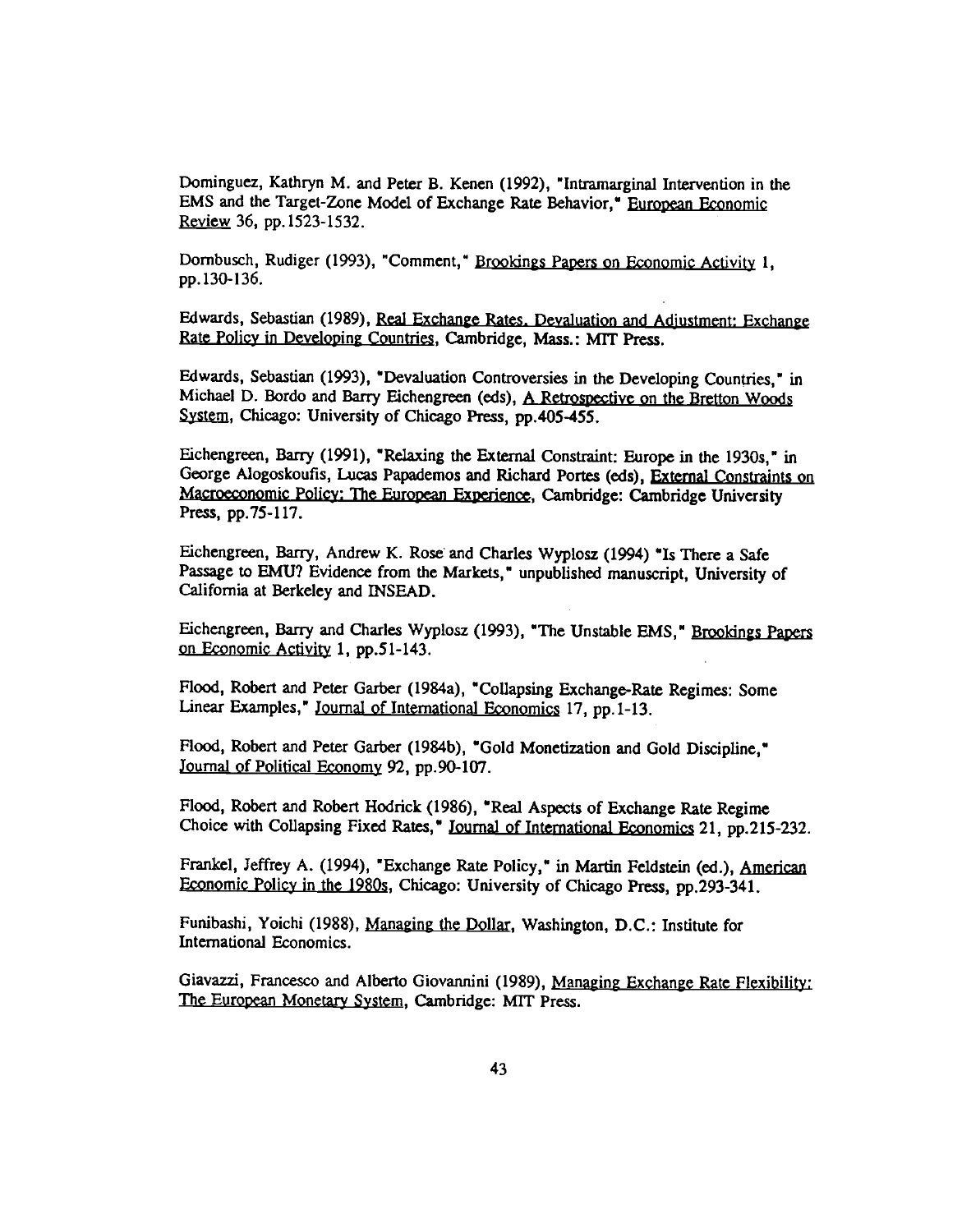Girton, Lance and Don Roper (1977), "A Monetary Model of Exchange Market Pressure Applied to Postwar Canadian Experience," American Economic Review 67, pp.537-548.

Goldberg, Linda (1993), "Predicting Exchange Rate Crises: Mexico Revisited," Journal of International Economics (forthcoming).

Goldstein, Moms, David Folkerts-Landau, Peter Garber, Liliana Rojas-Suarez and Michael Spencer (1993), International Capital Markets. Part 1. Exchange Rate Management and International Capital Flows, Washington D.C.: International Monetary Fund.

Goldstein, Morris and Michael Mussa (1994), "The Integration of World Capital Markets," in Federal Reserve Bank of Kansas City, Changing Capital Markets: Implications for Monetary Policy, Kansas City: Federal Reserve Bank of Kansas City, pp.245-314.

Grilli, Vittorio (1986) "Buying and Selling Attacks on Fixed Exchange Rate Systems," Journal of International Economics 20, pp. 143-156.

Grilli, Vittorio (1990), "Managing Exchange Rate Crises: Evidence from the 1980s,"Journal of International Money and Finance 9, pp.135-182.

Gros, Daniel (1992), "Capital Controls and Foreign Exchange Market Crises in the EMS," European Economic Review 36, pp.1533-1544.

Group of Ten (1993), International Capital Movements and Foreign Exchange Markets [Dini Report], Washington, D.C.: Group of Ten.

Harberger, A. and S. Edwards (1982), "Lessons of Experience Under Fixed Exchange Rates," in M. Gersovitz et al. (eds), The Theory and Experience of Economic Development, London: Allen & Unwin.

Karnin, Steve (1988), "Devaluation, External Balance and Macroeconomic Performance: A Look at the Numbers," Princeton Essays in International Finance no. 62, International Finance Section, Department of Economics, Princeton University.

Klein, Michael W. and Nancy P. Marion (1994), "Explaining the Duration of Exchange-Rate Pegs," National Bureau of Economic Research Working Paper no. 4651.

Krugman, Paul (1979), "A Model of Balance of Payments Crises," Journal of Money. Credit and Banking 11, pp.311-325.

Meese, Richard and Kenneth Rogoff (1983), "Empirical Exchange Rate Models of the Seventies: Do They Fit Out of Sample?" Journal of International Economics 14, pp.3-24.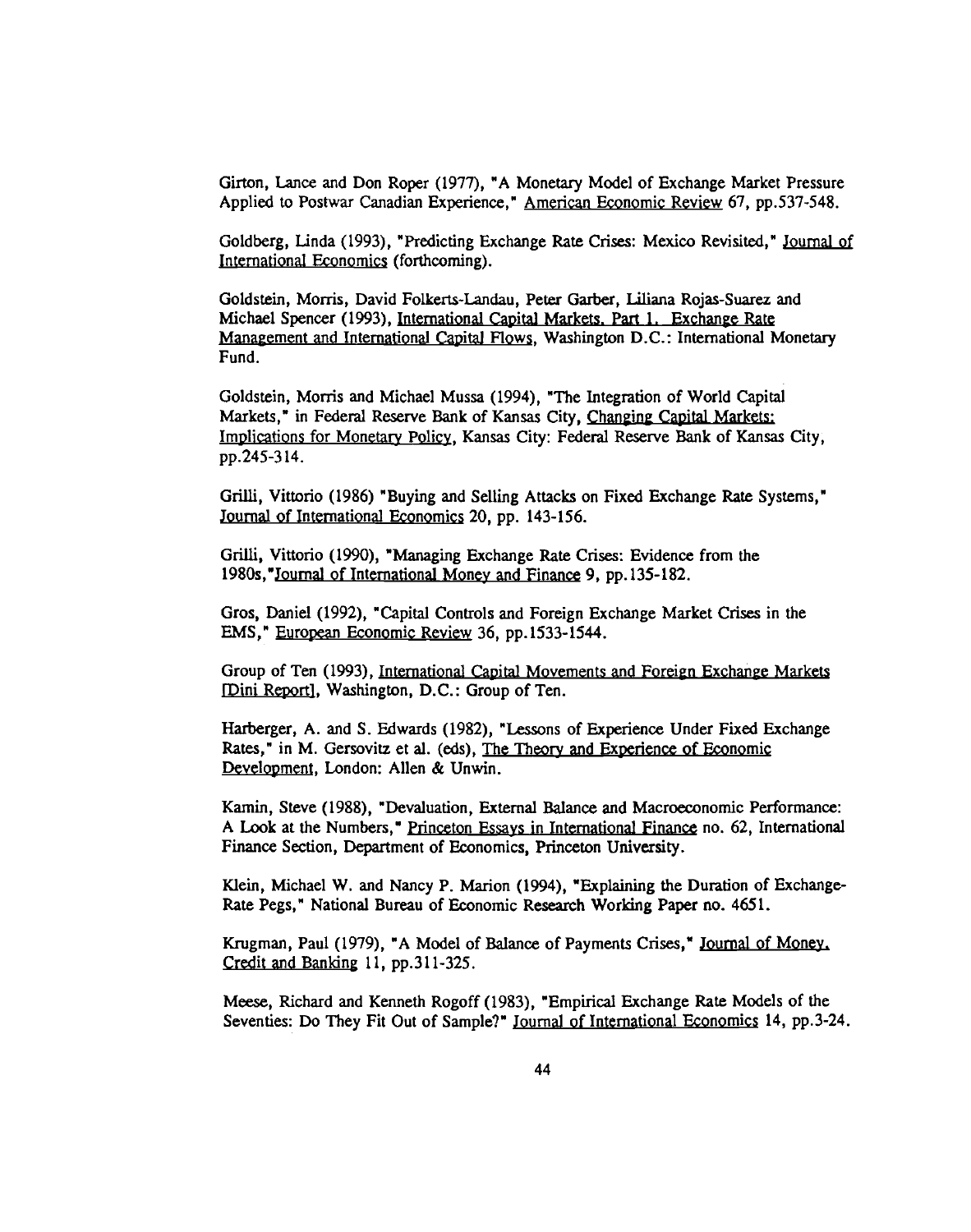Monetary Committee of the European Community (1993), "Lessons to be Drawn from the Disturbances on the Foreign Exchange Markets," processed, 13 April.

Obstfeld, Maurice (1984), "Balance of Payments Crises and Devaluation," Journal of Money. Credit and Banking 16, pp.208-217.

Obstfeld, Maurice (1986), "Rational and Self-Fulfilling Balance-of-Payments Crises," American Economic Review LXXVI, pp.72-81.

Obstfeld, Maurice (1994), "The Logic of Currency Crises," National Bureau of Economic Research Working Paper No. 4640.

Ozkan, F. Gulcin and Alan Sutherland (1993), "A Model of the ERM Crisis," unpublished manuscript, University of York.

Portes, Richard (1993), "EMS and EMU After the Fall," The World Economy 19, pp.1-16.

Rose, Andrew and Lars Svensson (1994), "European Exchange Rate Credibility Before the Fall," European Economic Review \*\*, pp.\*\*-\*\*.

Salant, Stephen W. (1983), "The Vulnerability of Price Stabilization Schemes to Speculative Attack," Journal of Political Economy 91, pp.1-38.

Salant, Stephen W. and Dale W. Henderson (1978), "Market Anticipation of Government Policy and the Price of Gold," Journal of Political Economy 86, pp.627-648.

West, Kenneth (1987), "A Standard Monetary Model and the Variability of the Deutschemark-Dollar Exchange Rates," Journal of International Economics 23, pp.57-76.

Williamson, John (1993), "EMS and EMU After the Fall: A Comment," The World Economy 16, pp.377-380.

Wiliman, Alpo (1988), "The Collapse of the Fixed Exchange Rate Regime with Sticky Wages and Imperfect Substitutability Between Domestic and Foreign Bonds," European Economic Review 32, pp. 1817-1838.

Woo, Wing T. (1985), "The Monetary Approach to Exchange Rate Determination Under Rational Expectations," Journal of International Economics 18, pp.1-16.

Wyplosz, Charles (1986), "Capital Controls and Balance of Payments Crises," Journal of International Money and Finance 5, pp.167-179.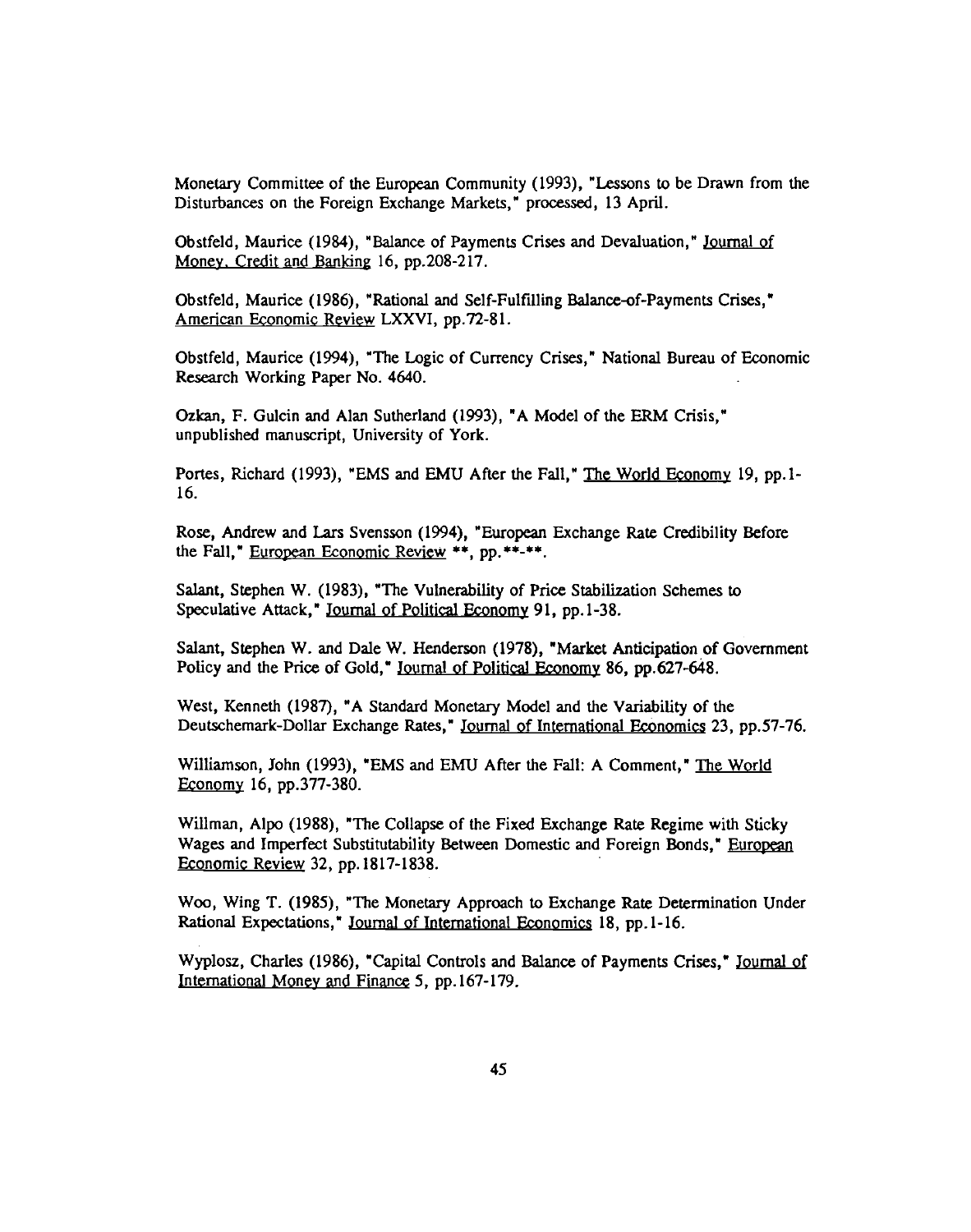#### Endnotes

1. These models derived from previous analyses of attacks on commodity-price stabilization schemes (Salant and Henderson 1978, Salant 1983). The subsequent literature developing these models is reviewed by Agenor, Bhandari and Flood (1992) and Blackburn and Sola (1993). We are indebted to these reviews for our own survey of the literature.

2. For discussion of this point see Flood and Hodrick (1986).

3. We do this in more detail in the appendix to the paper.

4. It is the supply of domestic assets following the attack rather than the pre-attack supply that determines the shadow exchange rate; the two differ because speculators swap a portion of their domestic asset holdings for foreign exchange when undertaking the attack that exhausts the central bank's remaining reserves and forces the transition to floating (see Grilli, 1986).

5. See also Flood and Hodrick (1986) and Wyplosz (1986).

6. Dellas and Stockman (1993) showed that the same result can obtain if an attack induces the authorities to impose capital controls on a regime of previously free international capital mobility.

7. George Soros, International Investment Research (July 5, 1994), p.2. We thank Luis Freitas for bringing this statement to our attention.

8. See also Gros (1992) and Obstfeld (1994).

9. This contrast is subject to qualification by the problem of observational equivalence noted in the introduction. This paragraph refers to simple variants of first-generation models; more complicated variants of the first-generation model can suggest a deterministic shift in post-attack policy in a more expansionary direction.

10. A recent study which re-examines this episode is Goldberg (1993).

11. This is an appropriate juncture at which to flag a point anticipated in the introduction. Any empirical model of crises requires a model of the asset demands from which the exchange rate is derived. Most investigators, like Blanco and Garber, use standard money demand functions and assumptions akin to purchasing power parity. That such models fail to adequately track exchange rate movements is well known; the problem is equally debilitating in the present context where it is reserves rather than the exchange rate that are permitted to move.

12. In addition, an increase in openness significantly reduces the probability of ending a peg, while higher trade concentration increases the probability that a peg will end. These findings are consistent with the optimum-currency-area literature, in which it is suggested that more open, less trade-diversified economies have a stronger desire to peg.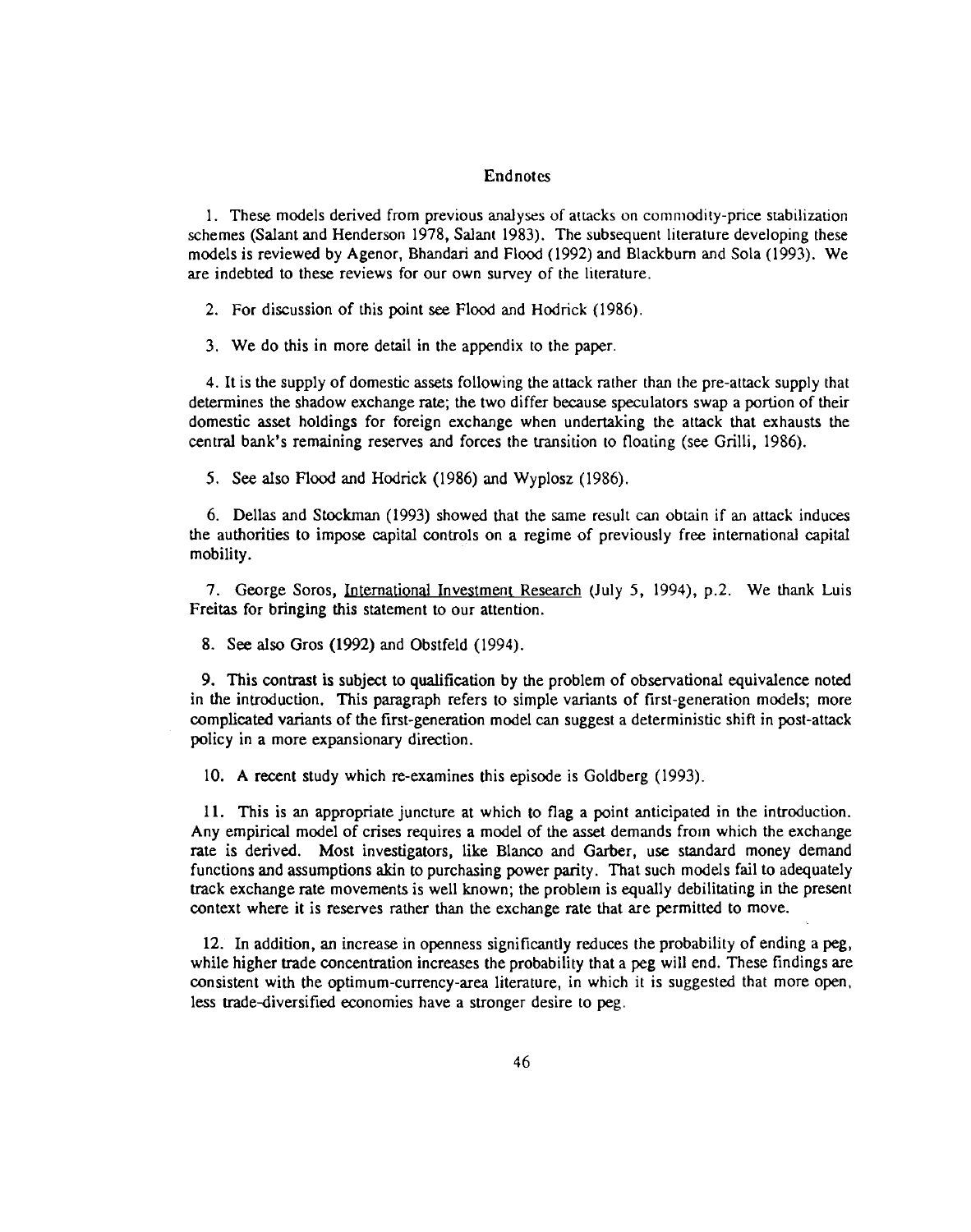13. Other studies which follow this approach include Cooper (1971), Harberger and Edwards (1982), Kamin (1988) and Eichengreen (1991).

14. Once we construct a sample of "events," it becomes possible to contrast their characteristics with those of successful attacks in which previously pegged exchange rates were abandoned as a way of gauging the extent of such selectivity bias, as we do below.

15. Robert Flood has pointed out that this problem has an analogy in the literature on bubbles in foreign exchange markets. Bubbles are another instance of multiple equilibria analogous to the second-generation models' of speculative attacks on pegged rates, the difference being that the exchange rate is freely determined in the exchange market bubbles literature while it is pegged and reserves are freely determined in the speculative attack literature (or rather, reserves, interest rates'and other policy instruments that can be used to defend the rate). Woo (1985) and West (1987) test for bubbles using monetary models of exchange rate determination. Their attempt to identify bubbles using this structural approach is no more convincing than their monetary model. Our less structured analysis can be seen as a counterpart of the nonparametric approach to analyzing bubbles of authors like Blanchard and Watson (1982).

16. We typically add exchange rate changes to a .08 multiple of reserve movements and a seven-fold multiple of interest rate differential movements.

17. Germany was the leading strong-currency country in the latter part of the Bretton Woods period and under the Snake as well as in the European Monetary System. We also computed changes in most of our key macroeconomic variables relative to Germany.

18. This pattern in fact occurred in September 1992. Thus, when we attach a high weight to changes in relative reserves, our index identifies the guilder as one of the currencies that was attacked that month.

19. In future work, we hope to use weekly and daily data on interest rates and exchange rates to identify other possible periods in which speculative crises occurred.

20. For details, see Giavazzi and Giovannini (1989).

21. This may be thought of as a peso problem in second moments.

22. In 1987, for example, the finance ministers of the G-7 countries agreed at the Louvre meeting to establish "reference values" for the dollar and other currencies "around current levels" but refused to reveal the width of the reference range. According to Funibashi (1988), they agreed to a narrow margin of plus or minus 2 1/2 per cent, after which intervention would be called for on a voluntary basis, and a wider band of plus or minus five per cent, at which point concerted intervention would be obligatory.

23. On the free float of the 1980s, see Frankel (1994).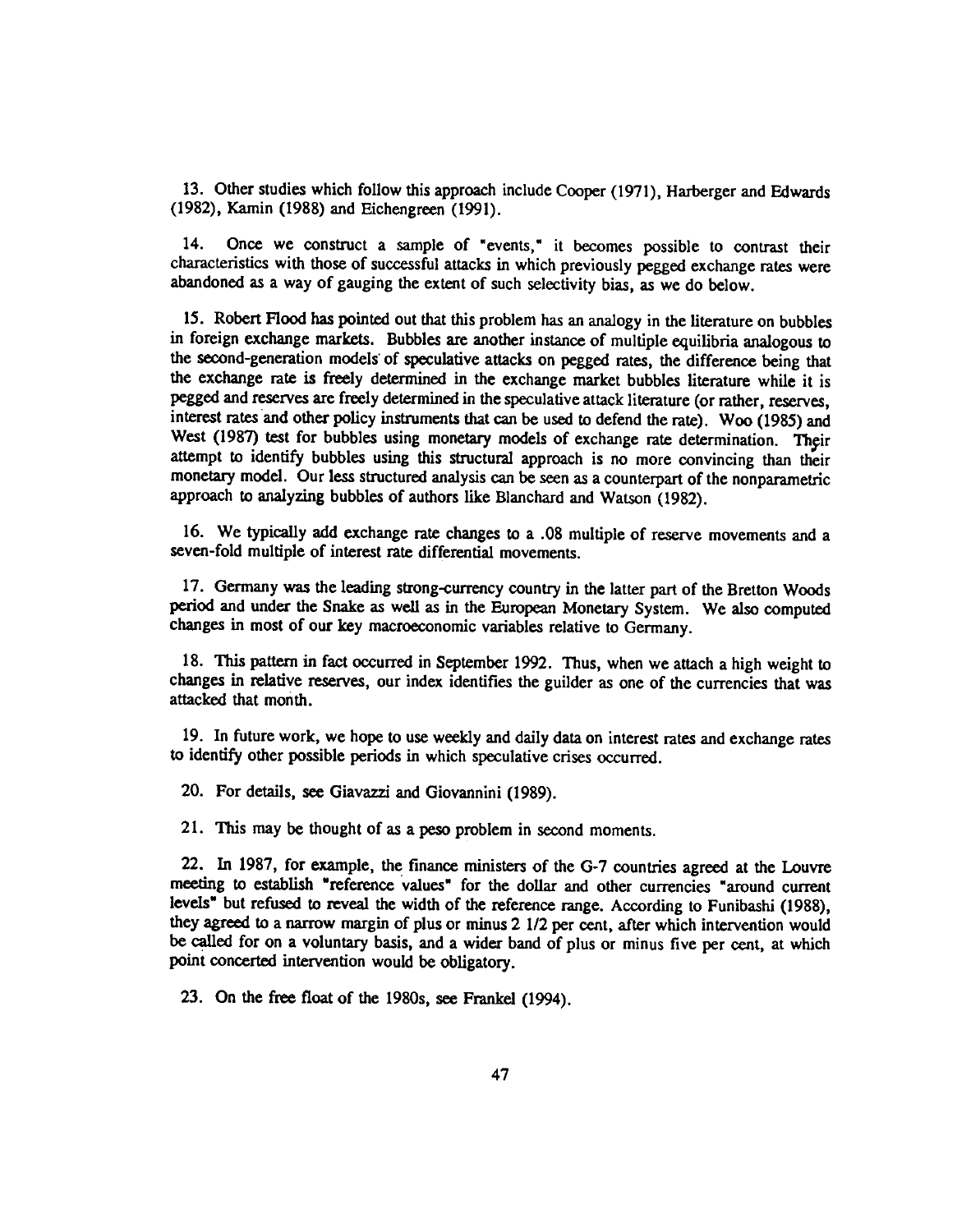24. In particular, we limit our tests below to countries with explicitly declared bilateral bandwidths of no more than 15%.

25. Information on the events listed in Table 1 is provided in the appendix.

26. This pattern becomes even more pronounced when we increase the weight on reserves when constructing our index, as discussed below.

27. The correlation between reserve changes and exchange rate changes is -0.13 and between reserve changes and interest rate changes is -0.24. The positive correlation between exchange rate and interest rate changes is a relatively low 0.04.

28. Our list of events also changes in a sensible way when we alter the weights on the three components of our index.

29. It would be interesting, but beyond the scope of this paper, to analyze the crises which occur closely together.

30. Crises are defined as observations where our measure of speculative pressure lies at least one and a half standard deviations above its sample mean; this threshold is used to create smoothness in the histograms. However, most of the statistical results (e.g., in Table 2) use a three standard deviation threshold. A sensitivity analysis shows that this cutoff point is arbitrary but not especially important.

31. All four histograms scaled so as to be directly compared one another.

32. Unlike the other variables, which are calculated for the 12 months preceding the event, the real exchange rate is considered in the month immediately preceding the event since it is constructed relative to its 1985 base.

33. The differences in reserve behavior between events and non-events is more pronounced for the ERM cases. This is not surprising, since as we noted above the ERM requires mandatory intervention at the margin not only by the country in question but by the strong currency country, typically Germany, our reference country against which the change in reserves is measured.

34. Sample size varies by variable due to missing observations and different sample spans.

35. Only the difference is credit growth goes in the wrong direction.

36. The weak results on interest rate differentials may indicate that there is considerable measurement error inherent in the procedure which we use to identify speculative attacks, an issue to which we return later. However, we frequently find similar results for actual realignments and exchange rate regime switches.